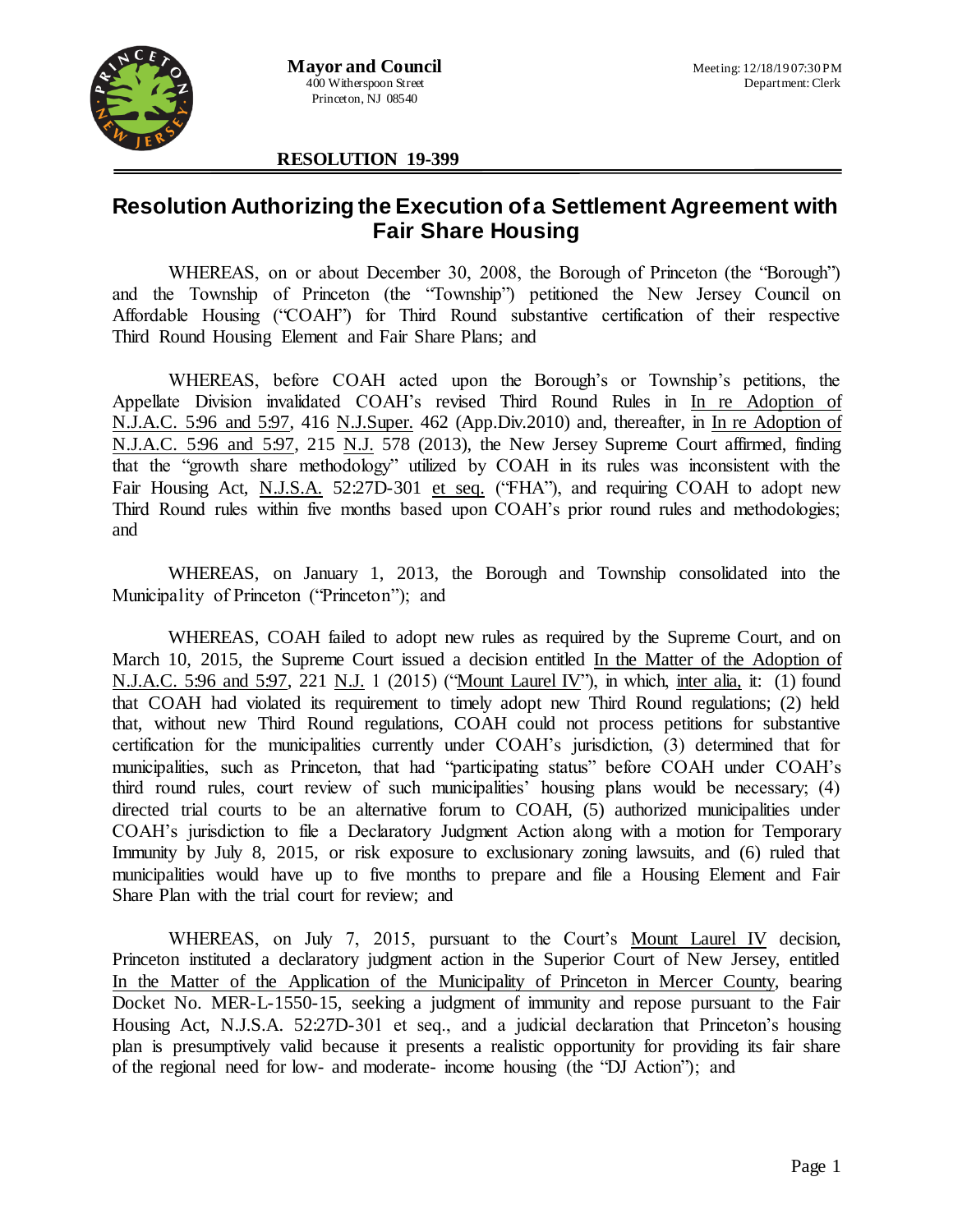WHEREAS, Fair Share Housing Center ("FSHC") is an interested party in the DJ Action; and

WHEREAS, Princeton and FSHC engaged in good faith negotiations in an effort to resolve the issues and claims raised by FSHC regarding Princeton's compliance with its affordable housing obligations; and

WHEREAS, initial efforts to reach a settlement were unsuccessful and the Court conducted a methodology trial, resulting in a March 8, 2018 comprehensive opinion and Order issued by the Court establishing Princeton's third round affordable housing obligations; and

WHEREAS, with Princeton's obligation established by the Court, Princeton and FSHC successfully re-engaged in settlement negotiations and participated in mediation, and were able to resolve their outstanding issues regarding Princeton's compliance plan; and

WHEREAS, settlement of the claims brought by FSHC present an opportunity to resolve the various matters pending between the parties, provides certainty regarding Princeton's ability to satisfy its affordable housing obligations, and will avoid further litigation costs associated with a compliance trial and further proceedings; and

WHEREAS, the terms of the settlement reached with FSHC have been memorialized in a Settlement Agreement dated December \_\_\_\_, 2019, the terms of which the Parties agree are fair and reasonable to low and moderate income households and satisfies Princeton third round affordable housing obligations.

NOW, THEREFORE, BE IT RESOLVED by the Mayor and Council of the Municipality of Princeton, on this 18th day of December, 2019, as follows:

- 1. The preamble to this Resolution is hereby incorporated as if more fully set forth herein.
- 2. Princeton is hereby authorized to enter into the December 18, 2019 Settlement Agreement with Fair Share Housing Center in resolution of the Mount Laurel Declaratory Judgment Action referenced above, upon the terms and conditions set forth in the Agreement.
- 3. The Mayor and Clerk are hereby authorized and directed to sign on behalf of Princeton the above-referenced Settlement Agreement, a copy of which is on file in the Municipal Clerk's Office, or such other substantially similar agreement, the terms and form of which shall have been reviewed and approved by the Municipal Attorney in consultation with the Mayor and Administrator.
- 4. The Mayor, Administrator, Clerk, Attorneys, Planners, and other appropriate officers, employees and professionals, are hereby authorized and directed to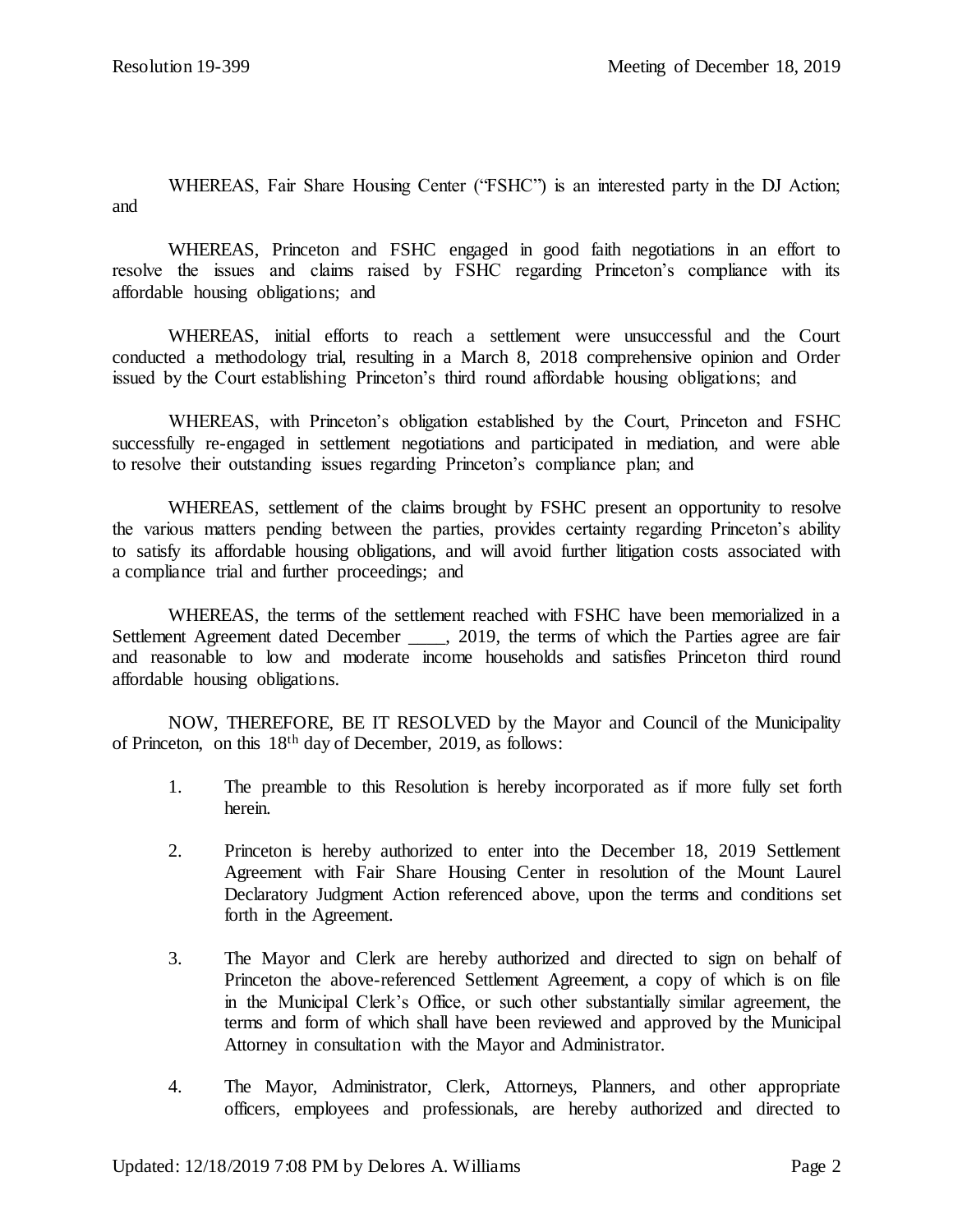prepare and execute any and all such other documents and undertake any and all such further acts as may be necessary or required to effectuate the abovereferenced settlement.

5. This Resolution shall take effect immediately.

| Councilperson              | Absent | Present | 1st | 2 <sup>nd</sup> | Yea | Nay | Abstain | Disqualified |
|----------------------------|--------|---------|-----|-----------------|-----|-----|---------|--------------|
| Mr. Cohen                  |        |         |     |                 |     |     |         |              |
| M <sub>s</sub> . Crumiller |        |         |     |                 |     |     |         |              |
| Ms. Fraga                  |        |         |     |                 |     |     |         |              |
| Ms. Niedergang             |        |         |     |                 |     |     |         |              |
| Mr. Quinn                  |        |         |     |                 |     |     |         |              |
| Mr. Williamson             |        |         |     |                 |     |     |         |              |
| May or Lempert             |        |         |     |                 |     |     |         |              |

I, Delores A. Williams, Municipal Clerk of Princeton, do hereby certify that the above is a true copy of a resolution adopted by the Mayor and Council of Princeton at a meeting held December 18, 2019.

Delores A. Williams, Municipal Clerk

\_\_\_\_\_\_\_\_\_\_\_\_\_\_\_\_\_\_\_\_\_\_\_\_\_\_\_\_\_\_\_\_\_\_\_\_\_\_

### **ATTACHMENTS:**

2019-12-18 Princeton FSHC Settl Agmt (Final) (PDF)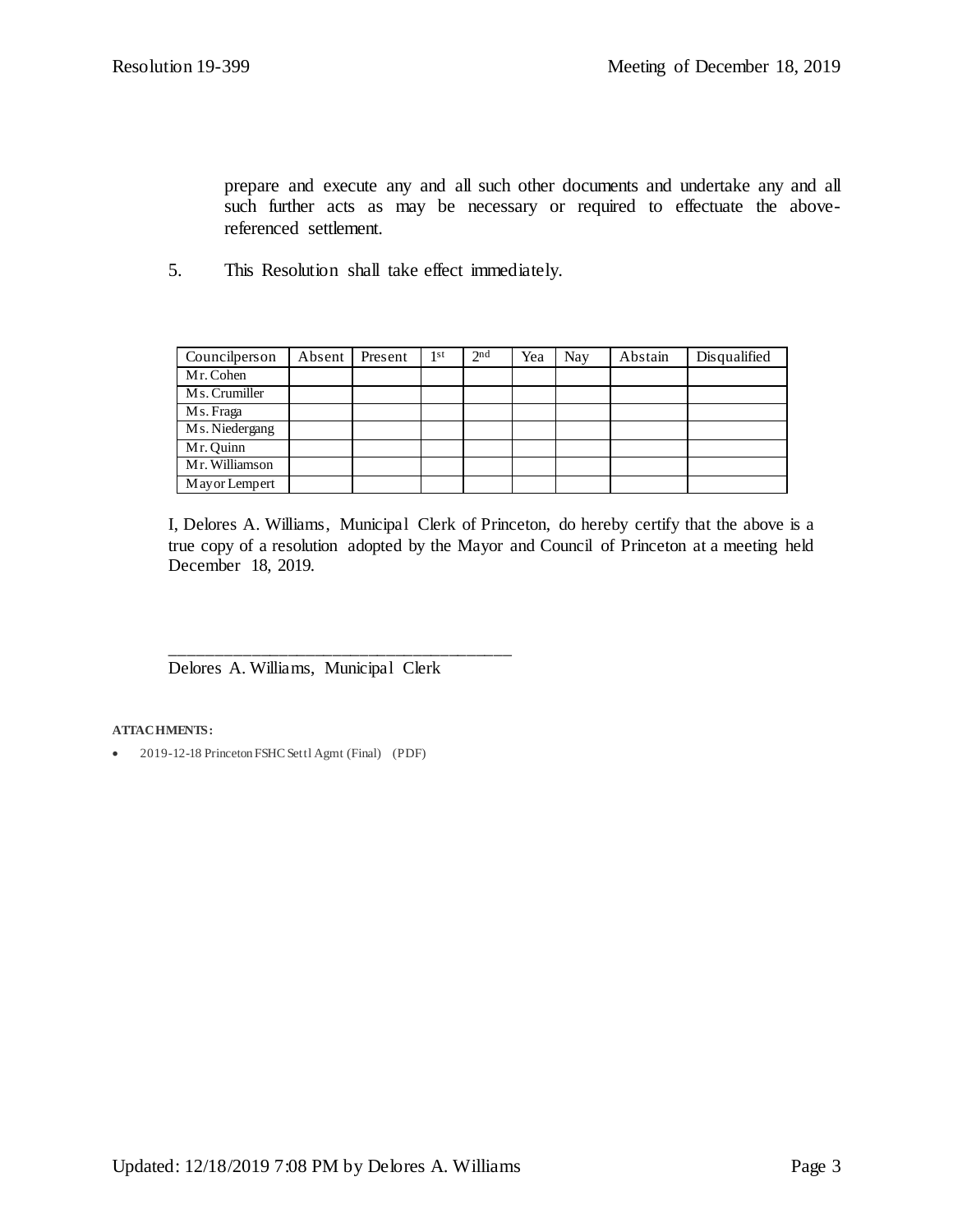

 Peter J. O'Connor, Esq. Kevin D. Walsh, Esq. Adam M. Gordon, Esq. Laura Smith-Denker, Esq. David T. Rammler, Esq. Joshua D. Bauers, Esq. Bassam F. Gergi, Esq.

December 18, 2019

Kevin A. Van Hise, Esq. Mason, Griffin & Pierson, PC 101 Poor Farm Road Princeton, NJ 08540

# **Re: In the Matter of the Application of the Municipality of Princeton in Mercer County** Docket No. MER-L-1550-15

Dear Mr. Van Hise:

This letter memorializes the terms of an agreement reached between the Municipality of Princeton in Mercer County (hereinafter, "Princeton" or "Petitioner"), the declaratory judgment plaintiff, and Fair Share Housing Center ("FSHC"), a Supreme Court-designated interested party in this matter in accordance with In re N.J.A.C. 5:96 and 5:97, 221 N.J. 1, 30 (2015) ("Mount Laurel IV") and, through this settlement, a defendant in this proceeding.

# **Background**

Princeton filed the above-captioned matter with the Superior Court of New Jersey, Law Division, Mercer County, on July 8, 2015 (the "Action") seeking a declaration of its compliance with the Mount Laurel doctrine and Fair Housing Act of 1985, N.J.S.A. 52:27D-301 et seq. in accordance with In re N.J.A.C. 5:96 and 5:97, supra. Through the declaratory judgment process, Princeton and FSHC agreed to settle the litigation and to present that settlement to the trial court with jurisdiction over this matter to review, recognizing that the settlement of Mount Laurel litigation is favored because it avoids delays and the expense of trial and results more quickly in the construction of homes for lower-income households.

# **Settlement terms**

Princeton and FSHC hereby agree to the following terms:

- 1. FSHC agrees that Princeton, through the adoption of a Housing Element and Fair Share Plan conforming with the terms of this Agreement (hereafter "the Plan") and through the implementation of the Plan and this Agreement, satisfies its obligations under the Mount Laurel doctrine and Fair Housing Act of 1985, N.J.S.A. 52:27D-301 et seq., for the Prior Round (1987-1999) and Third Round (1999-2025).
- 2. The fair share obligations in this matter are the subject of a court decision issued by the Honorable Mary C. Jacobson on March 8, 2018. Although the court has adjudicated the methodology for determining Third Round fair share obligations, the court has not adjudicated certain issues regarding compliance with that obligation, and the parties, absent entering into this settlement, would have the right to appeal that adjudication. The parties through this Agreement agree to waive any right of appeal of Judge Jacobson's March 8, 2018 decision on methodology and through this Agreement request that the Court approve the compliance mechanisms set forth herein.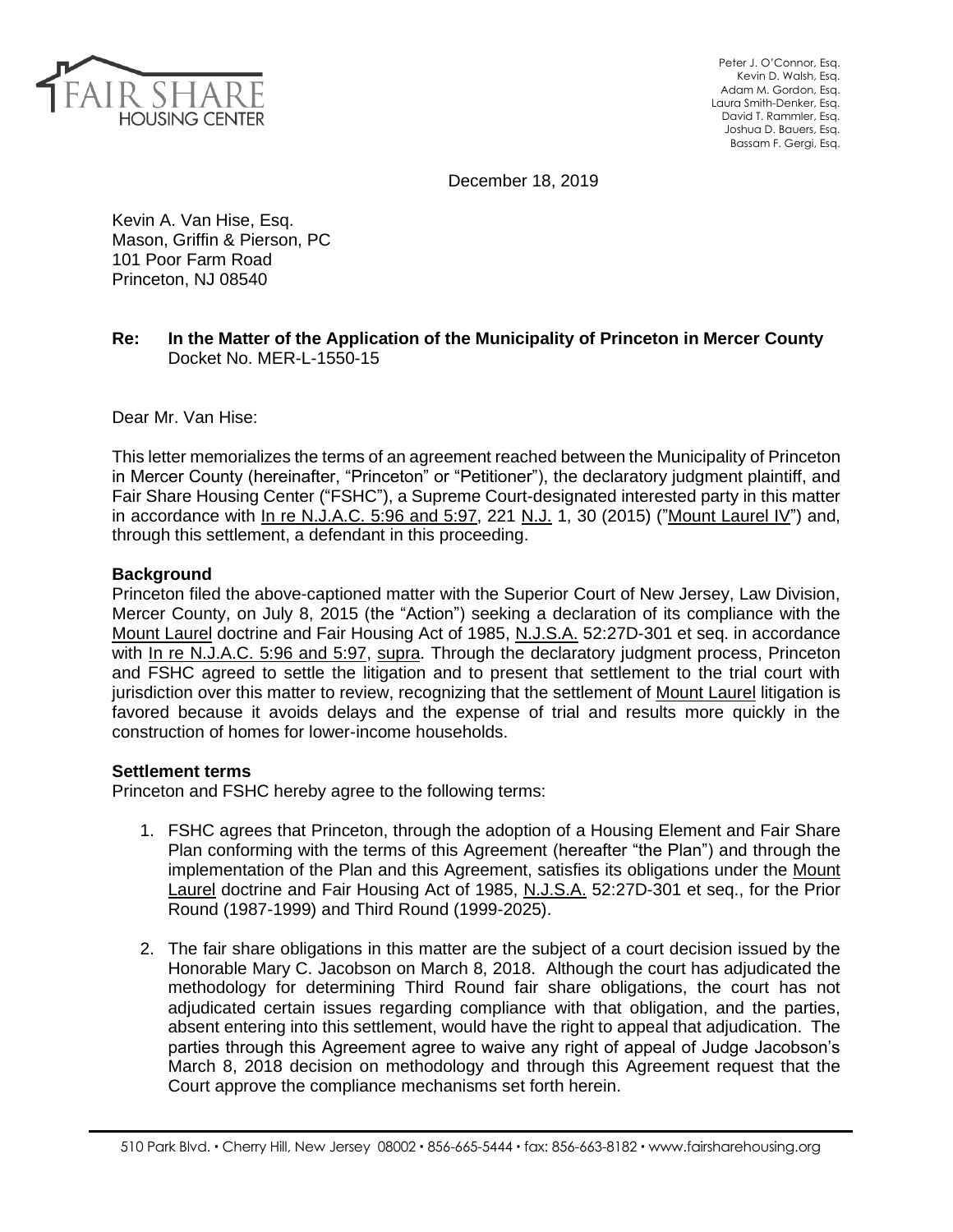<span id="page-4-0"></span>3. FSHC and Princeton hereby agree that Princeton's affordable housing obligations are as follows:

| Present Need/Rehabilitation Share                    | 80  |
|------------------------------------------------------|-----|
| Prior Round Obligation (pursuant to N.J.A.C. 5:93)   | 641 |
| Third Round Obligation(1999-2025) (New Construction) | 753 |

- a. The Third Round Obligation includes the Gap present need for new construction to address the affordable housing needs of households formed from 1999-2015, a need that was recognized by the Supreme Court in In re Declaratory Judgment Actions Filed By Various Municipalities, 227 N.J. 508 (2017), and the Prospective Need, which is a measure of the affordable housing need anticipated to be generated between July 1, 2015 and June 30, 2025.
- b. The parties, for purposes of this Agreement, have stipulated and agreed to the obligations set forth in Paragraph [3 above,](#page-4-0) as found and determined by the trial court in the Opinion and Order entered by the Honorable Mary C. Jacobson, A.J.S.C., on March 8, 2018 in the consolidated methodology trial for Princeton (Docket No. MER-L-1550-15) and West Windsor Township (Docket No. MER-L-1561-15).
- c. The parties agree that the provisions of this Agreement represent a fair and reasonable settlement of this litigation pursuant to the standards elucidated by East/West Venture v. Borough of Fort Lee, 286 N.J.Super. 311 (App. Div. 1996) and related case law, recognizing that (1) either or both parties could have appealed the trial court's Methodology determination, raising issues on appeal that could have resulted in a higher or lower fair share obligation, and (2) that other aspects of this settlement resolve additional important issues, beyond the fair share obligation, that are relevant to the East/West Venture analysis of the fairness and reasonableness of the settlement, issues that have not yet been adjudicated by the trial court as of the date of the settlement. Thus, both Princeton and FSHC agree to support this Agreement as fair and reasonable before the trial court, and if an appeal is filed by a third party, upon any appeal to the Appellate Division and/or the Supreme Court.
- 4. Princeton's rehabilitation obligation is 80 units. Five units have been completed since 2010. Documentation related to these units will be provided during the compliance phase of this proceeding. Princeton will meet the remainder of its obligation through a local rehabilitation program for both rental and for-sale housing administered by the Princeton Affordable Housing Office (Maureen Fullaway) in accordance with COAH's rules. This is sufficient to satisfy the Township's present need / rehabilitation obligation.
	- a. Princeton may seek modification of its rehabilitation share obligation by conducting a survey of the municipal housing stock as provided for by N.J.A.C. 5:97-6.2(a) and N.J.A.C. 5:93-5.2(a).
	- b. Any such application for a modification of the rehabilitation share obligation shall be subject to the review and approval of the Court on notice to the Special Master and FSHC and be completed during the compliance phase and submitted to the Court, Special Master, and FSHC at least 30 days prior to the Compliance Hearing.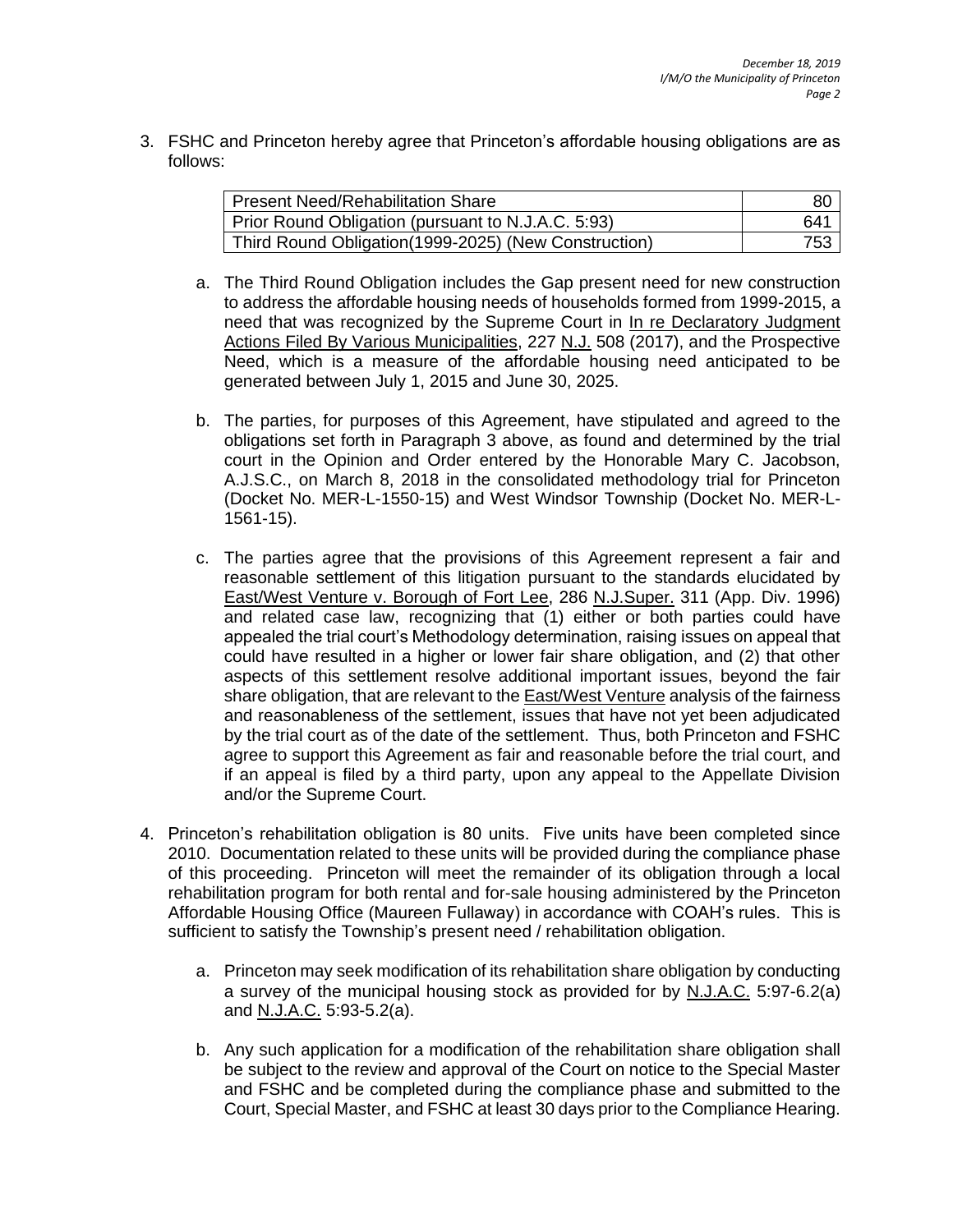- 5. Princeton is unique in that as a municipality, it has no COAH-calculated prior round obligation due to the fact that the Municipality of Princeton was created on January 1, 2013 by the consolidation of the former Borough of Princeton and the former Township of Princeton. As such, Princeton's prior round obligation has been established by the separate obligations of the two former municipalities:
	- a. Princeton Borough. The prior round obligation of the former Princeton Borough is 323 units.
		- i. Pursuant to a Judgment of Compliance and Repose entered on October 16, 2002, the Borough addressed its Second Round obligation through the following compliance mechanisms:

| <b>Name</b>             | Tvpe                            | <b>Units</b> |
|-------------------------|---------------------------------|--------------|
|                         | Age-Restricted Rentals.         |              |
| Elm Court (Prior Cycle) | Constructed 1984 - Section 202  | 88           |
| (Block 1.01, Lot 4.01)  | Program, by Princeton Community |              |
|                         | Housing, Inc.                   |              |
| Vacant Land Adjustment  | (Unmet Need Obligation)         | 223          |
|                         | 323-100=223                     |              |

ii. The Borough also provided the following units to address its present need in the Prior Round:

| <b>Name</b>               | <b>Address</b>                                         | <b>Block</b>                                                                                                                                                                                                                               | Lot             | <b>Type</b>   | <b>Units</b> |
|---------------------------|--------------------------------------------------------|--------------------------------------------------------------------------------------------------------------------------------------------------------------------------------------------------------------------------------------------|-----------------|---------------|--------------|
| John & Clay               | 237 & 241<br>John Street                               | 15.03                                                                                                                                                                                                                                      | 49.02,<br>49.04 | Family For-   |              |
| <b>Streets</b>            | 92, 94 & 96<br><b>Clay Street</b>                      | Sale.<br>106.02,<br>Completed<br>15.02<br>106.03,<br>1994<br>106.04<br>1.17,<br>1.15,<br>Family For-<br>1.11,<br>Sale.<br>33.04<br>1.10,<br>Completed<br>1.06,<br>1990<br>1.04<br>Family For-<br>Sale.<br>71<br>17.03<br>Completed<br>1992 | 5               |               |              |
| Hamilton<br>Avenue        | 101, 105, 113,<br>115, 123 &<br>127 Hamilton<br>Avenue |                                                                                                                                                                                                                                            |                 |               | 6            |
| 171 John<br><b>Street</b> | 171 John<br>Street                                     |                                                                                                                                                                                                                                            |                 |               | 1            |
|                           |                                                        |                                                                                                                                                                                                                                            |                 | <b>TOTAL:</b> | 12           |

<span id="page-5-0"></span>iii. To address its vacant land adjustment of 223 units, and as a courtrequirement for its judgment of compliance and repose, the Borough adopted an affordable housing overlay zoning ordinance (Section 17A-202.1, et seq. of the Borough Code). The overlay ordinance requires a twenty-percent (20%) set-aside of affordable housing for development of the land located in the former Borough for a multiple dwelling or joint occupancy building with five or more dwelling units. Princeton has continued to maintain that ordinance post consolidation. The overlay ordinance has produced the following units: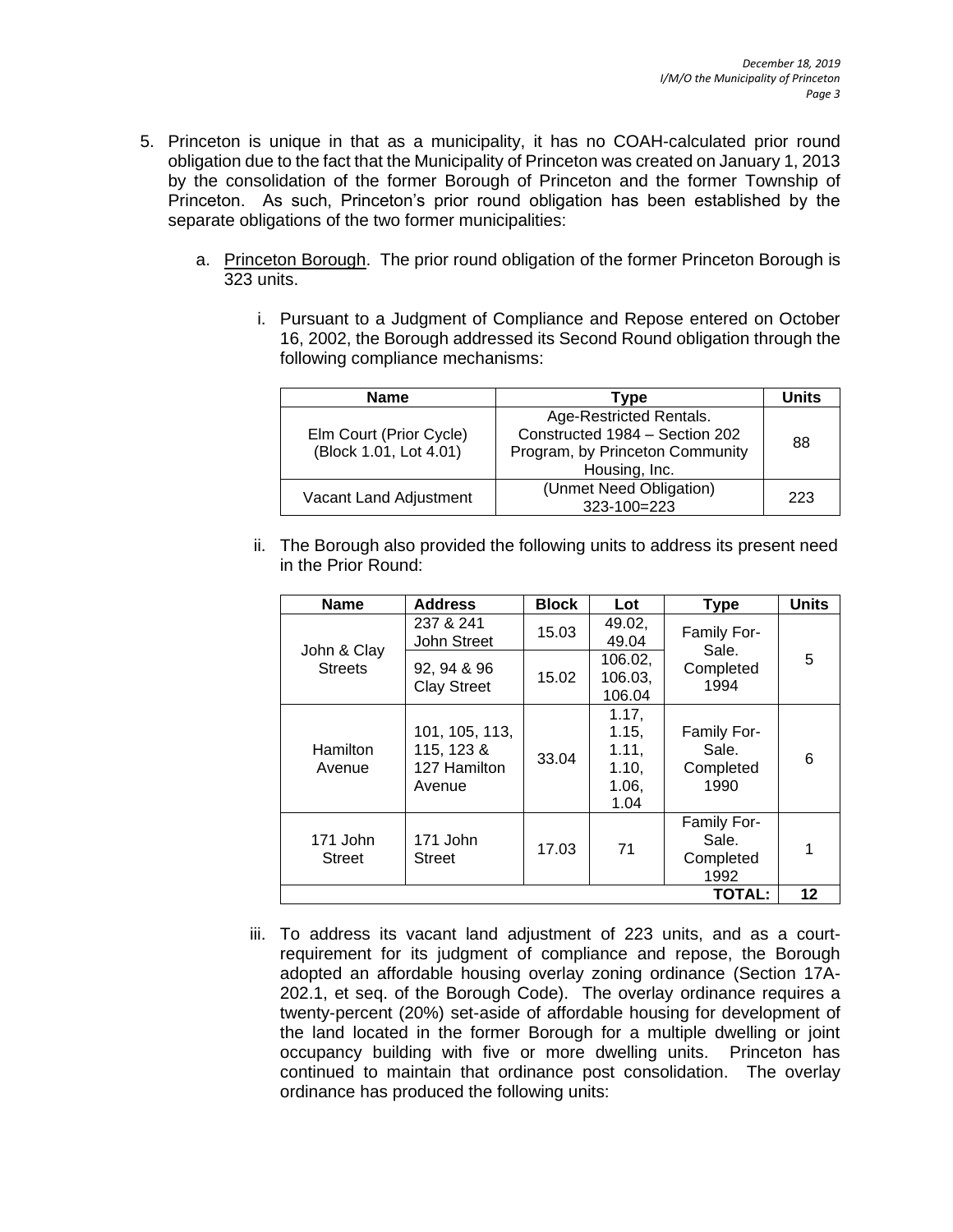| <b>Name</b>                              | <b>Address</b>                         | <b>Block</b> | Lot                                | Acr.  | <b>Type</b>                                                                                                                            | <b>Total</b><br><b>Units</b> | A.H.<br><b>Units</b> |
|------------------------------------------|----------------------------------------|--------------|------------------------------------|-------|----------------------------------------------------------------------------------------------------------------------------------------|------------------------------|----------------------|
| The<br>Princewood                        | 253 Nassau<br><b>Street</b>            | 48.01        | 6                                  | 0.517 | 12 rental units<br>with 1 very-low<br>income family<br>unit.                                                                           | 12                           | 1                    |
| Princeton<br>International<br>Properties | 291-293 Nassau<br><b>Street</b>        | 51.02        | 46                                 | 0.438 | 7 family rental<br>units with 1<br>moderate<br>income family<br>rental                                                                 | $\overline{7}$               | 1                    |
| 41 Spring<br><b>Street</b>               | 41 Spring Street                       | 27.04        | 18                                 | 0.113 | Family rental<br>units                                                                                                                 | 22                           | $\overline{2}$       |
| 45 Spring<br><b>Street</b>               | 45 Spring Street                       | 27.04        | 20                                 | 0.034 | Approved in<br>2018 for 6<br>residential units<br>with 1 two-<br>bedroom low<br>income unit                                            | 6                            | 1                    |
| <b>Shirley Court</b>                     | 1, 2, 3, 4 & 5<br><b>Shirley Court</b> | 24.01        | 15                                 | 0.146 | Family For-Sale<br>Completed 2001                                                                                                      | 6                            | 5                    |
| MacLean<br><b>Street</b>                 | 14, 18 & 22<br>MacLean Street          | 17.03        | 116.0105,<br>116.0103,<br>116.0101 | 0.146 | Family For-Sale<br>Completed 2001                                                                                                      | 6                            | 3                    |
| Palmer Sq.<br>Hulfish North              | <b>Palmer Square</b>                   |              |                                    |       | Court settlement<br>for 100<br>apartment units<br>with 10 AH units<br>(8 with 20yr<br>controls $+2$<br><b>COAH</b> compliant<br>units) | 100                          | 2                    |
|                                          |                                        |              |                                    |       | <b>TOTAL:</b>                                                                                                                          | 159                          | 15                   |

- iv. Pursuant to COAH's 2008 calculations set forth in N.J.A.C. 5:97, Appendix C, the Borough's recalculated prior round obligation was 311 units.
- v. In combination with a 1 unit excess credit from the (former) Township being applied to the unmet need obligation, the current unmet need from the former Borough is as follows:

| Total unmet need                                         | 223  |
|----------------------------------------------------------|------|
| Less:                                                    |      |
| Units from Overlay Ordinance                             | 15   |
| Adjustment from COAH Recalculated Prior Round Obligation | 12   |
| <b>Township Prior Round Excess Credit</b>                |      |
| Remaining Unmet Need Calculation from Former Borough     | 195. |

<span id="page-6-0"></span>vi. Pursuant to Paragraph [5.a.iii above,](#page-5-0) Section 17A-202.1, et seq. of the Borough Code requires an affordable housing set-aside on projects located in the lands of the former Borough. As part of this settlement agreement, Princeton agrees to amend, or repeal and replace, the existing ordinance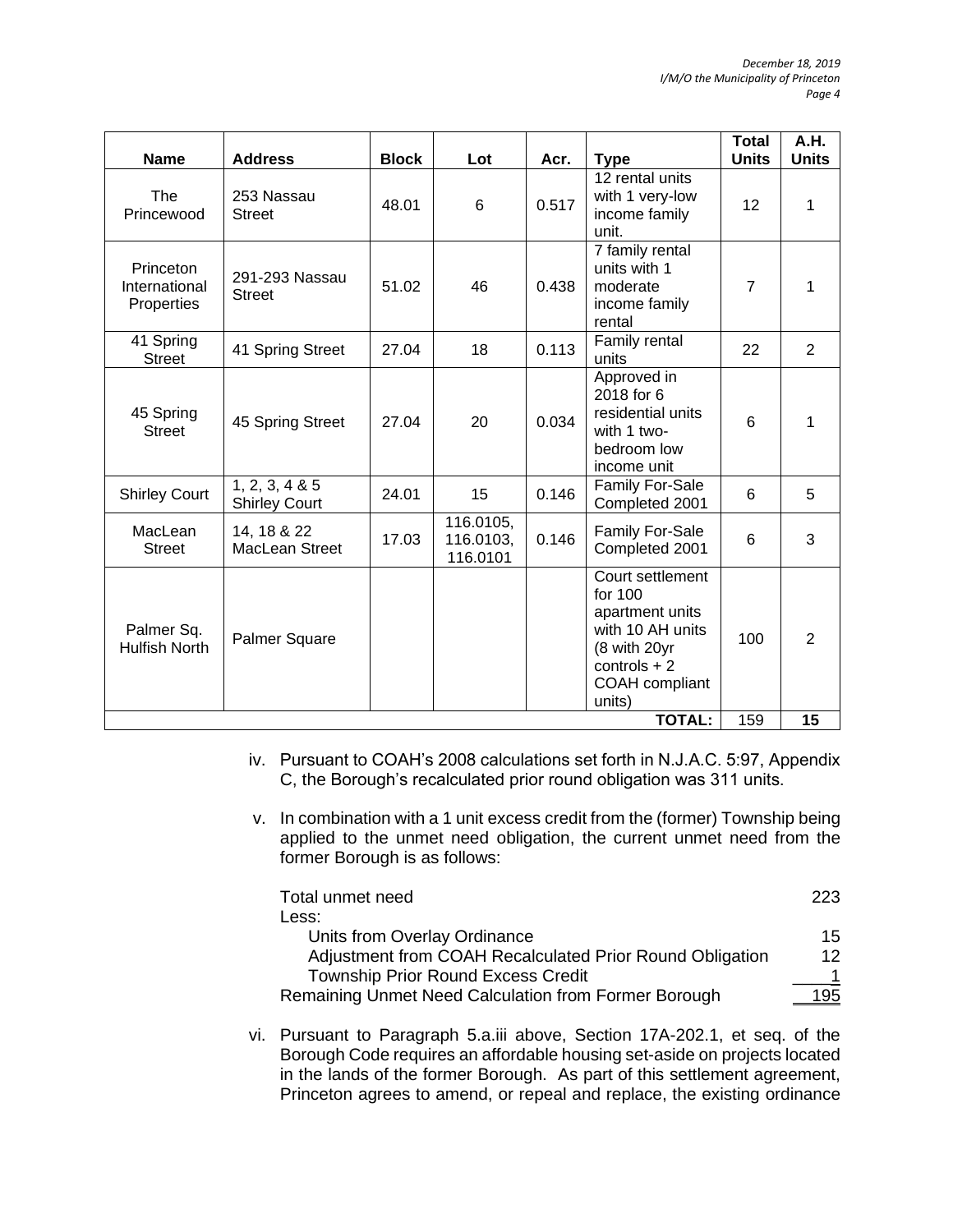with a new ordinance applicable to the entire consolidated municipality that requires an on-site affordable housing set-aside of 20% for all new multifamily residential developments of five (5) or more additional units that are developed at a density of six (6) or more units per acre, which developments become permissible through: a use variance; a density variance increasing the permissible density at the site; a rezoning permitting multi-family residential housing where not previously permitted; or a new or amended redevelopment plan; or a new or amended rehabilitation plan.

- 1. This ordinance shall not apply to student housing, defined to mean "*Non-profit housing owned and operated by an accredited academic institution for full-time undergraduate and graduate students who are currently registered and enrolled in a degreegranting program at same academic institution located within the Municipality of Princeton.*"
- 2. This ordinance shall not give any developer the right to any such rezoning, variance, redevelopment designation or redevelopment or rehabilitation plan approval, or any other such relief, or establish any obligation on the part of the municipality to grant such rezoning, variance, redevelopment designation, redevelopment or rehabilitation plan approval, or such other or further relief.
- 3. This provision shall not apply to sites zoned for inclusionary residential development or for which an inclusionary residential redevelopment plan has been adopted consistent with the municipality's Court-approved Housing Element and Fair Share Plan adopted in accordance with this Agreement, which sites shall comply with the applicable adopted zoning. No site shall be permitted to be subdivided so as to avoid compliance with this requirement.
- 4. The ordinance shall be enacted to apply to the entire municipality of Princeton.
	- a. Affordable housing developed in accordance with this ordinance within the boundaries of the former Borough shall be credited to the unmet need obligation of the former Borough.
	- b. Affordable housing developed in accordance with this ordinance within the boundaries of the former Township shall be credited to the consolidated municipality's prospective need for future affordable housing obligations in accordance with then applicable law.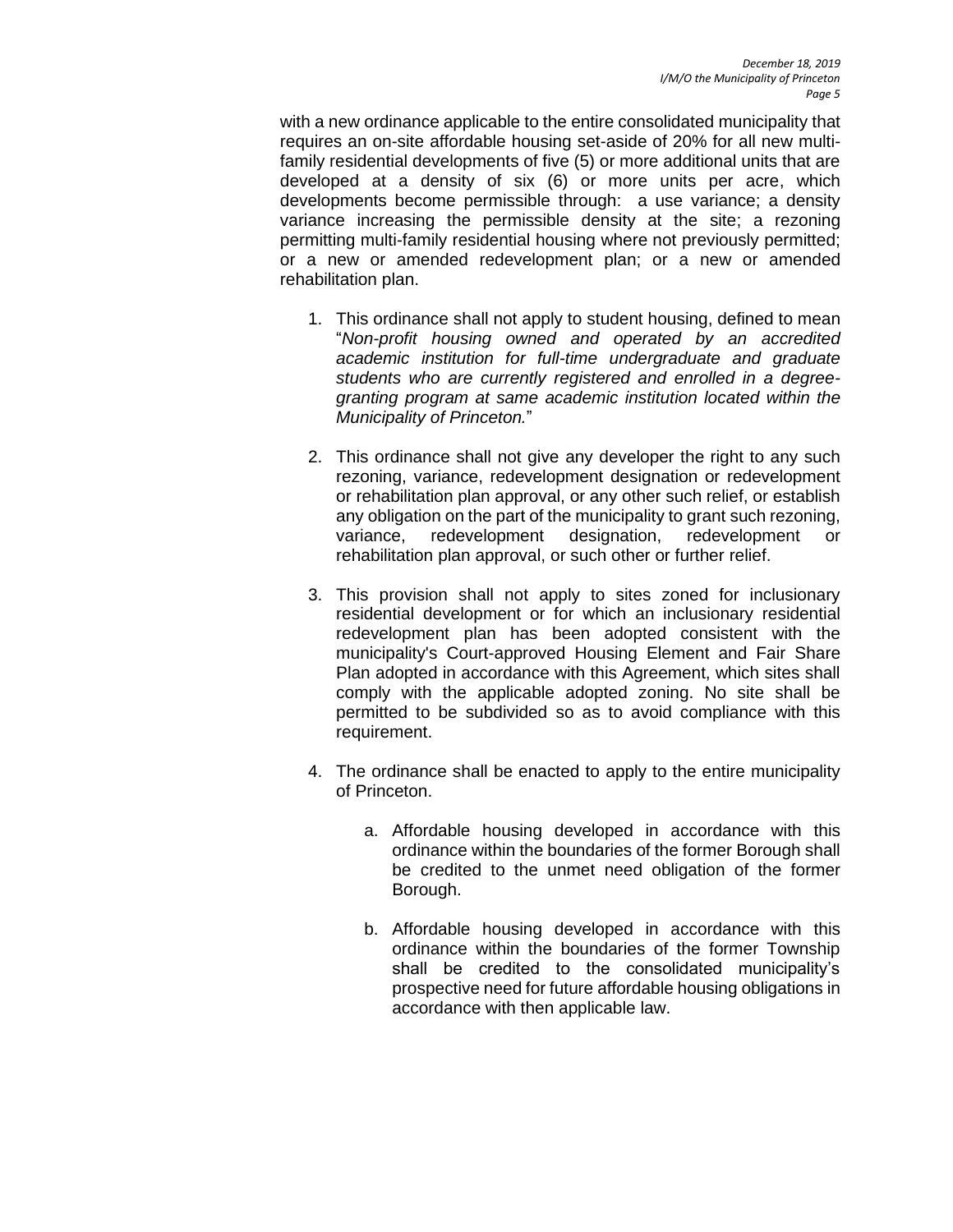vii. In addition to maintaining the existing overlay ordinance, Princeton will also enact area specific overlays to incentivize inclusionary and mixed use redevelopment with a required affordable housing set-aside for sites commonly known as:

<span id="page-8-0"></span>

| <b>Name</b>                     | <b>Address</b>                                                         | <b>Block</b> | Lot      | Acr.  | To<br><b>New</b> |  |
|---------------------------------|------------------------------------------------------------------------|--------------|----------|-------|------------------|--|
|                                 |                                                                        |              |          |       | <b>District</b>  |  |
| <b>Bank of America</b>          | 370 Nassau Street                                                      | 32.01        | 171      | 1.430 | AHO-2            |  |
| 7-Eleven & USPS                 | 257 1/2 Nassau St. Alley & 259                                         | 48.01        | 16,21    | 0.839 | AHO-1            |  |
|                                 | Nassau Street                                                          |              |          |       |                  |  |
| Jay's Cycle & Nassau East Inc.  | 249 Nassau Street; 245-247<br>48.01<br>18, 5<br>1.150<br>Nassau Street |              |          |       |                  |  |
| <b>Craft Cleaners</b>           | 225-227 Nassau Street                                                  | 47.02        | 27, 28   | 0.285 | AHO-1            |  |
| <b>Thompson Realty</b>          | 195 Nassau Street; 9-11<br><b>Charlton Street</b>                      | 47.01        | 23, 26   | 0.445 | AHO-1            |  |
| <b>Princeton University</b>     | 199-201 Nassau Street                                                  | 47.01        | 24, 25   | 0.200 | AHO-1            |  |
| Princeton Proprietary Holdings, | 211-213 Nassau Street                                                  | 47.02        | 21, 22   | 0.220 | AHO-1            |  |
| <b>LLC</b>                      |                                                                        |              |          |       |                  |  |
| TCO Metals, LLC                 | 215 Nassau Street                                                      | 47.02        | 23       | 0.125 | AHO-1            |  |
| <b>Princeton University</b>     | 221-223 Nassau Street                                                  | 47.02        | 26       | 0.211 | AHO-1            |  |
| Sunoco Gas                      | 273 Nassau Street (at Murray<br>Place)                                 | 51.02        | 41       | 0.424 | AHO-1            |  |
| The Jewish Center               | 457 Nassau Street                                                      | 56.03        | 170      | 4.840 | AHO-3            |  |
| Appari, LLC                     | 217 Nassau Street                                                      | 47.02        | 24       | 0.114 | AHO-1            |  |
| 219 Nassau St. LLC              | 219 Nassau Street                                                      | 47.02        | 25       | 0.121 | AHO-1            |  |
| Craabumch & Co.                 | 229-231 Nassau Street                                                  | 47.02        | 29       | 0.104 | AHO-1            |  |
| Princeton Intl. Properties      | 360 Nassau Street                                                      | 32.01        | 1        | 0.734 | AHO-2            |  |
| Fleet / BOA                     | 372-374 Nassau Street                                                  | 32.01        | 172      | 0.367 | AHO-2            |  |
| Princeton Intl. Properties      | 366 Nassau Street                                                      | 32.01        | 173, 213 | 0.281 | AHO-2            |  |
| Shelpuk                         | 364 Nassau Street                                                      | 32.01        | 221      | 0.160 | AHO-2            |  |
| Princeton Intl. Properties      | 354 Nassau Street                                                      | 32.01        | 222      | 0.354 | AHO-2            |  |
| Pang                            | 238 Nassau Street                                                      | 30.02        | 38       | 0.172 | AHO-2            |  |
| 254-258 Nassau Street LLC       | 254-258 Nassau Street                                                  | 30.02        | 78       | 0.182 | AHO-2            |  |
| 252 Nassau Street LLC           | 252 Nassau Street                                                      | 30.02        | 79,80    | 0.211 | AHO-2            |  |
| Roussos Family LP               | 246 Nassau Street                                                      | 30.02        | 81       | 0.149 | AHO-2            |  |
| Roussos Family LP               | 242 Nassau Street                                                      | 30.02        | 82       | 0.120 | AHO-2            |  |
| Pang                            | 240 Nassau Street                                                      | 30.02        | 83       | 0.170 | AHO-2            |  |
| 250 Nassau Street LLC           | 250 Nassau Street                                                      | 30.02        | 87       | 0.163 | AHO-2            |  |
| 248 Nassau Street LLC           | 248 Nassau Street                                                      | 30.02        | 89       | 0.160 | AHO-2            |  |
| Roussos Family LP               | 244 Nassau Street                                                      | 30.02        | 92       | 0.089 | AHO-2            |  |
|                                 |                                                                        |              |          |       |                  |  |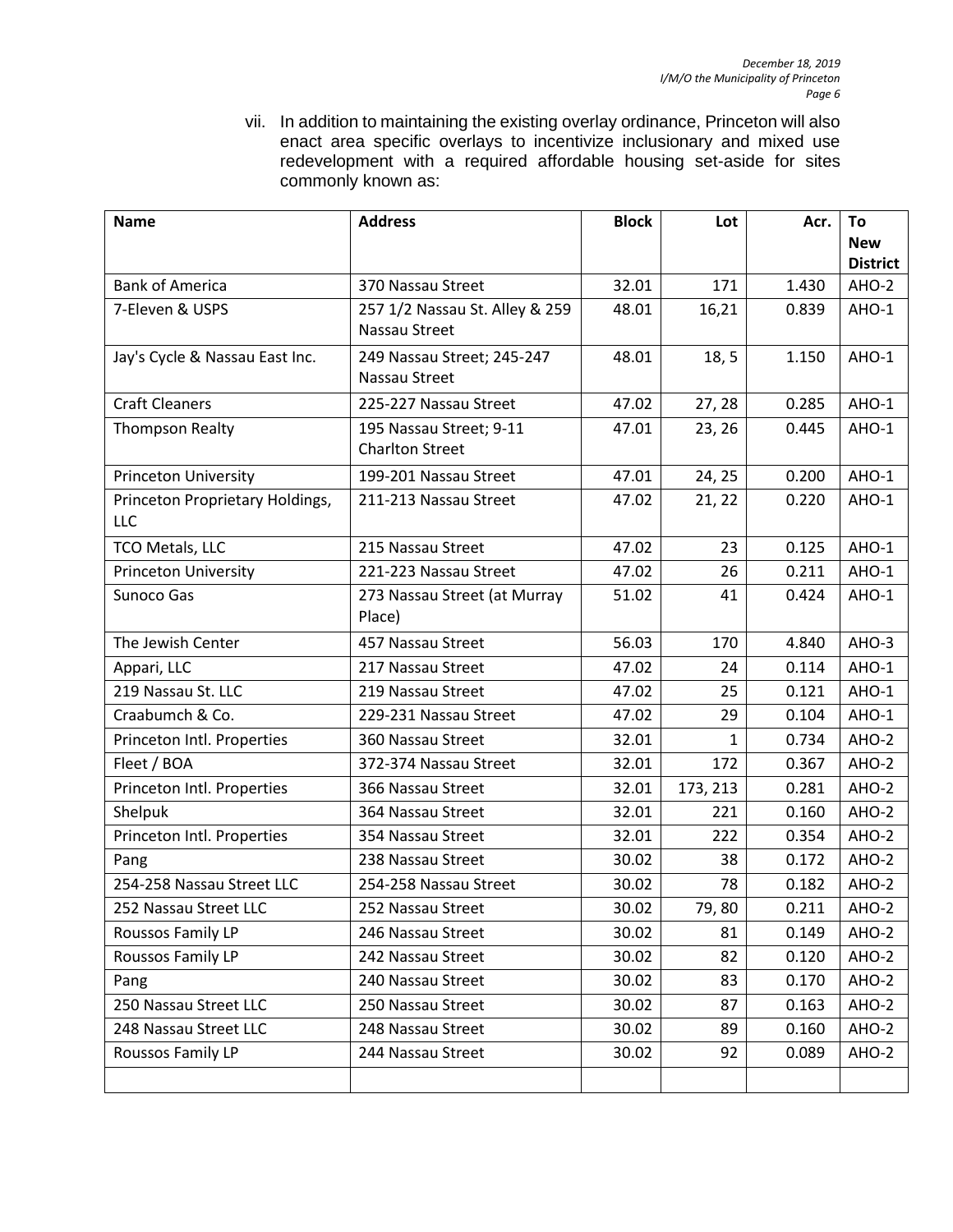- 1. The ordinance implementing the area specific overlays will be in substantially the form as attached hereto as **Exhibit A**, creating three new overlay zoning districts, to be known as AHO-1, AHO-2 and AHO-3.
- 2. The AHO-1 and AHO-2 provisions of the proposed ordinance will incorporate the following provisions: (a) 3-story buildings will be permitted; (b) establish or utilize a required parking ratio of 1.3 spaces per dwelling unit; and (c) add a maximum front yard setback requirement.
- viii. With the adoption of the set aside ordinance required by Paragraph [5.a.vi](#page-6-0) above and the area specific overlays ordinance to be adopted pursuant to Paragraph [5.a.vii above,](#page-8-0) and the requirement imposed by Paragraph [5.a.ix,](#page-9-0) the parties agree that the former Borough's unmet need obligation is adequately addressed in accordance with COAH's rules, and in particular, N.J.A.C. 5:93-4.2(f).
- <span id="page-9-0"></span>ix. Princeton will continue to encourage and foster new affordable housing opportunities by site specific redevelopment negotiations with developers in the former Borough on sites not specifically identified in this Agreement. Opportunities obtained as a result of such efforts within the boundaries of the former Borough shall be credited first to the former Borough's unmet need obligation, and upon satisfaction of the unmet obligation, any additional credits may be applied to Princeton's future round obligation(s).
- b. Princeton Township. The prior round obligation from the former Princeton Township is 330 units. In accordance with the Township's grant of Substantive Certification from COAH on October 2, 1996, the Township addressed its Second Round obligation through the following compliance mechanisms:

|                |                     |              |     |        |                    | <b>Total</b> | A.H.         | <b>Bonus</b>   | <b>Total</b>   |
|----------------|---------------------|--------------|-----|--------|--------------------|--------------|--------------|----------------|----------------|
| <b>Name</b>    | <b>Address</b>      | <b>Block</b> | Lot | Acr.   | <b>Type</b>        | <b>Units</b> | <b>Units</b> | <b>Credits</b> | <b>Credits</b> |
|                |                     |              |     |        | 2 Br. Group        |              |              |                |                |
|                |                     |              |     |        | Home $+2$          |              |              |                |                |
|                |                     |              |     |        | <b>Bonus</b>       |              |              |                |                |
|                |                     |              |     |        | completed          |              |              |                |                |
| CIFA II, LLC   | 16 Gulick Road      | 4701         | 28  | 0.570  | 1994               |              | 2            | 2              | 4              |
|                |                     |              |     |        | 140 Sale &         |              |              |                |                |
|                |                     |              |     |        | Rental $+70$       |              |              |                |                |
|                |                     |              |     |        | Bonus,             |              |              |                |                |
| Griggs Farm -  |                     |              |     |        | completed          |              |              |                |                |
| <b>PCH</b>     | <b>Griggs Drive</b> | 802          | 1   | 26.500 | 1989               |              | 140          | 70             | 210            |
| White Farm /   |                     |              |     |        | 60 Family Sale     |              |              |                |                |
| Calton Homes / | Route 206 @         |              |     |        | Units,             |              |              |                |                |
| Washington     | Hutchinson          |              |     |        | completed          |              |              |                |                |
| Oaks           | <b>Drive</b>        |              |     | 73.000 | 1994               | 300          | 60           | ٠              | 60             |
|                |                     |              |     |        | 1 Reconstr.        |              |              |                |                |
|                |                     |              |     |        | <b>Family Sale</b> |              |              |                |                |
|                |                     |              |     |        | Unit, compl.       |              |              |                |                |
| 7 Leigh Avenue | 7 Leigh Avenue      | 6905         | 21  | 0.110  | 1994               |              | 1            |                |                |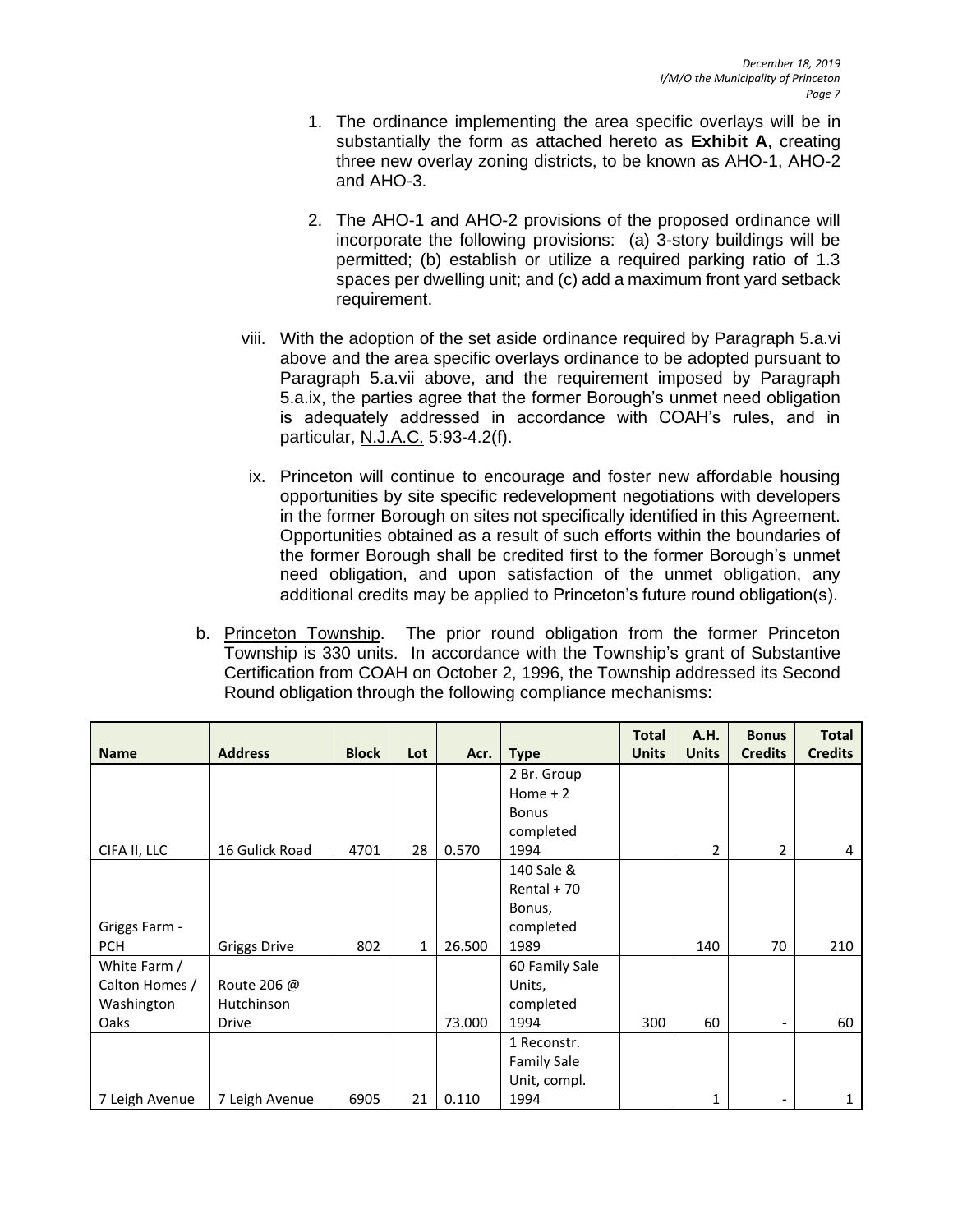| West Drive /<br>Karin Court | Karin Court | 11301 | 1.02 | 2.633 | 16 Very low inc.<br>rentals $+11$<br>bonus, compl.<br>1999 |     | 16  | 11                       | 27  |
|-----------------------------|-------------|-------|------|-------|------------------------------------------------------------|-----|-----|--------------------------|-----|
| RCA / Trenton               |             |       |      |       | 23 Units                                                   |     | 23  | $\overline{\phantom{a}}$ | 23  |
| Substantial                 |             |       |      |       |                                                            |     |     |                          |     |
| Compliance                  |             |       |      |       | 6 Unit                                                     |     |     |                          |     |
| Bonus - 1st to              |             |       |      |       | Reduction                                                  |     |     |                          |     |
| 2nd Round                   |             |       |      |       | (Prev. Awarded)                                            |     | 6   | $\overline{\phantom{0}}$ | 6   |
|                             |             |       |      |       |                                                            |     |     |                          |     |
|                             |             |       |      |       | <b>TOTALS:</b>                                             | 300 | 248 | 83                       | 331 |

<span id="page-10-0"></span>6. Princeton has implemented or will implement the following mechanisms to address its Third Round New Construction obligation of 753 units:

# **Constructed Units**

|               |                              |              |              |        |                        | <b>Total</b>                 | <b>A.H.</b>    | <b>Bonus</b>                 | <b>Total</b>   |
|---------------|------------------------------|--------------|--------------|--------|------------------------|------------------------------|----------------|------------------------------|----------------|
| <b>Name</b>   | <b>Address</b>               | <b>Block</b> | Lot          | Acr.   | <b>Type</b>            | <b>Units</b>                 | <b>Units</b>   | <b>Credits</b>               | <b>Credits</b> |
| Witherspoon   | 57                           |              |              |        |                        |                              |                |                              |                |
| Phase I       | Witherspoon<br><b>Street</b> | 27.02        | 76           | 1.280  |                        | 24                           | $\overline{2}$ | 2                            | 4              |
|               |                              |              | 10,          |        | <b>Family Rental</b>   |                              |                |                              |                |
| Witherspoon   |                              |              | 12,          |        |                        |                              |                |                              |                |
| Phase II      | <b>Spring Street</b>         | 27.01        | 13,78        | 0.558  | <b>Family Rental</b>   | 53                           | 10             | 10                           | 20             |
| 114 Leigh     | 114 Leigh                    |              |              |        |                        |                              |                |                              |                |
| Avenue        | Avenue                       | 13.01        | 4            | 0.069  | <b>Family Sale</b>     | 5                            | 1              | $\qquad \qquad \blacksquare$ | 1              |
| 100-104 Leigh | 100-104 Leigh                |              |              |        |                        |                              |                |                              |                |
| Avenue        | Avenue                       | 13.01        | 9.01         | 0.210  | <b>Family Rental</b>   | 5                            | 5              | 5                            | 10             |
| 135 Bayard    | 135 Bayard                   |              |              |        |                        |                              |                |                              |                |
| Lane          | Lane                         | 13.01        | $\mathbf{1}$ | 0.227  | <b>Family Rental</b>   | 4                            | 4              | 4                            | 8              |
| Harriet Bryan |                              |              | 3.01,        |        |                        |                              |                |                              |                |
| House         | 310 Elm Road                 | 6501         | 1.01         | 10.193 | Age Restricted         | 67                           | 67             | $\overline{\phantom{a}}$     | 67             |
|               | 775 Mt. Lucas                |              |              |        |                        |                              |                |                              |                |
| Acorn Glen    | Road                         | 2802         | 3            | 10.000 | <b>Assisted Living</b> | $\overline{\phantom{a}}$     | 5              | $\qquad \qquad \blacksquare$ | 5              |
| 52 Leigh      | 52 Leigh                     |              |              |        |                        |                              |                |                              |                |
| Avenue        | Avenue                       | 6906         | 24           | 0.070  | <b>Family Sale</b>     | $\overline{2}$               | 2              |                              | $\overline{2}$ |
| 159 John      |                              |              |              |        |                        |                              |                |                              |                |
| <b>Street</b> | 159 John Street              | 17.03        | 68           | 0.066  | <b>Family Sale</b>     | $\mathbf{1}$                 | 1              | $\overline{\phantom{0}}$     | $\mathbf{1}$   |
| 190-198       | 194-198                      |              |              |        |                        |                              |                |                              |                |
| Witherspoon   | Witherspoon                  |              |              |        |                        |                              |                |                              |                |
| St.           | St.                          | 15.01        | 25.01        | 0.296  | <b>Family Rental</b>   | 4                            | $\overline{2}$ | $\overline{2}$               | 4              |
| $12 - 14$     | $12 - 14$                    |              |              |        |                        |                              |                |                              |                |
| Vandeventer   | Vandeventer                  |              |              |        |                        |                              |                |                              |                |
| Ave.          | Ave.                         | 27.04        | 24           | 0.270  | <b>Family Rental</b>   | 4                            | 1              | $\mathbf{1}$                 | $\overline{2}$ |
| 24 North      | 24 North                     |              |              |        |                        |                              |                |                              |                |
| Harrison St.  | <b>Harrison Street</b>       | 34.01        | 15           | 0.214  | Group Home             | $\qquad \qquad \blacksquare$ | 4              | 4                            | 8              |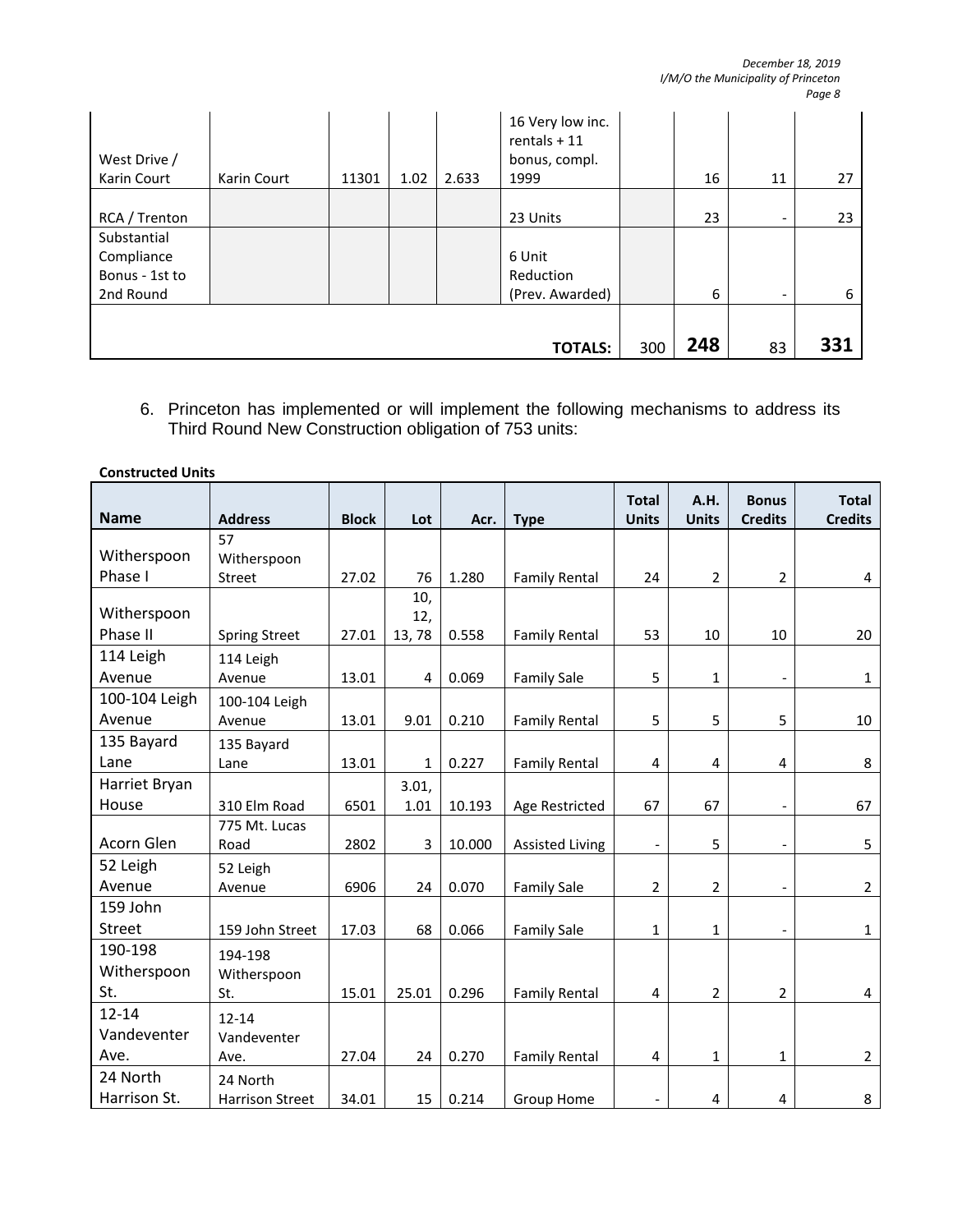| 246 John        |                 |       |                |        |                      |                          |             |                          |                |
|-----------------|-----------------|-------|----------------|--------|----------------------|--------------------------|-------------|--------------------------|----------------|
| <b>Street</b>   | 246 John Street | 15.04 | 76             | 0.041  | <b>Family Rental</b> | $\mathbf{1}$             | $\mathbf 1$ | $\mathbf{1}$             | $\overline{2}$ |
| 76-1/2 Linden   |                 |       |                |        |                      |                          |             |                          |                |
| Inc. / Catholic | 76-1/2 Linden   |       |                |        |                      |                          |             |                          |                |
| Ch.             | Lane            | 33.04 | 104            | 0.219  | Group Home           |                          | 3           | $\overline{\phantom{0}}$ | 3              |
| Community       |                 |       |                |        |                      |                          |             |                          |                |
| Options         | 24 Dorann Ave.  | 7308  | 20             | 0.230  | Group Home           | $\overline{\phantom{a}}$ | 4           | 4                        | 8              |
|                 |                 |       |                |        |                      |                          |             |                          |                |
| Copperwood      | 300 Bunn Drive  | 4301  | 3              | 9.264  | <b>Family Rental</b> | 153                      | 12          | $\overline{\phantom{0}}$ | 12             |
| Youth           |                 |       |                |        |                      |                          |             |                          |                |
| Consultation    |                 |       |                |        |                      |                          |             |                          |                |
| Serv.           | 9 Hilltop Drive | 5401  | 5              | 0.570  | Group Home           | $\overline{\phantom{a}}$ | 4           | 4                        | 8              |
| Merwick /       | Bayard Lane @   |       |                |        |                      |                          |             |                          |                |
| Stanworth       | Stanworth       | 14.01 | $\overline{2}$ | 17.130 | <b>Family Rental</b> | 325                      | 56          | 56                       | 112            |
| AvalonBay -     |                 | 21.02 | 1.01           |        |                      |                          |             |                          |                |
| Witherspoon     |                 | &     | &              |        |                      |                          |             |                          |                |
| Street          | 100 Albert Way  | 7101  | 12.01          | 10.553 | <b>Family Rental</b> | 280                      | 56          | 56                       | 112            |
| 255 Nassau      |                 |       |                |        |                      |                          |             |                          |                |
| Corp/           | 255 Nassau      |       |                |        |                      |                          |             |                          |                |
| Carnevale       | Street          | 48.01 | 22             | 0.861  | <b>Family Rental</b> | 23                       | 4           | 4                        | 8              |
|                 |                 |       |                |        |                      |                          |             |                          |                |
|                 |                 |       |                |        |                      |                          |             |                          |                |
|                 |                 | 951   | 244            | 153    | 397                  |                          |             |                          |                |

# **Approved - Not Yet Constructed**

| <b>Name</b>                               | <b>Address</b>  | <b>Block</b> | Lot | Acr.  | <b>Type</b>          | <b>Total</b><br><b>Units</b> | A.H.<br><b>Units</b> | <b>Bonus</b><br><b>Credits</b> | <b>Total</b><br><b>Credits</b> |
|-------------------------------------------|-----------------|--------------|-----|-------|----------------------|------------------------------|----------------------|--------------------------------|--------------------------------|
| Princeton                                 | 30 Maclean      |              |     |       |                      |                              |                      |                                |                                |
| Maclean, LLC                              | Street          | 17.03        | 73  | 0.165 | <b>Family Rental</b> | 10                           | $\overline{2}$       | $\overline{2}$                 | 4                              |
| Lytle Street<br>(Habitat for<br>Humanity) | 31 Lytle Street | 15.02        | 71  | 0.062 | <b>Family Sale</b>   | 2                            | 2                    | $\overline{\phantom{0}}$       |                                |
|                                           | 12              | 4            | າ   | 6     |                      |                              |                      |                                |                                |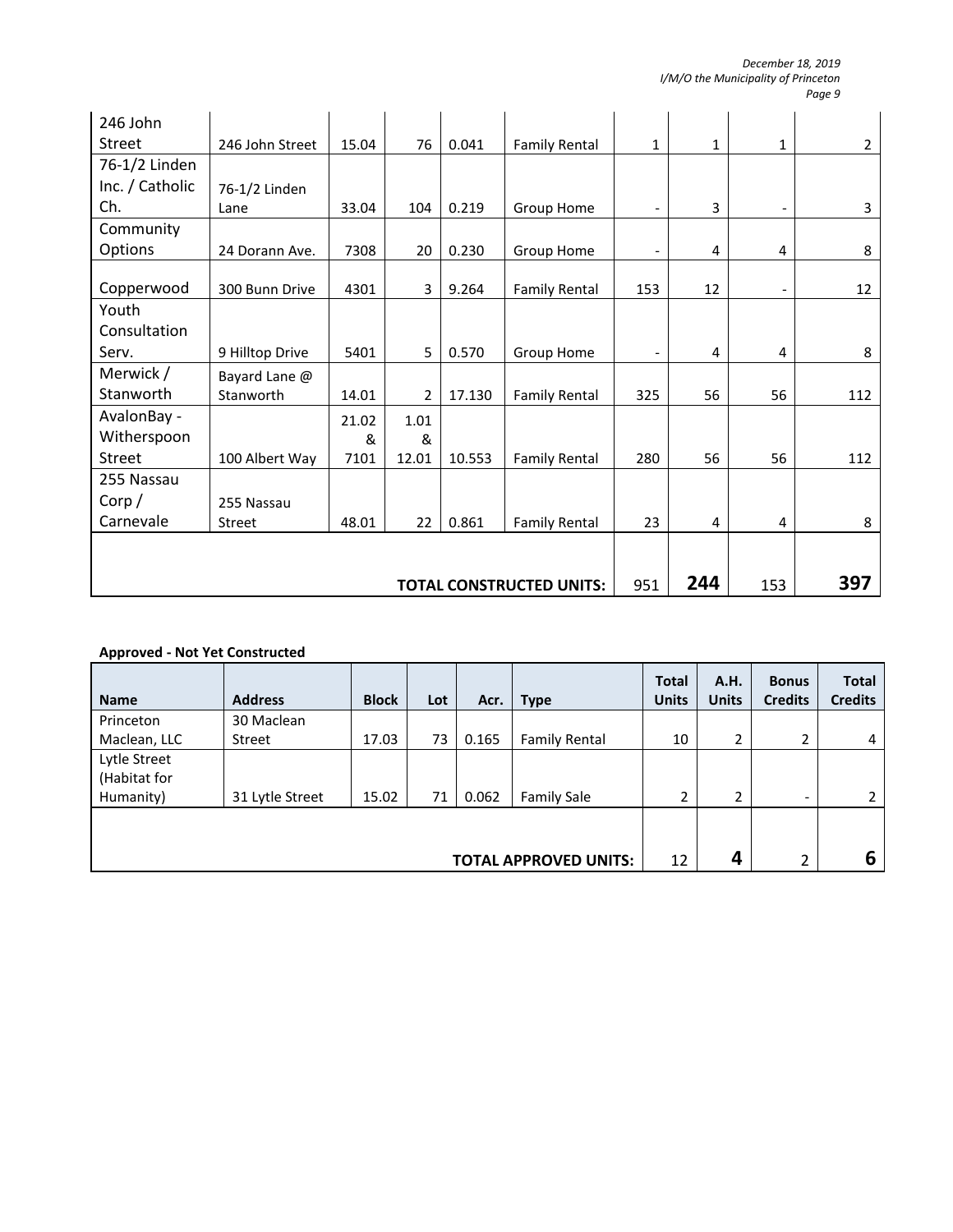| <b>Name</b>                        | <b>Address</b>          | <b>Block</b> | Lot            | Acr.   | <b>Type</b>              | <b>Total</b><br><b>Units</b> | A.H<br><b>Units</b> | <b>Bonus</b><br><b>Credits</b> | <b>Total</b><br><b>Credits</b> |
|------------------------------------|-------------------------|--------------|----------------|--------|--------------------------|------------------------------|---------------------|--------------------------------|--------------------------------|
| Princeton                          |                         |              |                |        |                          |                              |                     |                                |                                |
| Community<br>Village               | Karl Light<br>Boulevard | 4401         | $\overline{2}$ | 35.706 | <b>Family Rental</b>     | 25                           | 25                  | $\overline{\phantom{a}}$       | 25                             |
|                                    |                         |              |                |        |                          |                              |                     |                                |                                |
| Franklin Avenue<br>& Maple Terrace | <b>Franklin Avenue</b>  | 21.04        | 26,<br>27      | 2.472  | <b>Family Rental</b>     | 80                           | 80                  | 33                             | 113                            |
| RPM - 900                          |                         |              |                |        |                          |                              |                     |                                |                                |
| Herrontown<br>Road (SAVE)          | 900 Herrontown<br>Road  | 901          | 21             | 3.000  | <b>Family Rental</b>     | 65                           | 64                  | ÷                              | 64                             |
| <b>Thanet Road</b>                 |                         |              |                |        |                          |                              |                     |                                |                                |
| Senior Project -<br>Avalon Bay     | 100 Thanet Road         | 5502         | p/o<br>4       | 2.500  | Age Restricted<br>Rental | 80                           | 80                  | $\overline{\phantom{a}}$       | 80                             |
| <b>Group Homes</b>                 |                         |              |                |        | Group Homes - 4          |                              | 16                  | $\overline{\phantom{a}}$       | 16                             |
|                                    |                         |              |                |        |                          |                              |                     |                                |                                |
|                                    |                         |              |                |        | <b>TOTAL MUNICIPALLY</b> |                              |                     |                                |                                |
|                                    |                         |              |                |        | <b>SPONSORED:</b>        | 250                          | 265                 | 33                             | 298                            |

# **Municipally Sponsored / 100% Affordable Housing Developments**

# **Sites To Be ReZoned for Inclusionary Development**

| <b>Name</b>    | <b>Address</b>     | <b>Block</b> | Lot            | Acr.   | <b>Type</b>                                      | <b>Total</b><br><b>Units</b> | A.H.<br><b>Units</b> | <b>Bonus</b><br><b>Credits</b> | <b>Total</b><br><b>Credits</b> |
|----------------|--------------------|--------------|----------------|--------|--------------------------------------------------|------------------------------|----------------------|--------------------------------|--------------------------------|
| Terhune &      | 351 Terhune        |              |                |        | Family                                           |                              |                      |                                |                                |
| Harrison       | Road               | 7401         | 1.02           | 4.509  | Inclusionary                                     | 60                           | 12                   | $\overline{\phantom{a}}$       | 12                             |
| Princeton      |                    |              |                |        |                                                  |                              |                      |                                |                                |
| Shopping       | 301 North          |              |                |        | Family                                           |                              |                      |                                |                                |
| Center (Edens) | Harrison St.       | 7401         | 1.01           | 29.093 | Inclusionary                                     | 200                          | 44                   | $\overline{\phantom{a}}$       | 44                             |
|                |                    |              |                |        | <b>Family Rental</b>                             |                              | 6                    | $\overline{\phantom{a}}$       | 6                              |
| Thanet Road -  | 100 & 101          |              |                |        | Group Homes (5                                   | 221                          |                      |                                |                                |
| Avalon Bay     | <b>Thanet Road</b> | 5502         | $\overline{4}$ | 15.021 | 3-Br Units)                                      |                              | 15                   | $\overline{\phantom{a}}$       | 15                             |
|                |                    |              |                |        | <b>TOTAL INCLUSIONARY</b><br><b>DEVELOPMENT:</b> | 481                          | 77                   | $\overline{\phantom{0}}$       | 77                             |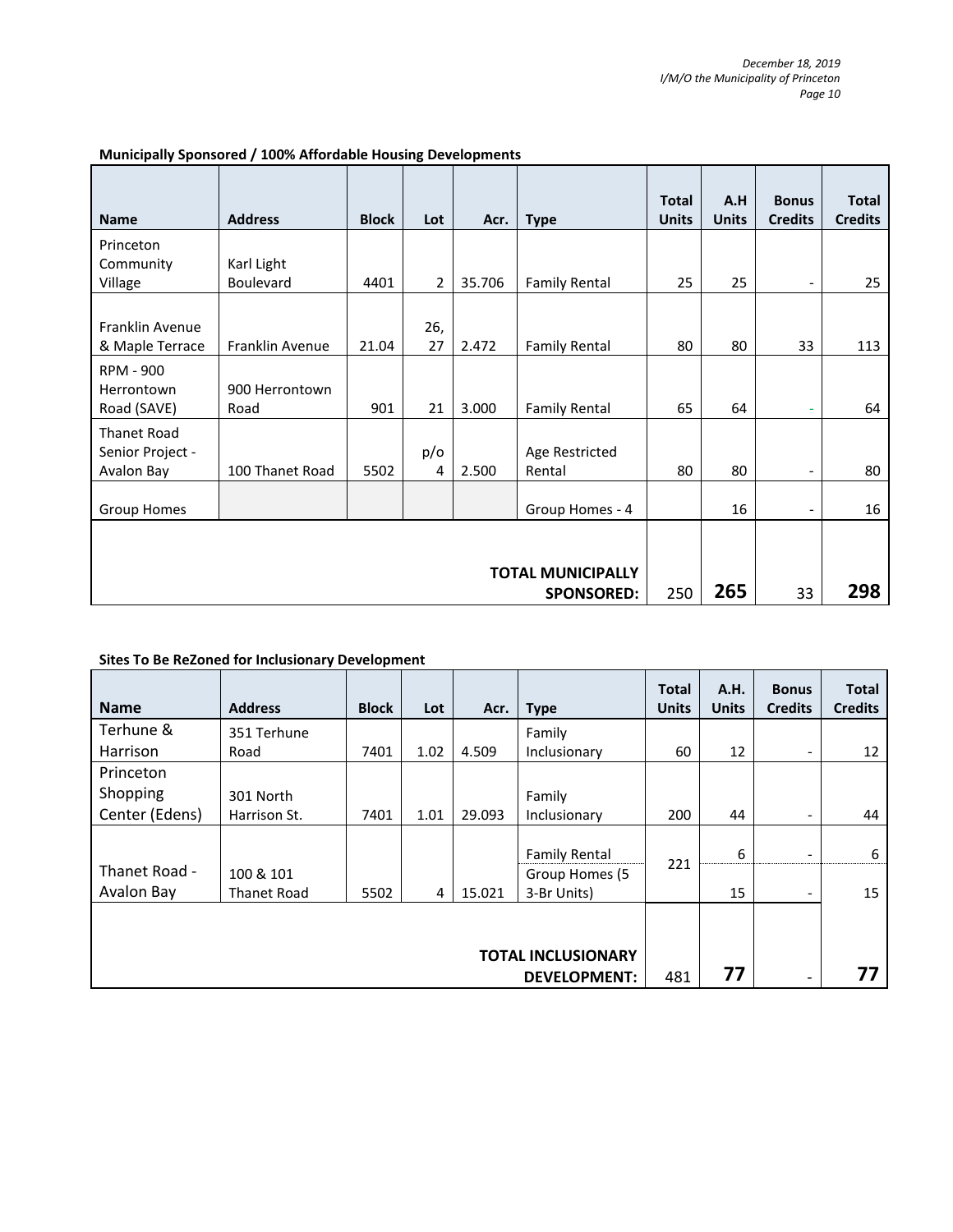| Municipal Obligation - Municipality of Princeton       |     | 753  |
|--------------------------------------------------------|-----|------|
| Less:                                                  |     |      |
| <b>Constructed Units</b>                               | 244 |      |
| Approved - Not Yet Constructed Units                   | 4   |      |
| Municipally Sponsored / 100% Affordable Housing Dev.   | 265 |      |
| Sites to be Re-Zoned for Inclusionary Development      | 77  |      |
| <b>Total Bonus Credits</b>                             | 188 |      |
| <b>Total Third Round Compliance Credits</b>            |     | 778. |
| <b>TOTAL Third Round Satisfaction (Excess Credits)</b> |     | 25   |

Third Round Compliance Summary

- 7. As set forth in Paragraph [6 above,](#page-10-0) Princeton will provide a realistic opportunity for the development of affordable housing through the adoption of inclusionary zoning on the following sites:
	- a. "*Terhune & Harrison*" (Block 7401, Lot 1). This vacant site will be rezoned to permit a residential density of 22 units/acre of family housing and to remove the age restriction requirement. This is anticipated to result in 60 residential units with a required 20% set-aside.
	- b. "*Princeton Shopping Center.*" (Block 7401, Lot 1.01) Princeton has reached agreement with the property owner to facilitate the development, via a zoning amendment or use of the Redevelopment process, to provide a density of 6.9 $\pm$ units/acre over the  $29.1<sub>\pm</sub>$  acre site, for the development of 200 family rental units with a 22% affordable housing set-aside (44 affordable housing family rental units). The ordinance will permit clustering to facilitate the redevelopment of the southern end of the site without significant impact on the existing commercial development (shopping center).
		- i. Princeton acknowledges that the proposed rezoning or redevelopment plan ordinance will incorporate bulk standards permitting a four-story structure within approximately 50' of adjacent, existing single family residential dwellings. Development criteria will be set forth in the ordinance, including the potential need for structured parking, conceptual plan for units, etc.
		- ii. The development site plan will prioritize pedestrian, bicycle and transit accessibility as well as thoughtful and creative architectural and landscape design. It will reflect good urban design that will result in the complex, and particularly the Harrison Street frontage, becoming more inviting and visually compatible with the surrounding neighborhoods and to the greater Princeton community. The owner has agreed to provide shuttle service to/from the development to downtown Princeton, and will work closely with the Planning Board and municipal staff to design an attractive and economically viable mixed-use development.
		- iii. Written confirmation, by letter agreement or memorandum of understanding, between the property owner and municipality, confirming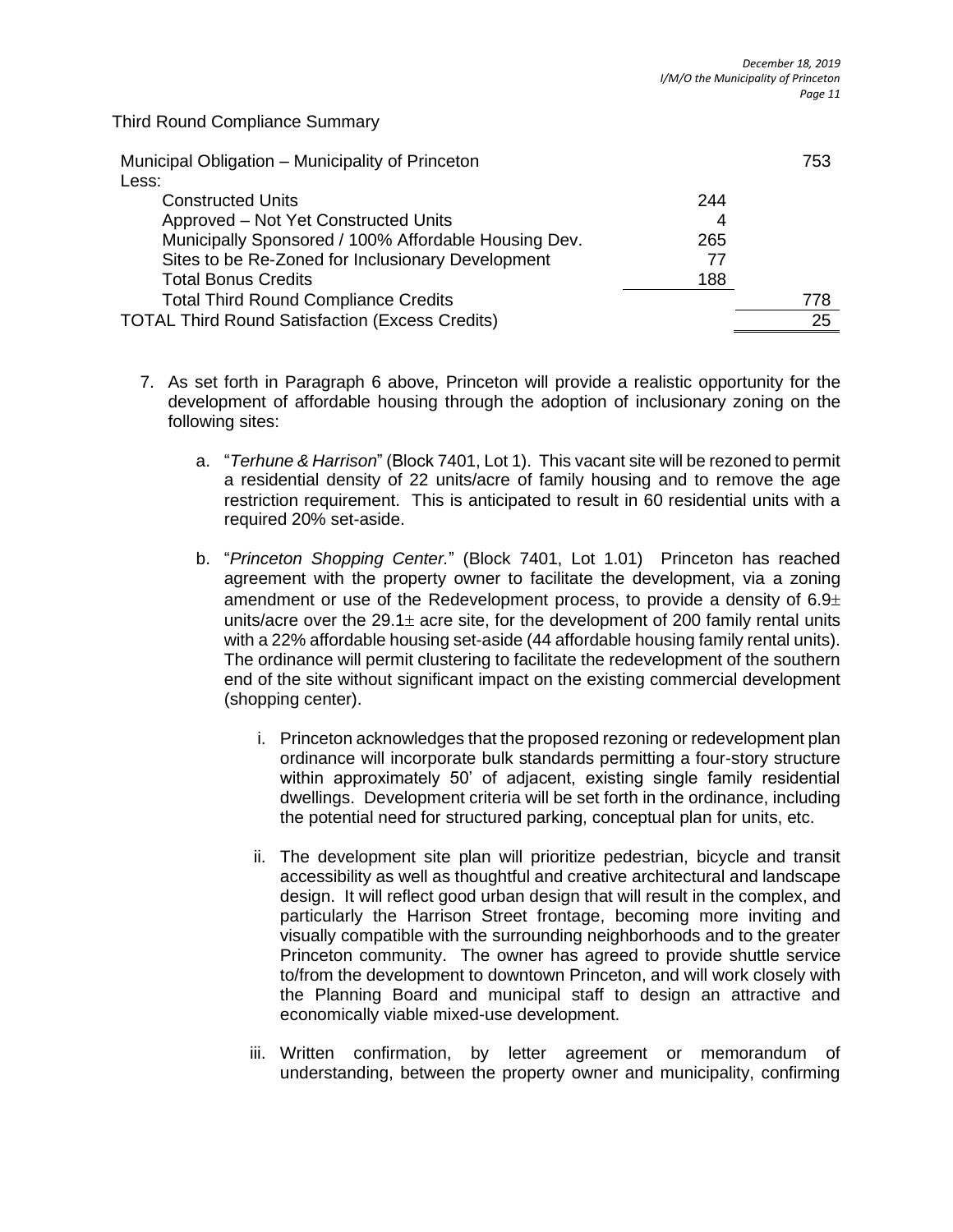the development plan for this site, will be provided prior to the Fairness Hearing.

- c. *Thanet Circle Avalon Bay, Block 5502, Lot 4*. This is a 15.02 $\pm$  acre parcel currently improved with two office buildings constructed more than 30-years ago, containing a total of  $110,000<sub>\pm</sub>$  square feet. The buildings have been predominantly vacant for the past several years and the site is ripe for redevelopment. Princeton has reached agreement with the contract purchaser of the property to utilize the redevelopment process to provide for a 221-unit market rate rental complex, with six family rental affordable apartments (comprised of one (1) 1-Bedroom apartment, three (3) 2-Bedroom apartments and two (2) 3-Bedroom apartments (one of which will be designated as a very-low income unit)), and five (5) 3- Bedroom special needs apartments. In addition, the contract purchaser has agreed to subdivide a  $2.5\pm$  acre parcel for Princeton to create an 80-unit, municipally sponsored, age-restricted, 100% affordable housing development (detailed in Paragraph [8.d below\)](#page-16-0). During the compliance phase of this matter, at least 30 days prior to the compliance hearing, Princeton will provide an agreement with the developer of this site regarding the donation of land and terms on which the inclusionary family rental development will be developed. The 80-unit senior project is addressed further in Paragraph [8.d](#page-16-0) below.
- <span id="page-14-0"></span>d. *Northern S-2 Zoning District*. To advance smart growth principles, Princeton will adopt an overlay ordinance to permit as-of-right, residential uses on the second and third floor of existing or new non-residential development at a density of 15 units per acre with a 20-percent set-aside of affordable housing, creating a mixeduse zone providing residences, shopping and services within an existing corridor that is ripe for redevelopment. Affordable housing developed in accordance with this ordinance shall be credited to the consolidated municipality's prospective need for future affordable housing obligations in accordance with then applicable law.
- <span id="page-14-1"></span>8. As set forth in Paragraph [6 above,](#page-10-0) Princeton will provide a realistic opportunity for the development of additional affordable housing that will be developed or created through means other than inclusionary zoning in the following ways:
	- a. "*Princeton Community Village.*" Princeton will sponsor the creation of 24 new affordable housing units at Princeton Community Village's existing development located off of Bunn Drive which shall include 3 very low income units, 9 low income units, and 12 moderate income units with an affordability average of 52 percent and will comply with the bedroom distribution provided for in N.J.A.C. 5:80-26.3 with each income tier proportionally distributed across each bedroom type. The proposed project will incorporate the construction of a new mid-rise building utilizing NJHMFA alternative financing (not tax credits).
		- i. A zoning ordinance will be adopted during the Compliance Phase providing for the proposed development.
		- ii. Princeton will commit funding from the municipal affordable housing trust fund to subsidize the project construction costs.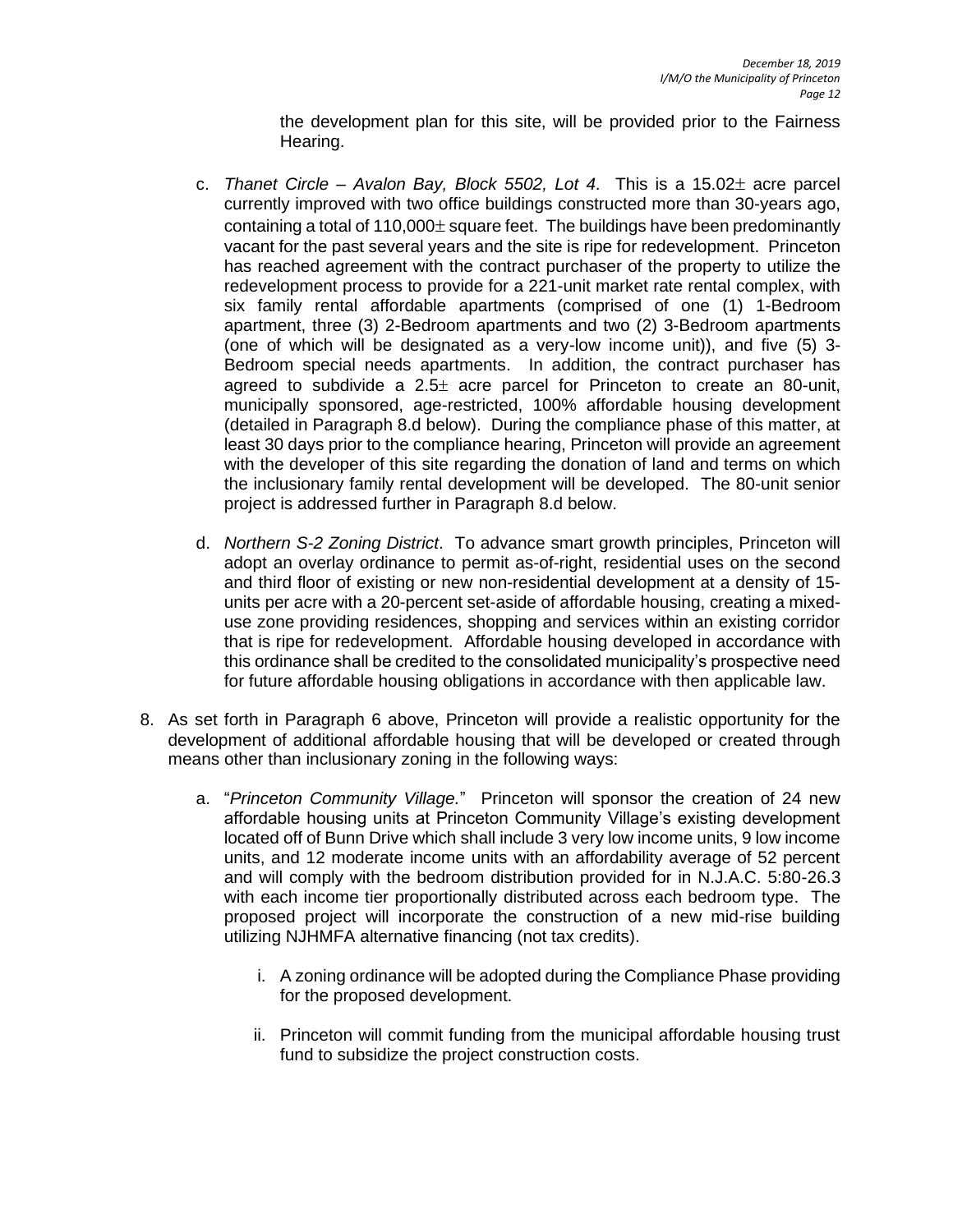- iii. This will not be a tax credit project. Rather, PCH will obtain tax exempt bond financing through NJHMFA.
- iv. A project pro forma and required documentation for the project, including an agreement with the developer regarding funding and timing, among other issues required by this paragraph, will be provided at least 30 days prior to the Compliance Hearing.
- <span id="page-15-0"></span>b. "*Franklin Avenue & Maple Terrace.*" Redevelopment project being done by PCH that will create 80 new affordable family rental units which shall include 11 very low income units, 29 low income units, and 40 moderate income units with an affordability average of 52 percent and will comply with the bedroom distribution provided for in N.J.A.C. 5:80-26.3 with each income tier proportionally distributed across each bedroom type. The project was originally proposed to have 20 local preference units, but the proposal has since been modified by Princeton to eliminate the Princeton preference proposal.
	- i. Princeton will adopt a zoning ordinance providing for the proposed development.
	- ii. PCH will seek 9% tax credits. Funding is anticipated in the 2020 funding round.
	- iii. Construction on the project shall begin within three (3) years of the court's approval of this Agreement following a fairness hearing.
	- iv. Princeton will adopt a resolution committing funding from the municipal affordable housing trust fund. A project pro forma and required documentation for the project, including an agreement with the developer regarding funding and timing, among other issues required by this paragraph, will be provided at least 30 days prior to the Compliance Hearing.
	- v. The parties agree that the existing tenants, at their option, shall be relocated during project construction and returned to the development without need for re-certification.
- c. "*900 Herrontown Road.*" This is a 3-acre vacant site that formerly housed the SAVE animal shelter. The property owner has entered into a contract with RPM Development Group / 900 Herrontown Princeton LP ("RPM") for RPM to develop a 65-unit affordable housing project (64 restricted units + 1 on-site residential property manager) which shall include 8 very low income units, 24 low income units, and 32 moderate income units with an affordability average of 52 percent and will comply with the bedroom distribution provided for in N.J.A.C. 5:80-26.3 with each income tier proportionally distributed across each bedroom type.
	- i. RPM has already submitted an application with NJHMFA seeking 9% tax credits in the 2019 funding round.
	- ii. A project pro forma and required documentation for the project, including an agreement with the developer regarding funding and timing, among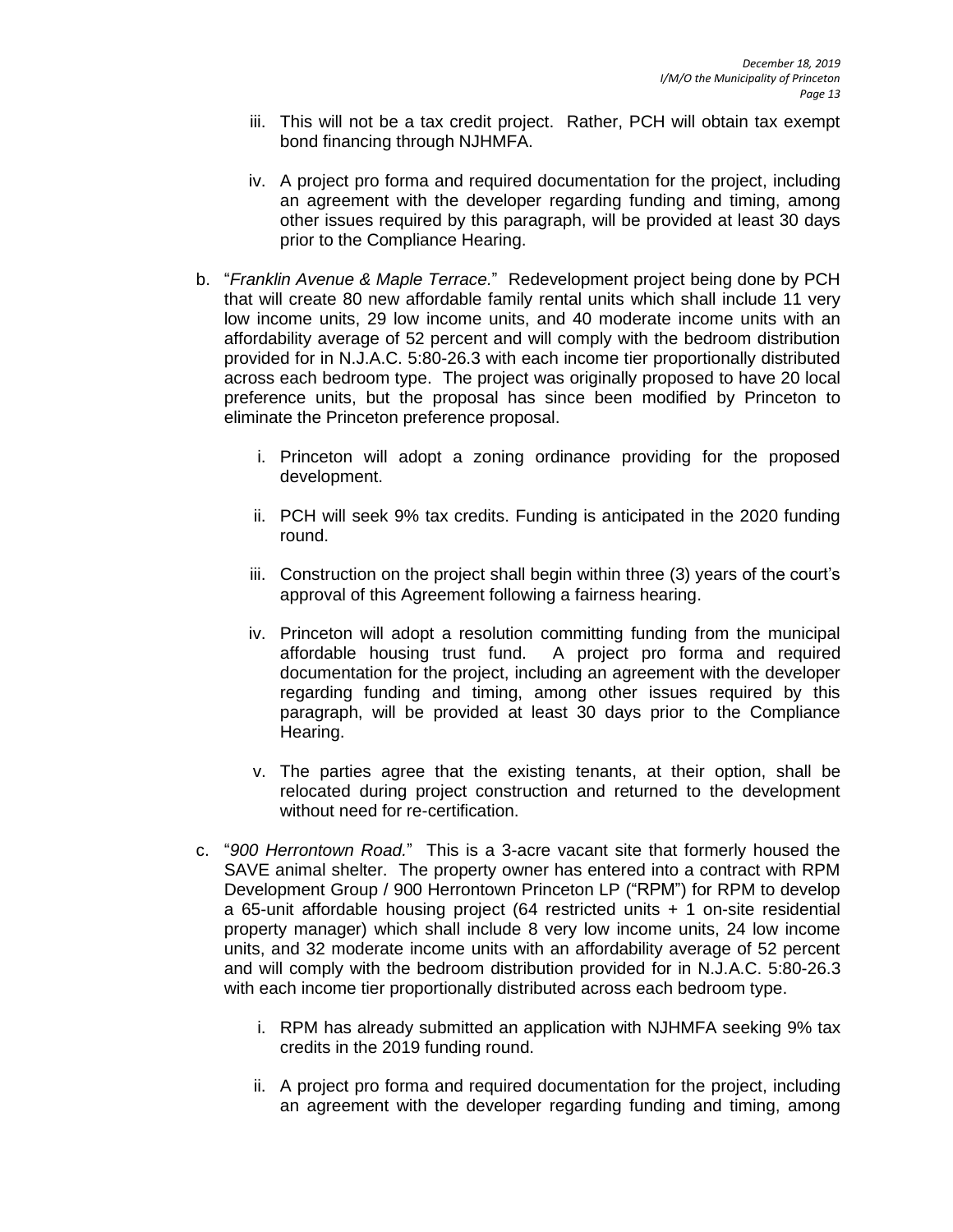other issues required by this paragraph, will be provided at least 30 days prior to the Compliance Hearing.

- iii. To facilitate the project, Princeton enacted an ordinance creating the AH-3 zoning district, providing for site specific zoning to accommodate the proposed density and bulk requirements necessary to construct the project. The ordinance was adopted on April 8, 2019.
- iv. Pursuant to enactment of the AH-3 zoning ordinance, RPM submitted an application to the Princeton Planning Board seeking preliminary and final major site plan approval. By Resolution No. P1919-741P, adopted on July 18, 2019, RPM's application was granted.
- <span id="page-16-0"></span>d. *"Thanet Circle Senior."*
	- i. As detailed in Paragraph [7.c above,](#page-14-0) Princeton will acquire a  $2.5\pm$  acre tract located on Thanet Road for the development of an 80-unit, municipally sponsored, age-restricted, 100% affordable housing development, which shall include 11 very low income units, 29 low income units, and 40 moderate income units with an affordability average of 52 percent.
	- ii. The 80-unit senior project will not be a 9% tax credit project. Rather, the municipality intends to fund the project with the use of 4% volume cap tax credits, its affordable housing trust fund, and/or municipal financing of the project.
	- iii. The Municipality recognizes that the currently estimated total cost of the project will be approximately \$15-20 million. The Municipality realizes that while outside sources of funds may be available to offset part of these costs, there is no guarantee of receiving such funds. The Municipality shall provide funding through bonding or any other means necessary to the project sufficient to fully fund the project in a timely fashion to allow construction to begin in accordance with the timetable required by Paragraph [8.g](#page-17-0) of this Agreement, but in any event shall formally authorize and commit funding sufficient to fully fund the project no later than December 31, 2021, deducting only firmly committed funding from outside sources at that time from the total cost necessary to complete the project.
	- iv. A project pro forma and required documentation for the project, including an agreement with the developer regarding funding and timing, among other issues required by this paragraph, will be provided at least 30 days prior to the Compliance Hearing.
- <span id="page-16-1"></span>e. "*Supportive & Special Needs / Group Homes.*" Princeton will commit and sponsor four group home projects that will provide16 total bedroom / credits. Princeton agrees to provide a site, sponsor, and funding plan for eight bedrooms no later than June 30, 2021 and have those bedrooms ready for occupancy by June 30, 2022 and a site, sponsor, and funding plan for the remaining eight bedrooms no later than June 30, 2024 and have all 16 bedrooms ready for occupancy by June 30 2025. The plans and other information shall be provided to FSHC on or before the date they are due. Princeton will provide sufficient funding in its Spending Plan to accomplish these projects. Princeton will adopt a resolution committing funding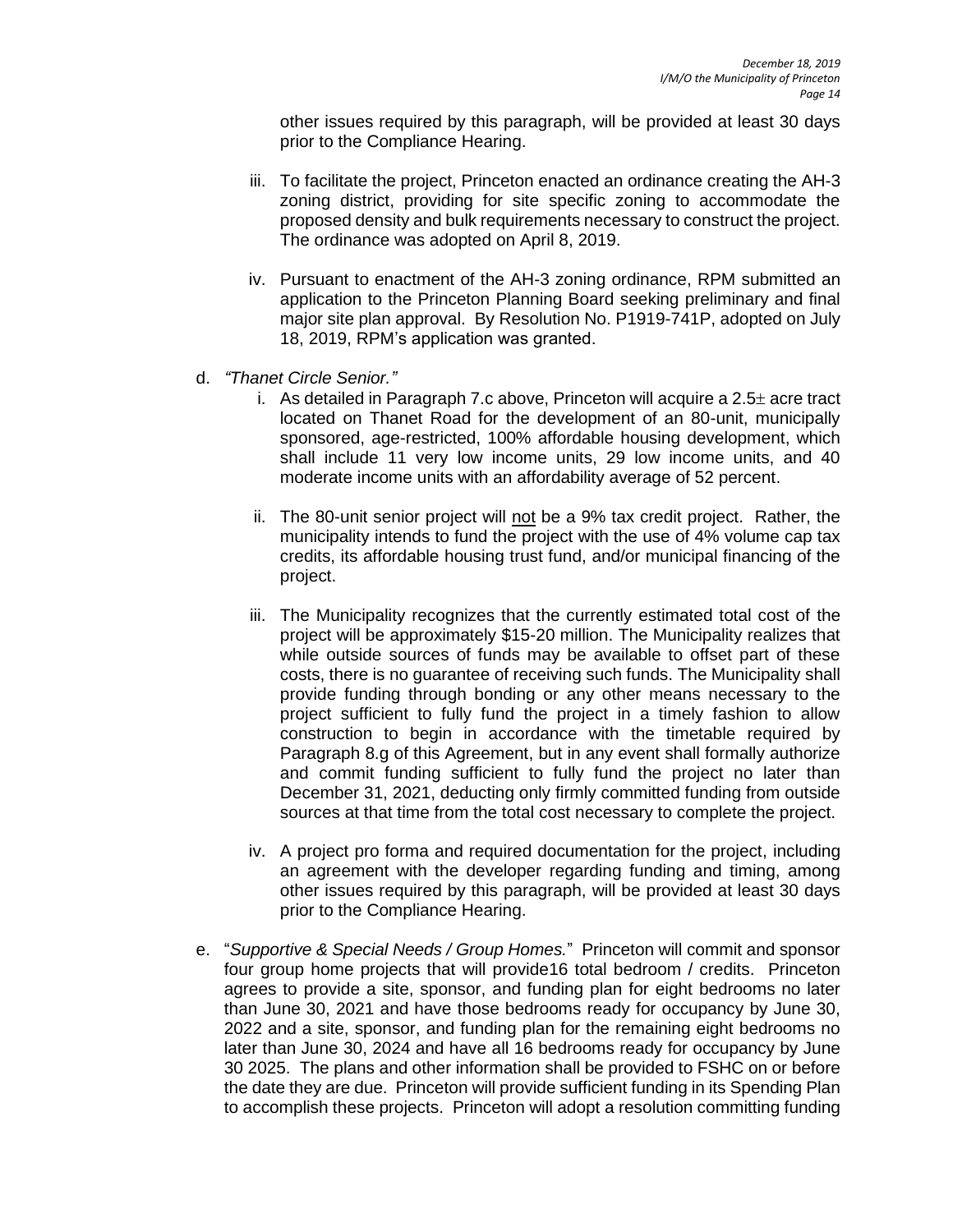from the municipal affordable housing trust fund. Required documentation for the project and commitments will be provided at least 30 days prior to the Compliance Hearing.

- f. In accordance with N.J.A.C. 5:93-5.5, Princeton recognizes that it must provide evidence that the municipality has adequate and stable funding for any noninclusionary affordable housing developments, i.e., Princeton Community Village, Franklin Avenue and Franklin/Maple Terrace, 900 Herrontown Road, Thanet Circle senior housing, and Supportive & Special Needs/Group Homes. The municipality is required to provide a pro forma of both total development costs and sources of funds and documentation of the funding available to the municipality and/or project sponsor, and any applications still pending. In the case where an application for outside funding is still pending, the municipality shall provide a stable alternative source, such as municipal bonding, in the event that the funding request is not approved. These obligations will be satisfied through the submission of documentation at least 30 days prior to the compliance hearing in this matter.
- <span id="page-17-0"></span>g. In accordance with N.J.A.C. 5:93-5.5, for non-inclusionary developments, a construction or implementation schedule, or timetable, shall be submitted for each step in the development process: including preparation of a site plan, granting of municipal approvals, applications for State and Federal permits, selection of a contractor and construction. The schedule shall provide for construction to begin within two years of court approval of this Agreement, with the exception of the "Franklin Avenue & Maple Terrace" project that, pursuant to Paragraph [8.b above,](#page-15-0) will begin within three years of court approval of this Agreement, and the group homes that, pursuant to Paragraph [8.e](#page-16-1) above, will be in accordance with the schedule referenced therein. The municipality shall indicate the entity responsible for undertaking and monitoring the construction and overall development activity. These obligations will be satisfied through the submission of documentation at least 30 days prior to the compliance hearing in this matter.
- h. Princeton has elected to satisfy a substantial part of its Third Round obligation using municipally-sponsored construction. In addition to the 244 units already constructed, this Agreement requires Princeton to provide a realistic opportunity through zoning for an additional 77 inclusionary units that have not yet been approved or constructed (including the five (5) 3-bedroom supportive housing apartments at Thanet). Through this Agreement, the Municipality commits itself to providing a realistic opportunity, including through its own municipal funds and bonding, for 265 affordable units that have not all been approved and are not already in existence for which other funding sources have not been fully identified and/or may not be available. Princeton acknowledges this substantial financial responsibility and agrees that it will not rely on the substantial financial costs it has assumed as a reason to delay, modify, or otherwise depart from the terms of this Agreement.
- 9. Princeton agrees to require 13% of all units referenced in this Agreement, excepting those units that were constructed or granted preliminary or final site plan approval prior to July 1, 2008, to be very low income units, affordable to households earning 30% or less of area median income, with half of the very low income units being available to families. Of the units identified in this plan, 504 affordable housing units have been developed since 2008, or will be developed in accordance with this Agreement, which leads to a requirement for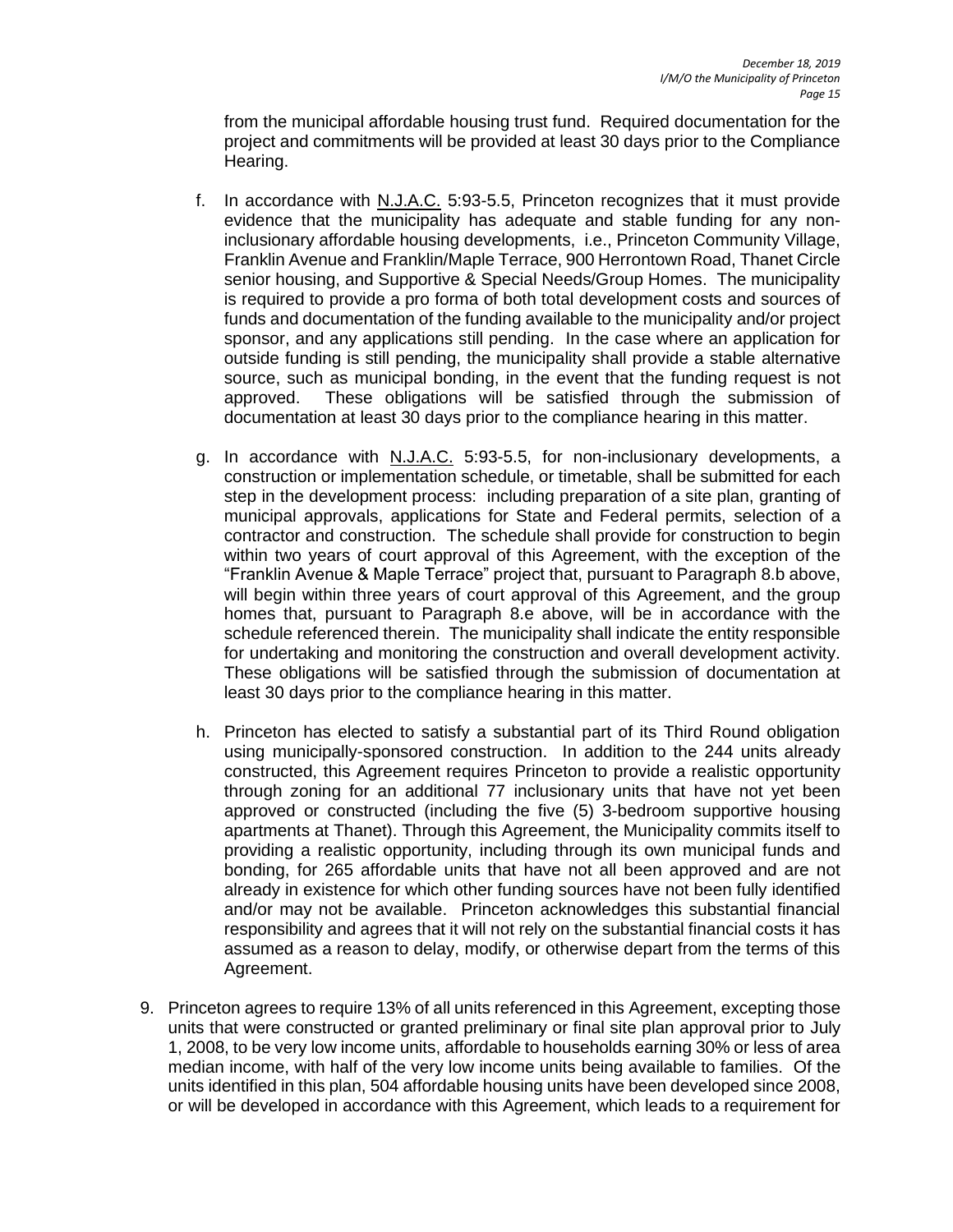66 very low income units. Princeton will comply with this requirement by requiring a minimum of 13% of all affordable units approved in any development, including units required through a set-aside ordinance, whether to address unmet need or not, whether in the former Borough or Township, to be very low income units. The affordable housing ordinance adopted in accordance with this Agreement shall provide that at least 13 percent of all restricted rental units within each bedroom distribution shall be very lowincome units (affordable to a household earning 30 percent or less of median income).

Princeton's plan provides for 101 very low income units, which exceeds the 66 unit requirement. More specifically, Princeton represents that the following developments were constructed or approved since July 1, 2008, and include very low income units or shall be required to include very low income units, as follows:

| Development/Compliance Mechanism                                              | <b>Total Units</b> | VLI units in<br>existence or to<br>be required |
|-------------------------------------------------------------------------------|--------------------|------------------------------------------------|
| 45 Spring Street                                                              | 1                  | $\mathbf 0$                                    |
| 291-293 Nassau Street                                                         | 1                  | $\overline{0}$                                 |
| 253 Nassau Street                                                             | 1                  | 0                                              |
| 190-198 Witherspoon                                                           | $\overline{2}$     | 0                                              |
| 12-14 Vandeventer                                                             | 1                  | 0                                              |
| 24 North Harrison Street (Group Home)                                         | 4                  | 4                                              |
| 246 John Street                                                               | 1                  | $\overline{0}$                                 |
| 41 Spring Street                                                              | $\overline{2}$     | 0                                              |
| 30 Maclean Street                                                             | $\overline{2}$     | $\overline{0}$                                 |
| 24 Dorann Avenue (Group Home)                                                 | 4                  | 4                                              |
| Copperwood                                                                    | 12                 | 0                                              |
| Lytle Street                                                                  | $\overline{2}$     | 0                                              |
| 9 Hilltop (Group Home)                                                        | 4                  | 4                                              |
| 255 Nassau Street                                                             | 4                  | $\Omega$                                       |
| Merwick- Stanworth redevelopment, 135 Bayard Lane<br>and 100-104 Leigh Avenue | 65                 | 8                                              |
| AvalonBay (Avalon Princeton)                                                  | 56                 | 8                                              |
| 900 Herrontown Road                                                           | 64                 | 8                                              |
| <b>Princeton Community Village</b>                                            | 25                 | 3                                              |
| Thanet Circle -Senior 100%                                                    | 80                 | 11                                             |
| <b>Group Homes</b>                                                            | 16                 | 16                                             |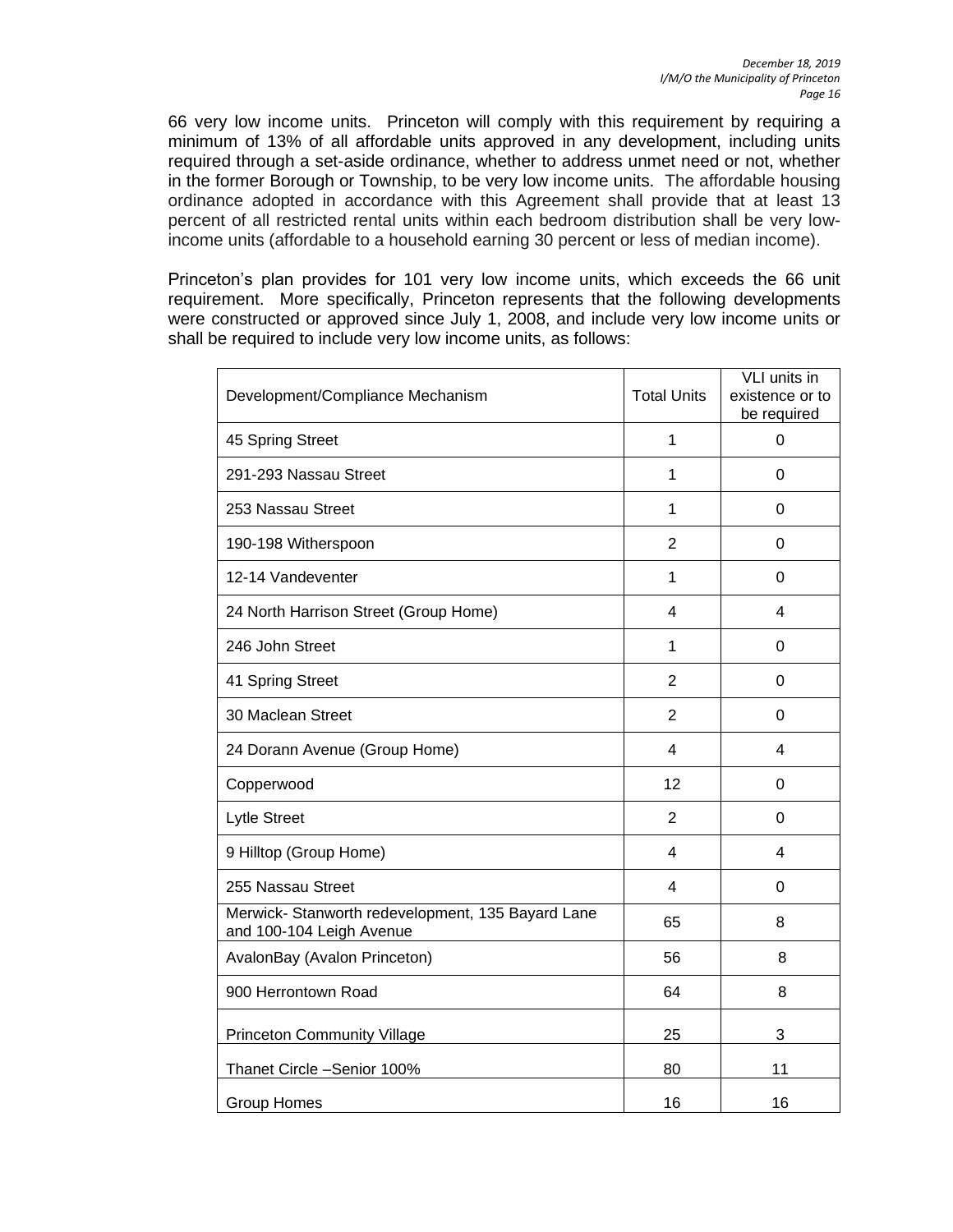| Terhune & Harrison                               | 12  | っ                              |
|--------------------------------------------------|-----|--------------------------------|
| <b>Shopping Center</b>                           | 44  | 6                              |
| Thanet Circle – Avalon Bay Family and Supportive | 21  | 1 (family); 15<br>(supportive) |
| Franklin Avenue & Maple Terrace                  | 80  | 11                             |
| ΤΟΤΑL:                                           | 504 | 101                            |

- 10. Princeton shall meet its Third Round Obligation (New Construction) and address the remainder of the former Borough's unmet need in accordance with the following standards as agreed to by the Parties:
	- a. Third Round bonuses will be applied in accordance with N.J.A.C. 5:93-5.15(d).
	- b. At least 50 percent of the units addressing the Third Round Obligation and the remainder of the former Borough's unmet need shall be affordable to very-lowincome and low-income households with the remainder affordable to moderateincome households. The affordable housing ordinance adopted in accordance with this Agreement shall provide that at least half of all affordable units within each bedroom distribution shall be low-income units, which shall include at least 13 percent of all restricted rental units within each bedroom distribution as very lowincome units (affordable to a household earning 30 percent or less of median income).
	- c. At least twenty-five percent of the Third Round Obligation shall be met through rental units, including at least half in rental units available to families.
	- d. At least half of the units addressing the Third Round Obligation in total must be available to families.
	- e. Princeton agrees to comply with an age-restricted cap of 25% and to not request a waiver of that requirement. This shall be understood to mean that in no circumstance may the municipality claim credit toward its fair share obligation for age-restricted units that exceed 25% of all units developed or planned to meet its cumulative prior round and third round fair share obligation. The parties agree in view of the unique circumstances present in this matter that the age-restricted cap of 25%, in accordance with applicable law, shall be calculated for the consolidated municipality for the combined Prior Round and Third Round as follows:

| <b>Prior Round Obligation</b>                    | 641   |
|--------------------------------------------------|-------|
| <b>Plus Third Round Obligation</b>               | 753   |
| Less: Former Borough Vacant Land Adjustment<br>- | 223   |
| Former Township RCA                              | 23    |
| <b>Total Net Obligation</b>                      | 1,148 |
| <b>Total Age-Restricted Cap</b><br>x             | 0.25  |
| Total Maximum Third Round Age-Restricted Units   | 287   |

This Agreement identifies 240 age-restricted credits, which is below the 287-unit Third Round age-restricted cap. Princeton further agrees that no more than 25%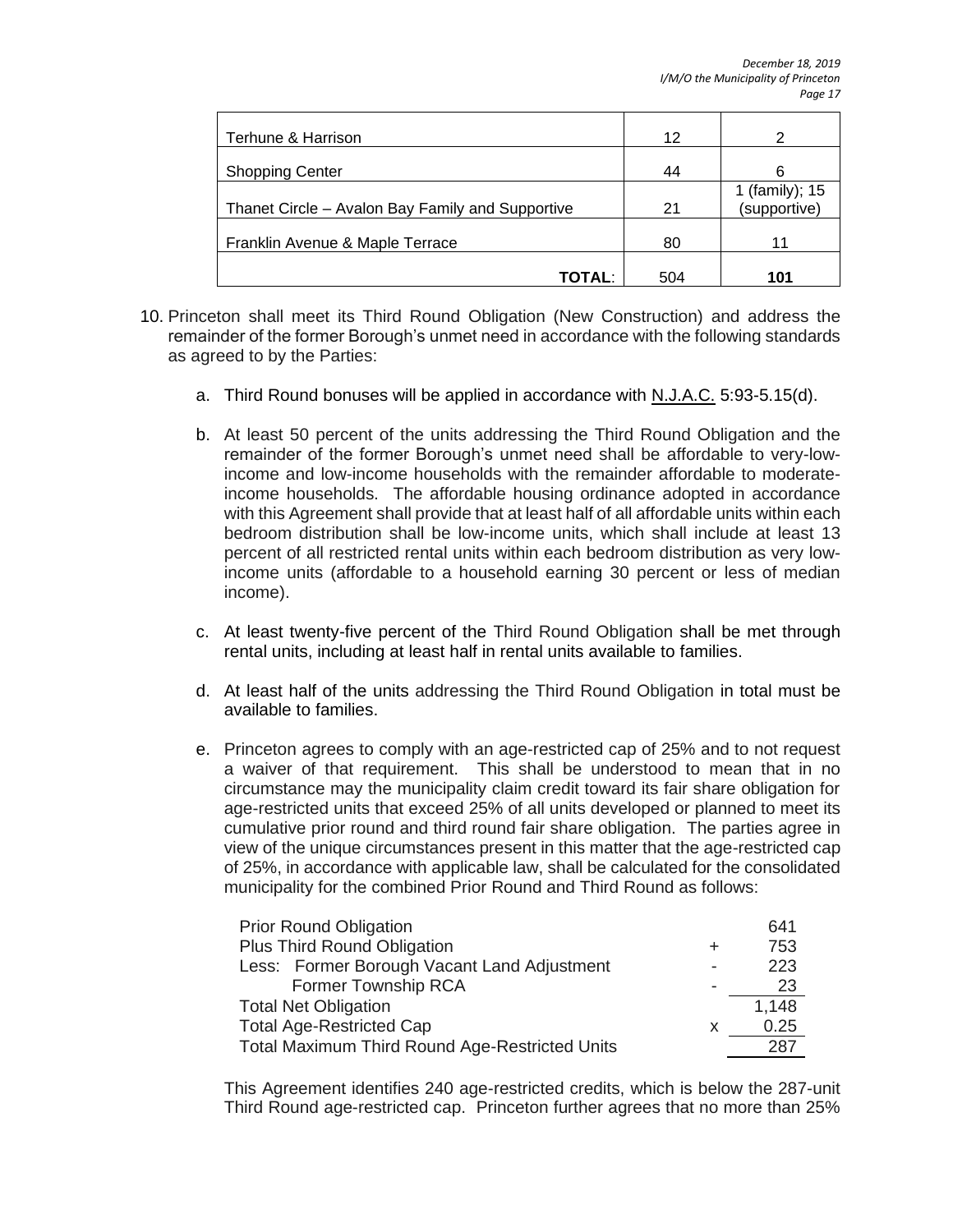of the unmet need obligation of the Former Borough may be satisfied through agerestricted units.

- 11. Princeton shall add to the list of community and regional organizations in its affirmative marketing plan, pursuant to N.J.A.C. 5:80-26.15(f)(5): Fair Share Housing Center; the New Jersey State Conference of the NAACP; the Latino Action Network; the Trenton, Greater Red Bank, Asbury Park/Neptune, Bayshore, Greater Freehold and Greater Long Branch units of the NAACP; Shiloh Baptist Church; the Supportive Housing Association of New Jersey; and the New Jersey Housing Resource Center. As part of its regional affirmative marketing strategies during its implementation of the affirmative marketing plan, Princeton and/or its administrative agent shall provide notice to those organizations of all available affordable housing units, along with copies of application forms. Princeton also agrees to require any other entities, including developers or persons or companies retained to do affirmative marketing, to comply with this paragraph.
- <span id="page-20-0"></span>12. All units shall include the required bedroom distribution, be governed by controls on affordability and affirmatively marketed in conformance with the Uniform Housing Affordability Controls, N.J.A.C. 5:80-26.1 et. seq. or any successor regulation, with the exception that in lieu of 10 percent of affordable units in rental projects being required to be at 35 percent of median income, 13 percent of affordable units in such projects shall be required to be at 30 percent of median income, and all other applicable law. Princeton as part of its HEFSP shall adopt and/or update appropriate implementing ordinances in conformance with standard ordinances and guidelines developed by COAH to ensure that this provision is satisfied. Income limits for all units that are part of the Plan required by this Agreement and for which income limits are not already established through a federal program exempted from the Uniform Housing Affordability Controls pursuant to N.J.A.C. 5:80-26.1 shall be updated by Princeton annually within 30 days of the publication of determinations of median income by HUD as follows:
	- a. Regional income limits shall be established for the region that Princeton is located within (i.e. Region 4) based on the median income by household size, which shall be established by a regional weighted average of the uncapped Section 8 income limits published by HUD. To compute this regional income limit, the HUD determination of median county income for a family of four is multiplied by the estimated households within the county according to the most recent decennial Census. The resulting product for each county within the housing region is summed. The sum is divided by the estimated total households from the most recent decennial Census in the municipality's housing region. This quotient represents the regional weighted average of median income for a household of four. The income limit for a moderate-income unit for a household of four shall be 80 percent of the regional weighted average median income for a family of four. The income limit for a low-income unit for a household of four shall be 50 percent of the HUD determination of the regional weighted average median income for a family of four. The income limit for a very low income unit for a household of four shall be 30 percent of the regional weighted average median income for a family of four. These income limits shall be adjusted by household size based on multipliers used by HUD to adjust median income by household size. In no event shall the income limits be less than those for the previous year.
	- b. The income limits attached hereto as **Exhibit B** are the result of applying the percentages set forth in Paragraph [12.a above](#page-20-0) to HUD's determination of median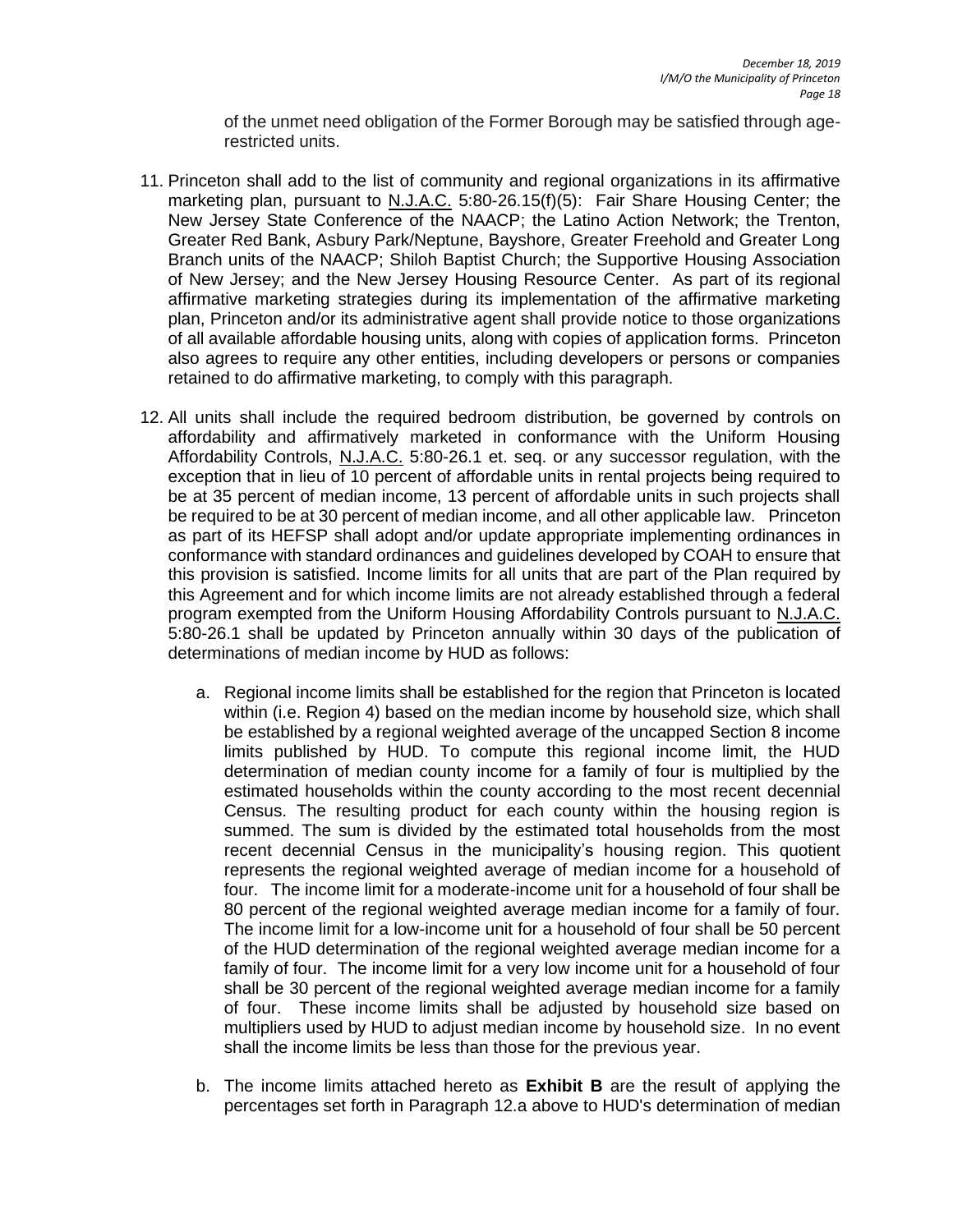income for FY 2019, and shall be utilized until the municipality updates the income limits after HUD has published revised determinations of median income for the next fiscal year.

- c. The Regional Asset Limit used in determining an applicant's eligibility for affordable housing pursuant to N.J.A.C. 5:80-26.16(b)3 shall be calculated by Princeton annually by taking the percentage increase of the income limits calculated pursuant to paragraph (a) above over the previous year's income limits, and applying the same percentage increase to the Regional Asset Limit from the prior year. In no event shall the Regional Asset Limit be less than that for the previous year.
- d. The resale prices of owner-occupied low- and moderate-income units may increase annually based on the percentage increase in the regional median income limit for each housing region determined pursuant to the process outlined above. In no event shall the maximum resale price established by the administrative agent be lower than the last recorded purchase price.
- e. The rent levels of very-low-, low- and moderate-income units may be increased annually based on the percentage increase in the Housing Consumer Price Index for the Northeast Urban Area, upon its publication for the prior calendar year. This increase shall not exceed nine percent in any one year. Rents for units constructed pursuant to low income housing tax credit regulations shall be indexed pursuant to the regulations governing low income housing tax credits.
- f. The parties agree to request the Court prior to or at the fairness hearing in this matter to enter an order implementing this paragraph of this Agreement.
- 13. All new construction units shall be adaptable in conformance with P.L.2005, c.350/N.J.S.A. 52:27D-311a and -311b and all other applicable law.
- 14. The following terms relate to the compliance phase of this matter and documentation of realistic opportunity in accordance with applicable law:
	- a. As an essential term of this Agreement, within one hundred and twenty (120) days of the Court's approval of this Agreement, Princeton shall introduce and adopt an ordinance or ordinances providing for the amendment of Princeton's Affordable Housing Ordinance and Zoning Ordinance to implement the terms of this Agreement and the zoning contemplated herein; shall adopt all necessary manuals and resolutions required by applicable law; and shall adopt a Housing Element and Fair Share Plan and Spending Plan in conformance with the terms of this Agreement.
	- b. At least 50 percent of the units addressing the Prior Round Obligation of the former Borough, including the remainder of the former Borough's unmet need, and of the former Township and at least 50 percent of the units addressing the Third Round obligation of Princeton, shall be affordable to very-low-income and low-income households with the remainder affordable to moderate-income households. During the compliance phase of this matter, at least 30 days prior to the Compliance Hearing, the Municipality shall provide evidence of deed restrictions and, where appropriate, agreements demonstrating compliance with this very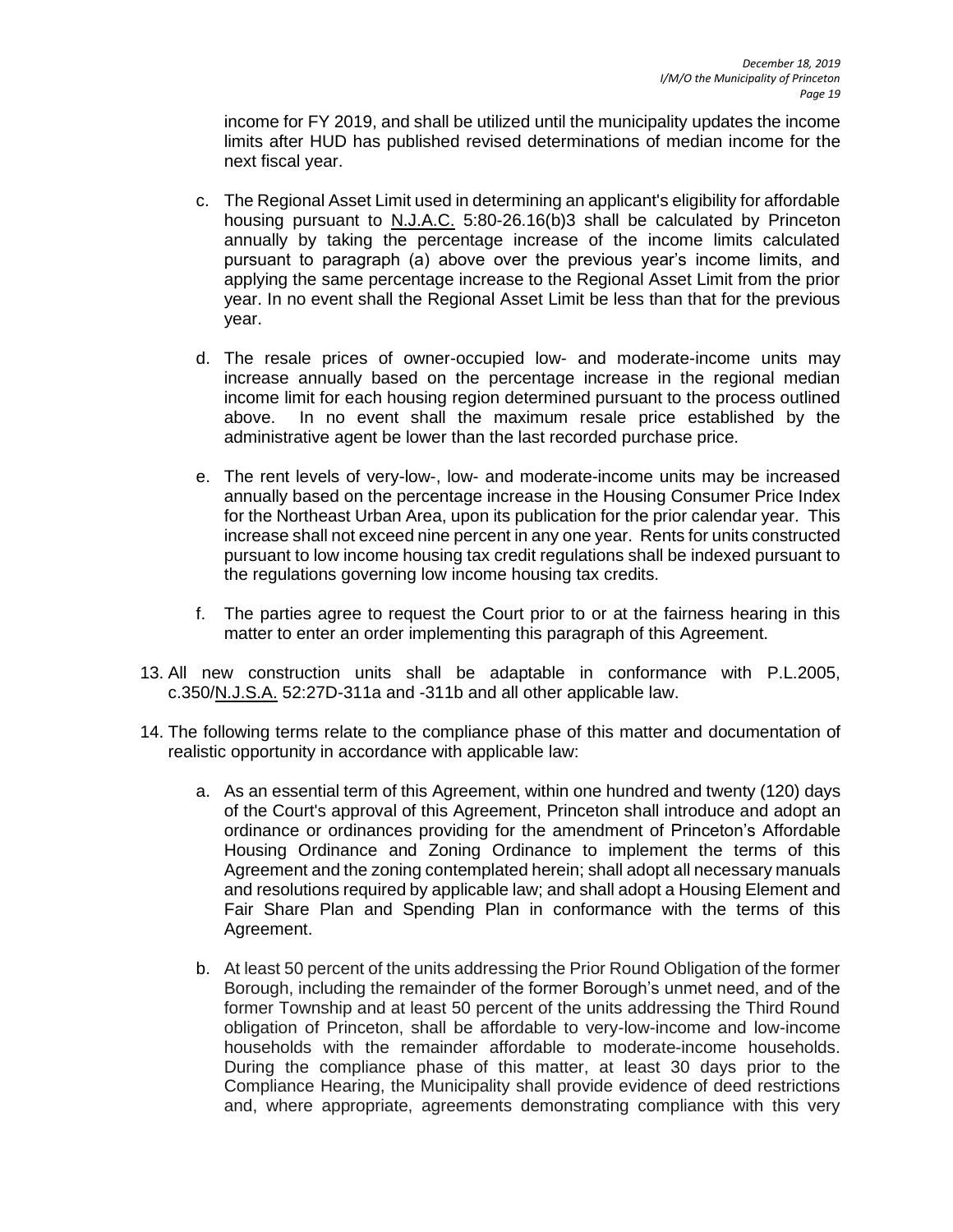low/low-income requirement in a form that is easily reviewable, including a table of information and page references to relevant documents.

- 15. The parties agree that if the Legislature and Governor enact an amendment to the Fair Housing Act that would result in a calculation of an obligation for Princeton for the period 1999-2025 that would be lower by more than twenty (20%) percent than the total prospective Third Round need obligation established in this Agreement, Princeton may seek to amend the judgment in this matter to reduce its fair share obligation accordingly. Notwithstanding any such reduction, Princeton shall be obligated to adopt a Housing Element and Fair Share Plan that conforms to the terms of this Agreement and to implement all compliance mechanisms included in this Agreement, including by adopting or leaving in place any site specific zoning adopted or relied upon in connection with the Plan adopted pursuant to this Agreement; taking all steps necessary to support the development of any 100% affordable developments referenced herein; maintaining all mechanisms to address unmet need; and otherwise fulfilling fully the fair share obligations as established herein. The reduction of Princeton's obligation below that established in this Agreement does not provide a basis for seeking leave to amend this Agreement or seeking leave to amend an order or judgment pursuant to R. 4:50-1. If Princeton prevails in reducing its prospective need for the Third Round, Princeton may carry over any resulting extra credits to future rounds in conformance with the then-applicable law.
- 16. Princeton shall prepare a Spending Plan within the period referenced above, subject to the review of FSHC and approval of the Court.
	- a. Princeton reserves the right to seek approval from the Court that the expenditures of funds contemplated under the Spending Plan constitute "commitment" for expenditure pursuant to N.J.S.A. 52:27D-329.2 and -329.3, with the four-year time period for expenditure designated pursuant to those provisions beginning to run with the entry of a final judgment approving this settlement in accordance with the provisions of In re Tp. Of Monroe, 442 N.J. Super. 565 (Law Div. 2015) (aff'd 442 N.J. Super. 563).
	- b. The Spending Plan shall allocate funds required to demonstrate a realistic opportunity for the municipally-sponsored sites identified in Paragraph [8](#page-14-1) above.
	- c. On the first anniversary of the entry of final judgment in this matter, and on every anniversary of that date thereafter through July 1, 2025, Princeton agrees to provide annual reporting of trust fund activity to the New Jersey Department of Community Affairs, Council on Affordable Housing, or Local Government Services, or other entity designated by the State of New Jersey, with a copy provided to Fair Share Housing Center and posted on the municipal website, using forms developed for this purpose by the New Jersey Department of Community Affairs, Council on Affordable Housing, or Local Government Services. The reporting shall include an accounting of all housing trust fund activity, including the source and amount of funds collected and the amount and purpose for which any funds have been expended.
- 17. On the first anniversary of the entry of final judgment in this matter, and every anniversary thereafter through the end of this Agreement, Princeton agrees to provide annual reporting of the status of all affordable housing activity within the municipality through posting on the municipal website with a copy of such posting provided to Fair Share Housing Center,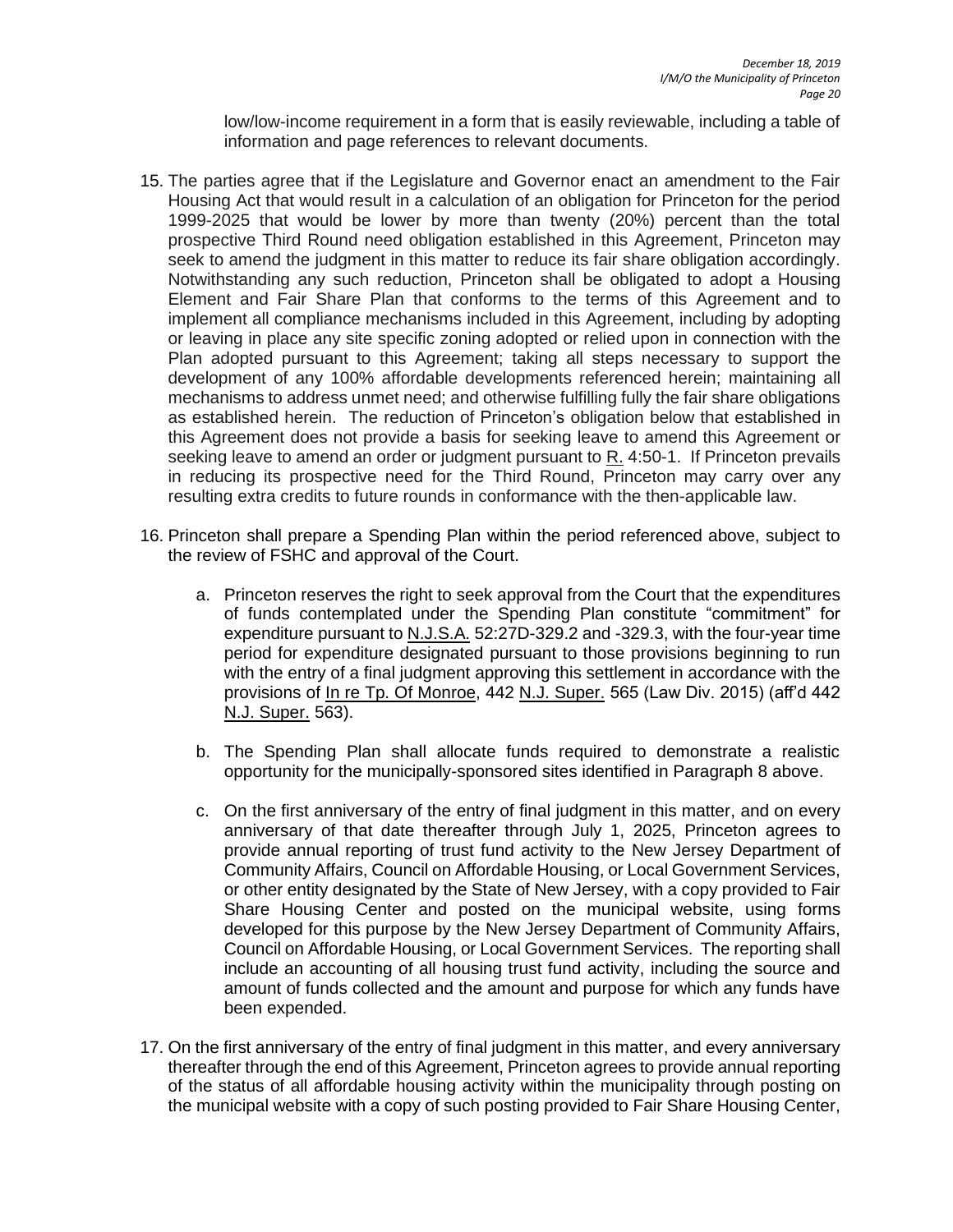using forms previously developed for this purpose by the Council on Affordable Housing or any other forms endorsed by the Special Master and FSHC.

- 18. The Fair Housing Act includes two provisions regarding action to be taken by Princeton during the ten-year period of protection provided in this Agreement. Princeton agrees to comply with those provisions as follows:
	- a. For the midpoint realistic opportunity review due on July 1, 2020, as required pursuant to N.J.S.A. 52:27D-313, Princeton will post on its municipal website, with a copy provided to Fair Share Housing Center, a status report as to its implementation of the Plan and an analysis of whether any unbuilt sites or unfulfilled mechanisms continue to present a realistic opportunity and whether any mechanisms to meet unmet need should be revised or supplemented.
	- b. For the review of very low income housing requirements required by N.J.S.A. 52:27D-329.1, within 30 days of the third anniversary of the entry of final judgment in this matter, and every third year thereafter, Princeton will post on its municipal website, with a copy provided to Fair Share Housing Center, a status report as to its satisfaction of its very low income requirements, including the family very low income requirements referenced herein.
- <span id="page-23-0"></span>19. The parties will request that the Superior Court schedule hearings to review this proposed settlement and to evaluate the municipality's compliance with this Agreement as follows:
	- a. This settlement agreement must be approved by the Court following a fairness hearing as required by Morris Cty. Fair Hous. Council v. Boonton Twp., 197 N.J. Super. 359, 367-69 (Law Div. 1984), aff'd o.b., 209 N.J. Super. 108 (App. Div. 1986); East/West Venture v. Borough of Fort Lee, 286 N.J. Super. 311, 328-29 (App. Div. 1996). Princeton shall present its planner as a witness at this hearing. The parties agree to support this settlement at the fairness hearing. If the settlement agreement is rejected by the Court at a fairness hearing it shall be null and void.
	- b. In the event the Court approves this proposed settlement, the parties will request that the court schedule a compliance hearing 120 days after the fairness hearing. At the compliance hearing, the municipality will present all evidence of creditworthiness of units referenced in this Agreement (including deed restrictions and agreements related to affordability) adopted ordinances, any necessary resolutions and manuals, the Housing Element and Fair Share Plan, and the Spending Plan for review and approval by the Court. As part of the order finding that the municipality has complied with the terms of this agreement and taken all necessary steps required by this Agreement, the parties contemplate the municipality will receive "the judicial equivalent of substantive certification and accompanying protection as provided under the FHA," as addressed in the Supreme Court's decision in In re N.J.A.C. 5:96 & 5:97, 221 N.J. 1, 36 (2015). The "accompanying protection" shall remain in effect through July 1, 2025.
- 20. Princeton agrees to pay FSHC's attorney fees and costs in the amount of seventy-five thousand (\$75,000.00) dollars within thirty (30) days of the Court's approval of this Agreement pursuant to a duly-noticed fairness hearing. FSHC agrees that this payment will fully address any claim of attorney fees and costs that FSHC has made or could have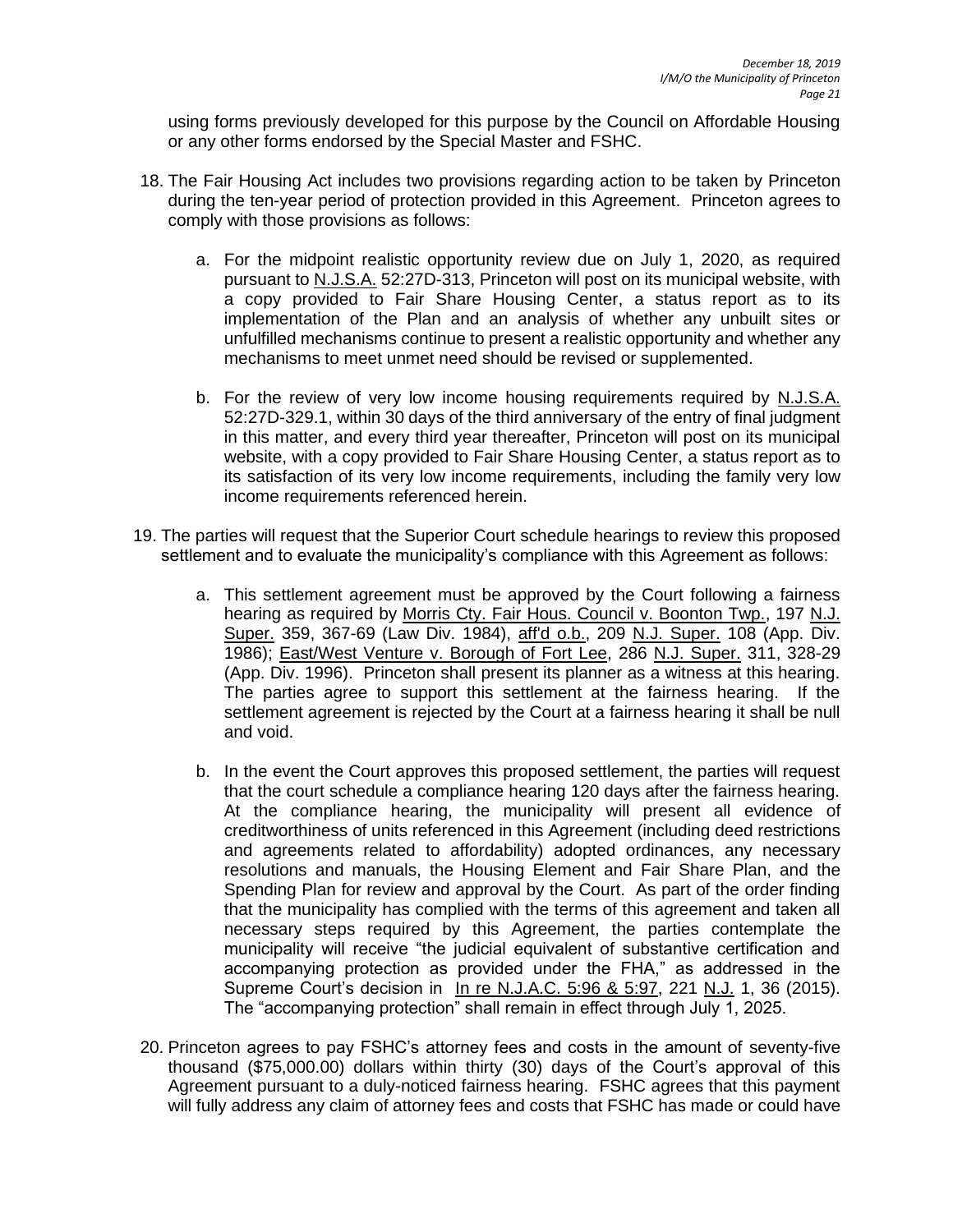made against Princeton in relation to this matter from the date of the filing of this action through the entry of a final judgment in this matter in accordance with the process provided for in Paragraph [19](#page-23-0) above.

- 21. If an appeal is filed of the Court's approval or rejection of this Agreement, the Parties agree to defend the Agreement on appeal, including in proceedings before the Superior Court, Appellate Division and New Jersey Supreme Court, and to continue to implement the terms of this Agreement if the Agreement is approved before the trial court unless and until an appeal of the trial court's approval is successful, at which point the Parties reserve their right to rescind any action taken in anticipation of the trial court's approval. All Parties shall have an obligation to fulfill the intent and purpose of this Agreement.
- 22. This Agreement may be enforced through a motion to enforce litigant's rights or a separate action filed in the Superior Court, Mercer County.
- 23. Unless otherwise specified, it is intended that the provisions of this Agreement are to be severable. The validity of any article, section, clause or provision of this Agreement shall not affect the validity of the remaining articles, sections, clauses or provisions hereof. If any section of this Agreement shall be adjudged by a court to be invalid, illegal, or unenforceable in any respect, such determination shall not affect the remaining sections.
- 24. This Agreement shall be governed by and construed by the laws of the State of New Jersey.
- 25. This Agreement may not be modified, amended or altered in any way except by a writing signed by each of the Parties.
- 26. This Agreement may be executed in any number of counterparts, each of which shall be an original and all of which together shall constitute but one and the same Agreement.
- 27. The Parties acknowledge that each has entered into this Agreement on its own volition without coercion or duress after consulting with its counsel, that each party is the proper person and possess the authority to sign the Agreement, that this Agreement contains the entire understanding of the Parties and that there are no representations, warranties, covenants or undertakings other than those expressly set forth herein.
- 28. Each of the Parties hereto acknowledges that this Agreement was not drafted by any one of the Parties, but was drafted, negotiated and reviewed by all Parties and, therefore, the presumption of resolving ambiguities against the drafter shall not apply. Each of the Parties expressly represents to the other Parties that: (i) it has been represented by counsel in connection with negotiating the terms of this Agreement; and (ii) it has conferred due authority for execution of this Agreement upon the persons executing it.
- 29. Any and all Exhibits and Schedules annexed to this Agreement are hereby made a part of this Agreement by this reference thereto. Any and all Exhibits and Schedules now and/or in the future are hereby made or will be made a part of this Agreement with prior written approval of both Parties.
- 30. This Agreement constitutes the entire Agreement between the Parties hereto and supersedes all prior oral and written agreements between the Parties with respect to the subject matter hereof except as otherwise provided herein.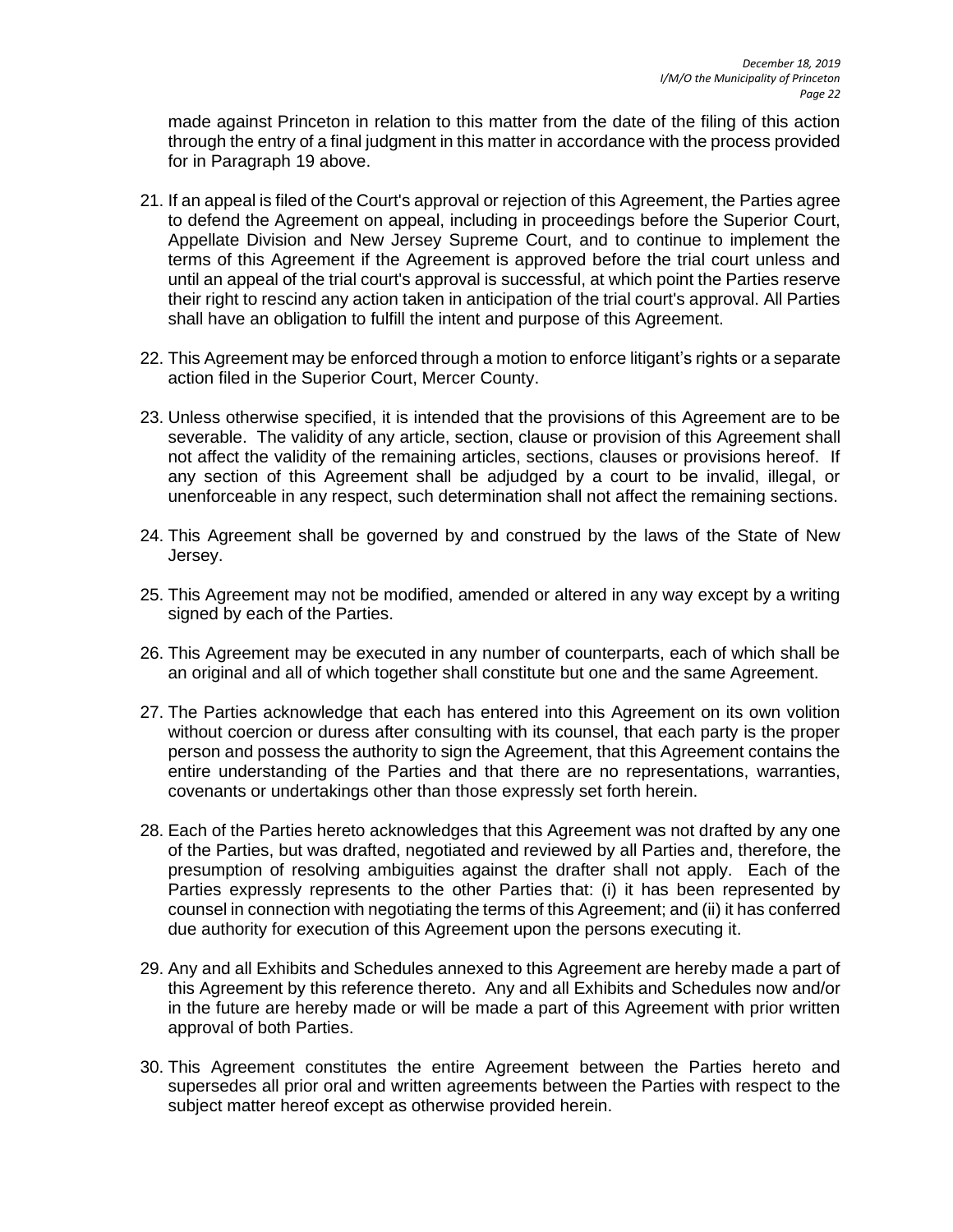- 31. No member, official or employee of Princeton shall have any direct or indirect interest in this Agreement, nor participate in any decision relating to the Agreement that is prohibited by law, absent the need to invoke the rule of necessity.
- 32. Anything herein contained to the contrary notwithstanding, the effective date of this Agreement shall be the date upon which all of the Parties hereto have executed and delivered this Agreement.
- 33. All notices required under this Agreement ("Notice[s]") shall be written and shall be served upon the respective Parties by certified mail, return receipt requested, or by a recognized overnight or by a personal carrier. In addition, where feasible (for example, transmittals of less than fifty pages) shall be served by facsimile or e-mail. All Notices shall be deemed received upon the date of delivery. Delivery shall be affected as follows, subject to change as to the person(s) to be notified and/or their respective addresses upon ten (10) days notice as provided herein:

| <b>TO FSHC:</b>                               | Kevin D. Walsh, Esq.<br><b>Fair Share Housing Center</b><br>510 Park Boulevard<br>Cherry Hill, NJ 08002<br>Phone: (856) 665-5444<br>Telecopier: (856) 663-8182<br>E-mail: kevinwalsh@fairsharehousing.org                       |
|-----------------------------------------------|---------------------------------------------------------------------------------------------------------------------------------------------------------------------------------------------------------------------------------|
| <b>TO PRINCETON:</b>                          | Kevin A. Van Hise, Esq.<br>Mason, Griffin & Pierson, PC<br>101 Poor Farm Road<br>Princeton, NJ 08540<br>Phone: (609) 436-1209<br>Telecopier: (609) 683-7978<br>Email: k.vanhise@mgplaw.com                                      |
| WITH A COPY TO THE<br><b>MUNICIPAL CLERK:</b> | Delores Williams, RMC<br><b>Municipal Clerk</b><br><b>Municipality of Princeton</b><br>400 Witherspoon Street<br>Princeton, NJ 08540<br>Phone: (609) 924-5704<br>Telecopier: (609) 688-2031<br>Email: dwilliams@princetonnj.gov |

Please sign below if these terms are acceptable.

Sincerely,

Kevin D. Walsh, Esq. Counsel for Intervenor/Interested Party Fair Share Housing Center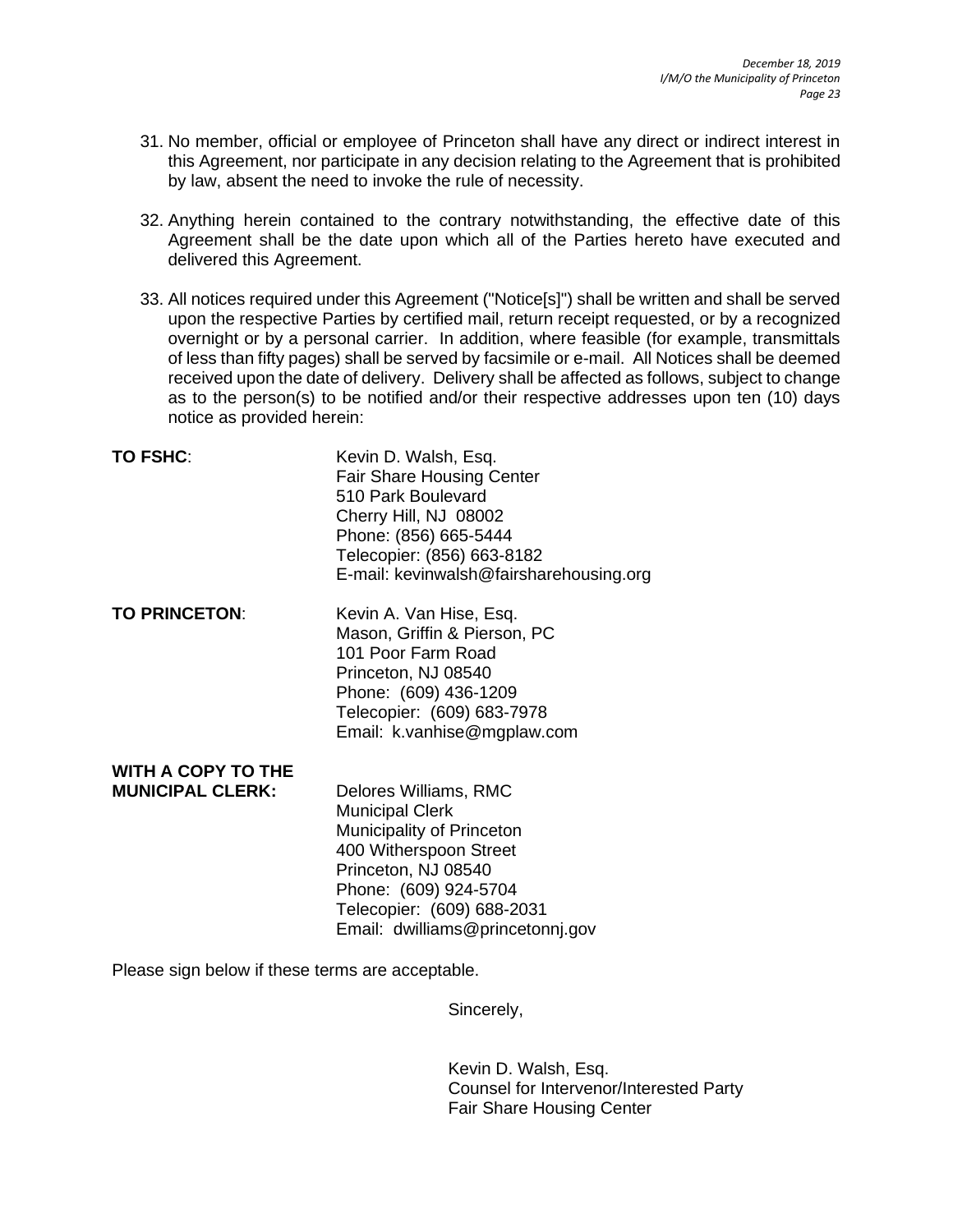On behalf of the Municipality of Princeton, with the authorization of the governing body:

\_\_\_\_\_\_\_\_\_\_\_\_\_\_\_\_\_\_\_\_\_\_\_\_\_\_\_

 $\overline{\phantom{a}}$  , where  $\overline{\phantom{a}}$  , where  $\overline{\phantom{a}}$  , where  $\overline{\phantom{a}}$ Dated:\_\_\_\_\_\_\_\_\_\_\_\_\_\_\_\_\_\_\_\_\_\_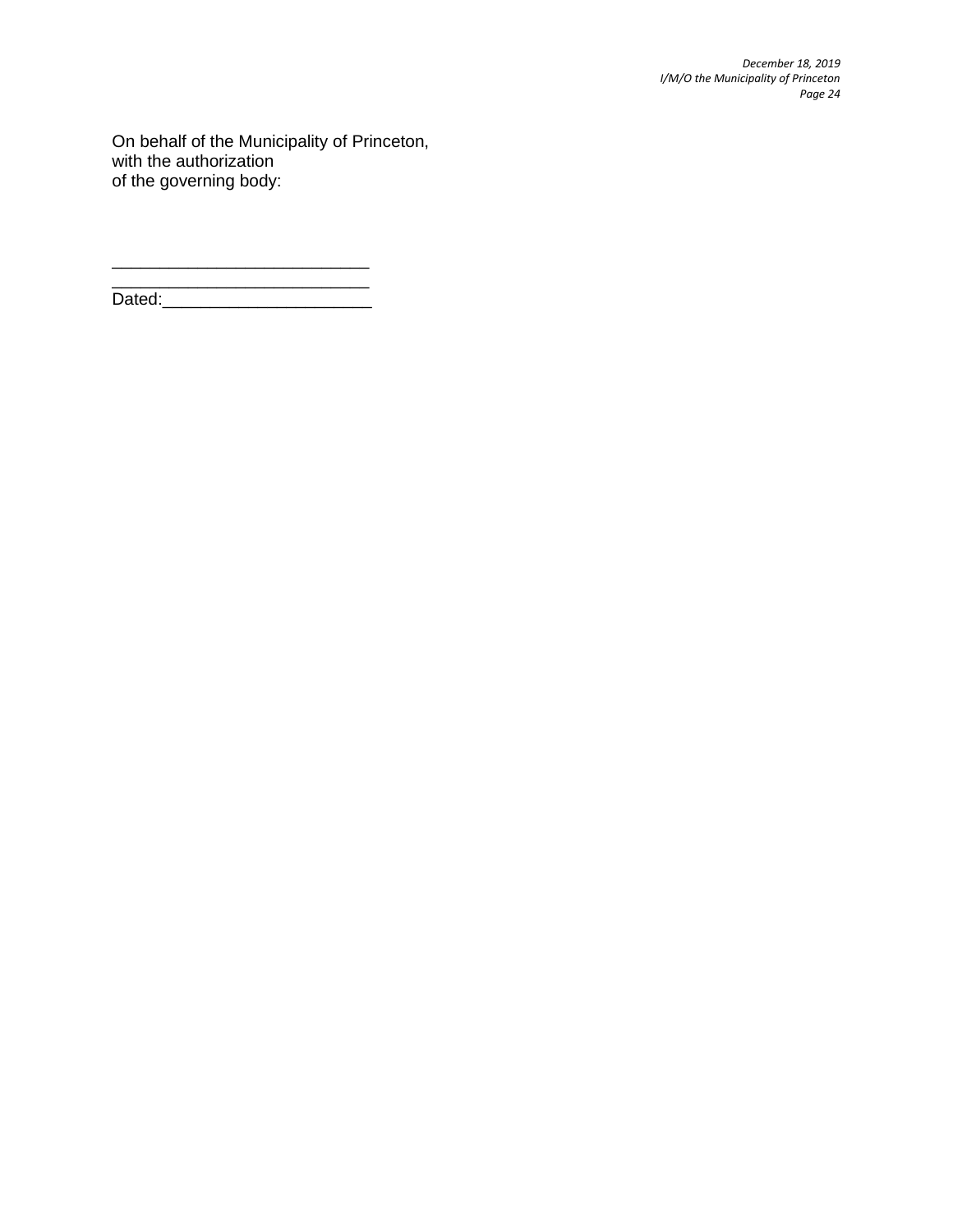# **EXHIBIT A**

**Proposed Ordinance Creating AHO-1, AHO-2 and AHO-3 Overlay Zones [Paragraph [5.a.vii\]](#page-8-0)**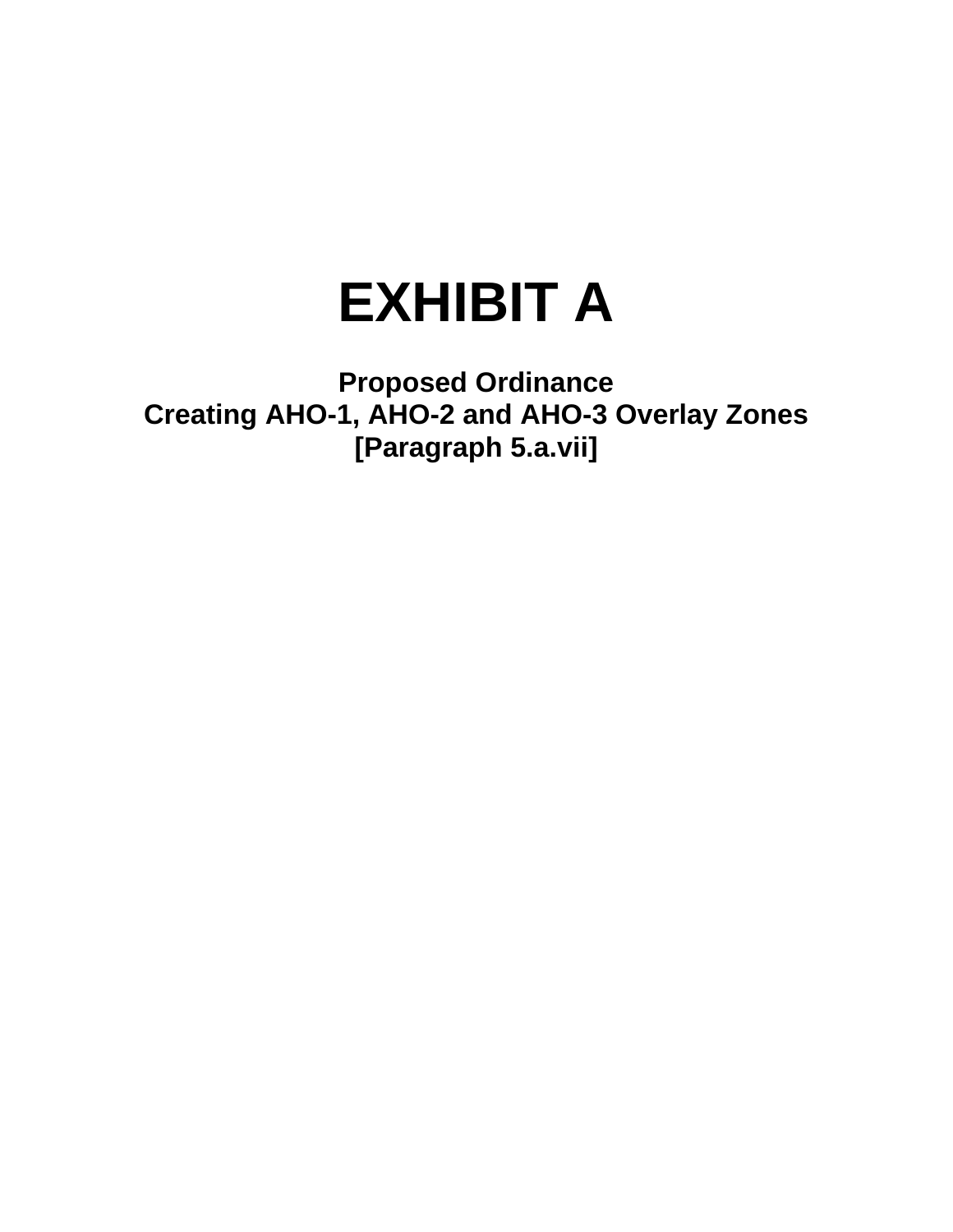

LAND DEVELOPMENT AND DESIGN *Joseph H. Burgis PP, AICP*

# DRAFT

# MUNICIPALITY OF PRINCETON, NEW JERSEY ORDINANCE NO. 2019 -

Draft: December 18, 2019

# **AN ORDINANCE TO AMEND CHAPTER 17A , ARTICLE XI OF THE PRINCETON CODE, ENTITLED "LAND USE" AND THE PRINCETON ZONING MAP, TO CREATE AN "AHO-1 AFFORDABLE HOUSING OVERLAY RESIDENTIAL/BUSINESS ZONE", AN "AHO-2 AFFORDABLE HOUSING OVERLAY RESIDENTIAL/BUSINESS ZONE", AND AN "AHO-3 AFFORDABLE HOUSING OVERLAY RESIDENTIAL-3 ZONE AND THE REGULATIONS ASSOCIATED THERETO IN THE MUNICIPALITY OF PRINCETON**

**Section 1.** Chapter 17A, Article XI. ZONING, Section 17A-202 of the Princeton Code entitled "Districts generally Established; Enumerated" is hereby amended to add the following new zone districts to the list of zone districts:

AHO-1 Affordable Housing Overlay-1 Residential/Business District AHO-2 Affordable Housing Overlay-2 Residential/Business District AHO-3 Affordable Housing Overlay-3 Residential District

**Section 2.** Chapter 17A, Article XI, Section 17A-203 District Map is hereby amended by the depiction of the below identified properties into the zones as designated herein below on the "Zoning Map, Borough of Princeton", as amended. These overlay zones supplement the underling zone districts that encompass the properties noted herein.

- (a) The following properties are hereby rezoned to include the AHO-1 Affordable Housing Overlay-1 Residential/Business District atop their underlying zone districts:
	- (1) Block 47.01 Lot 23, 24, 25, & 26 is rezoned to include an AHO-1 Overlay Zone atop their underlying RO Zone;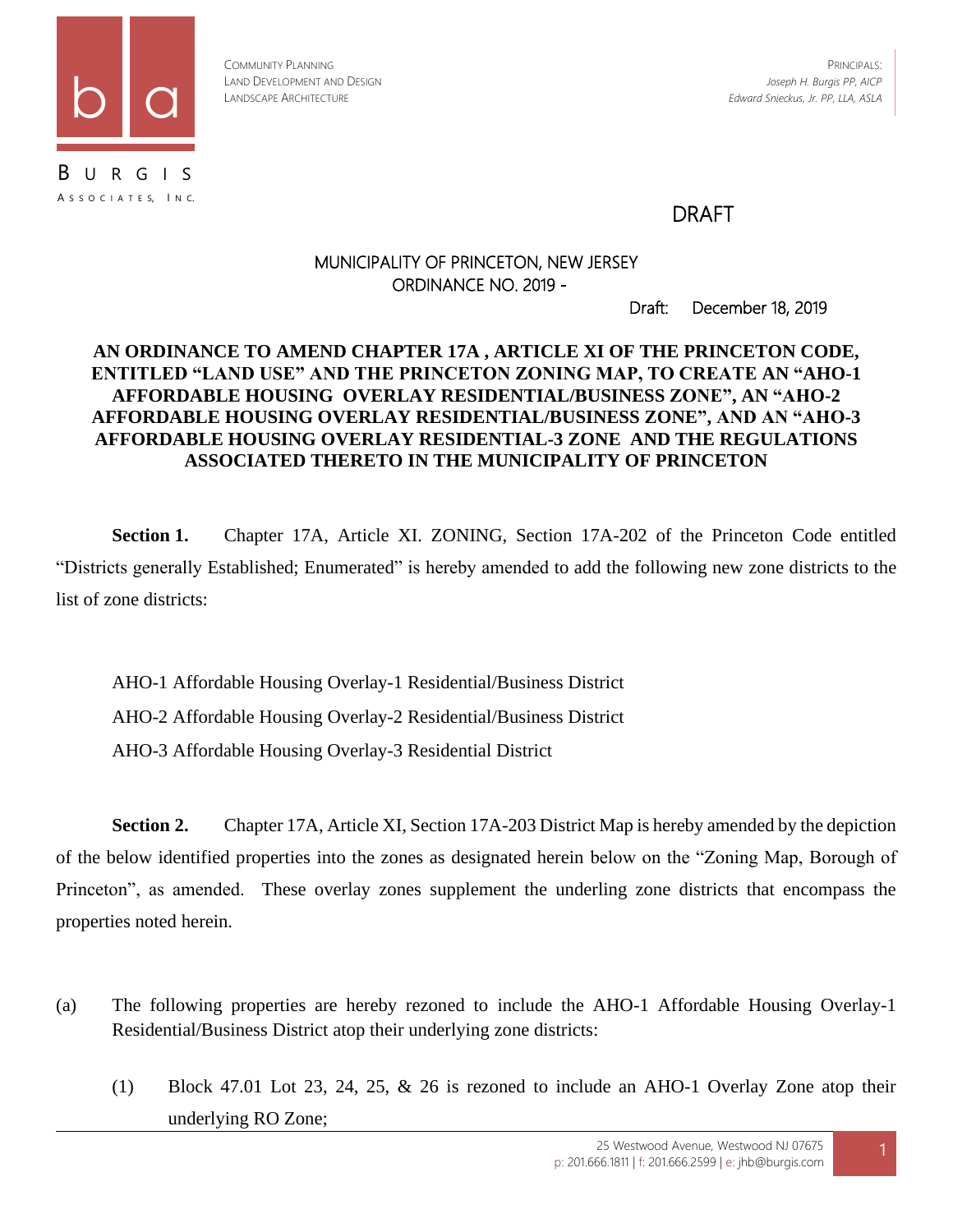- (2) Block 47.02 Lots 21 through 29 is rezoned to include an AHO-1 Overlay Zone atop their underlying RO Zone;
- (3) Block 48.01 Lots 5, 16, 18, & 21 is rezoned to include an AHO-1 Overlay Zone atop their underlying SB Zone;
- (4) Block 51.02 Lot 41 is rezoned to include an AHO-1 Overlay Zone atop its underlying SB and R-3 Zones.
- (b) The following properties are hereby rezoned to include the AHO-2 Affordable Housing Overlay-2 Residential/Business District atop their underlying zone districts:
	- (1) Block 32.01 Lot 1, 171, 172, 173, 213, 221, & 222 is rezoned to include an AHO-2 Overlay Zone atop their underlying NB Zone;
	- (2) Block 30.02 Lots 38, 78 through 83, 87, 89, and 92 is rezoned to include an AHO-2 Overlay Zone atop their underlying NB Zone.
- (c) The following property is hereby rezoned to include the AHO-3 Affordable Housing Overlay-2 Residential District atop its underlying R-2 zone district:
	- (1) Block 56.03 Lot 170 is rezoned to include the AHO-3 Overlay Zone atop its underlying R-2 Zone.

**Section 3** Article XI Zoning is amended and supplemented by the insertion in Sec. 17A-228 Uses Permitted as of Right, a new subparagraph "c", which shall contain the following provisions, and re-lettering of existing subparagraph "c" as subparagraph "d".

(d) Affordable housing uses.

The purpose of the various affordable housing zones is to provide a realistic opportunity for the construction of affordable housing pursuant to the New Jersey Fair Housing Act and thereby comply with the Municipality's constitutional obligation to provide such housing to low-and moderate-income households. Certain affordable housing zones are exclusively residential; other such zones seek to create vibrant mixed-use developments. Affordable housing dwellings in all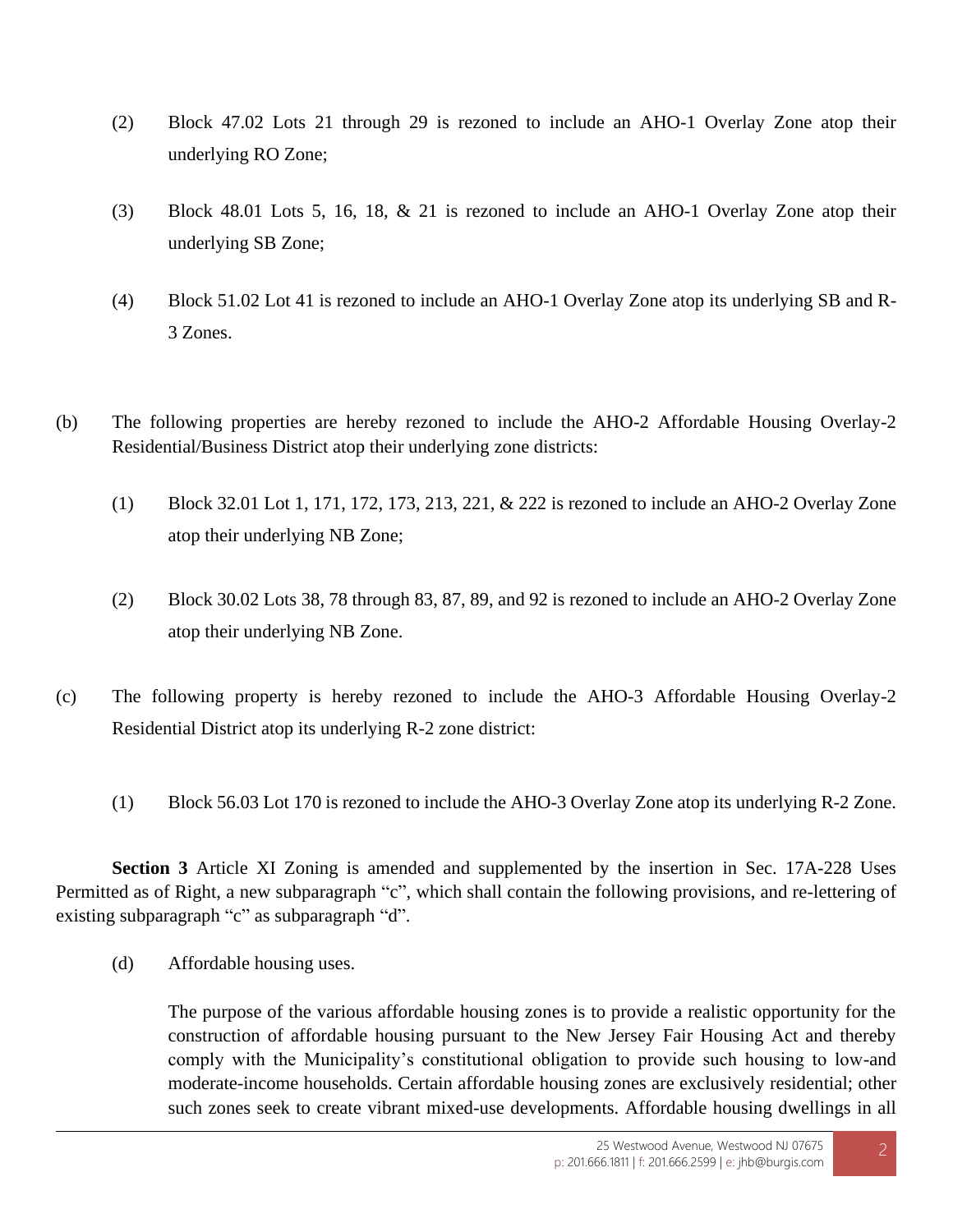affordable housing zones shall be further regulated by the Princeton Affordable Housing Ordinance, applicable state regulations and all Orders of any Court of competent jurisdiction. The AHO-1 and AHO-2 zones identified herein are established to incentivize redevelopment consisting of residential development with an affordable housing set-aside component and including at grade retail and service commercial development to reinforce the Nassau Street retail sales and service corridor development pattern. The AHO-3 Zone identified herein is established to incentivize redevelopment consisting of residential development with an affordable housing set-aside component.

**Section 4** Article XI Zoning is hereby amended and supplemented by the insertion of Section 17A-268.1A Use, Bulk, and Other Development Regulations for the AHO-1 Zone.

- (a) Permitted uses. Within the AH-1 zoning district the following uses shall be permitted.
	- (1) Principal permitted uses. Buildings may be erected or occupied and the tract may be used for multi-family housing with an affordable housing set-aside on the second floor of any building. In this zone, all first-floor occupancy shall be limited to retail sales and services, office and restaurant uses, as well as building mechanical and infrastructure purposes only. "Multi-family housing" is defined as a building containing at least three units, each unit sharing with another unit or units, one or more vertical or horizontal common walls.
	- (2) Accessory uses. Multi-family housing management office, common rooms, communication infrastructure, laundry rooms, maintenance and storage areas, off-street parking and loading areas, street furniture, home occupations, fences and walls, landscape amenities, pedestrian circulation elements, signs, storm water management facilities, open space and other customary uses which are clearly incidental to the principal uses and buildings.
- (b) Minimum tract size. Minimum lot size in the AHO-1 zone shall be 15,000 square feet.
- (c) Mandatory set aside for affordable housing. A minimum of 20 percent of all dwellings shall be deed restricted as affordable housing units.
- (d) Development requirements. Developments within the AHO-1 zone shall comply with the following area and bulk requirements.
	- (1) Minimum yard requirements:
		- (a) Front yard: 0 feet.
		- (b) Side yard: 12 feet.
		- (c) Rear yard: 15 feet.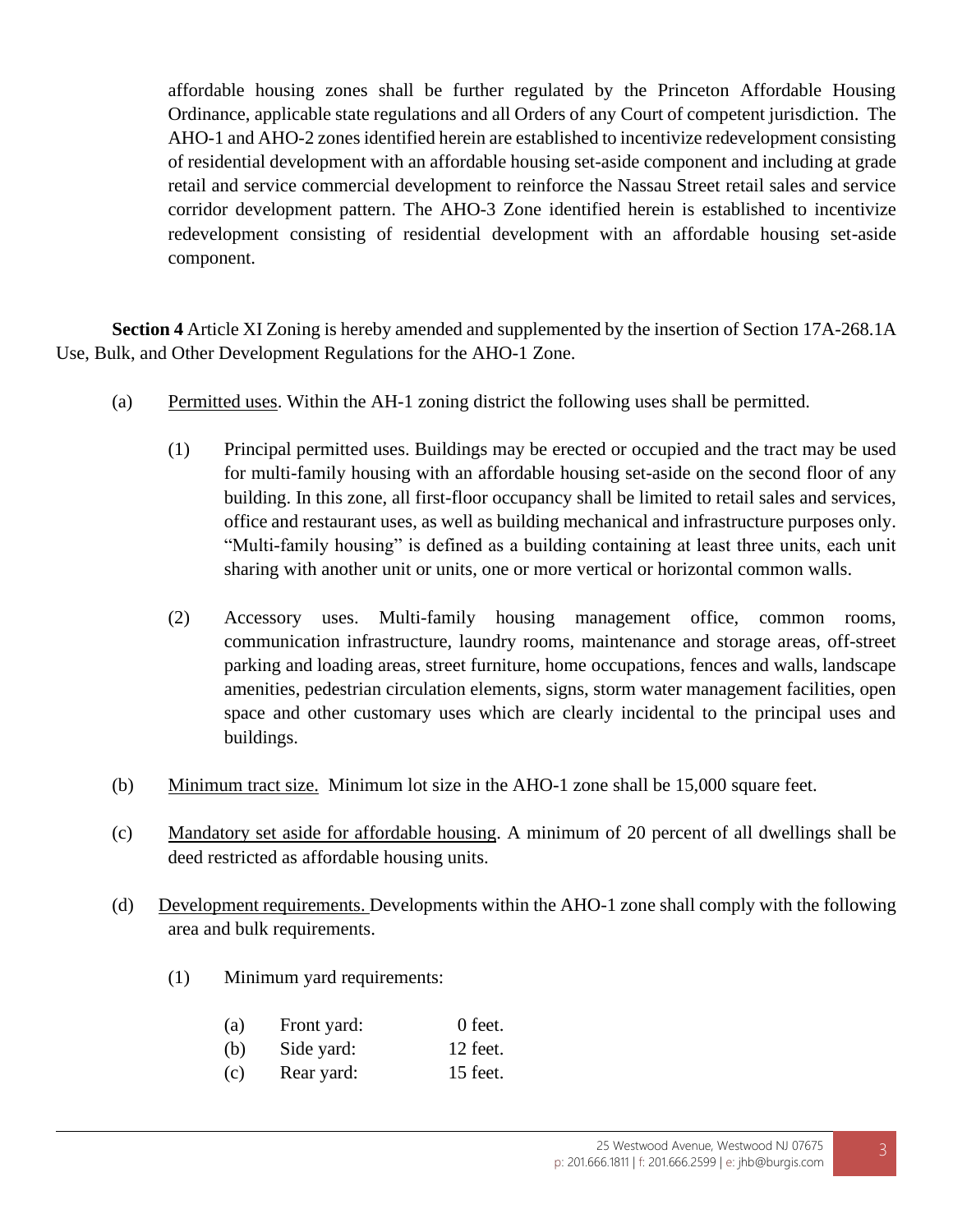- (2) Maximum front yard setback:10 feet.
- (3) Maximum impervious coverage: 90%
- (4) Maximum building height: 3 stories not to exceed 45 feet.
- (5) Parking requirement: 1.3 parking spaces per dwelling unit shall be required. The commercial portion of the development is not required to provide additional off-street parking.
- (6) Minimum landscape buffers to residential zones: 15 feet
- (7) Illumination. Illumination of sites and buildings in this zone shall be regulated pursuant to Section 17A-365.1 Lighting.
- (8) Signage regulations. Signage in this zone shall be regulated pursuant to Section 17A-368 Accessory Signs-Permitted in business districts.

**Section 5** Article XI Zoning is amended and supplemented by the insertion of Section 17A-268.1B Use, bulk, and other development regulations for the AHO-2 Zone.

- (a) Permitted Uses. Within the AHO-2 zoning district the following uses shall be permitted.
	- (1) Principal permitted uses. Buildings may be erected or occupied and property within the zone may be used for multi-family housing with an affordable housing set-aside on the second and third floors of any building. In this zone, all first-floor occupancy shall be limited to retail sales and services, offices and restaurants, as well as building mechanical and infrastructure purposes only. "Multi-family housing" is defined as a building containing at least three units, each unit sharing with another unit or units, one or more vertical or horizontal common walls.
	- (2) Accessory uses. Multi-family housing management office, common rooms, communication infrastructure, laundry rooms, maintenance and storage areas, off-street parking and loading areas, street furniture, home occupations, fences and walls, landscape amenities, pedestrian circulation elements, signs, storm water management facilities, open space and other customary uses which are clearly incidental to the principal uses and buildings.
- (b) Minimum tract size. Minimum lot size in the AHO-2 zone shall be 40,000 square feet.
- (c) Mandatory set aside for affordable housing. A minimum of 20 percent of all dwellings shall be deed restricted as affordable housing units if said units are offered for sale.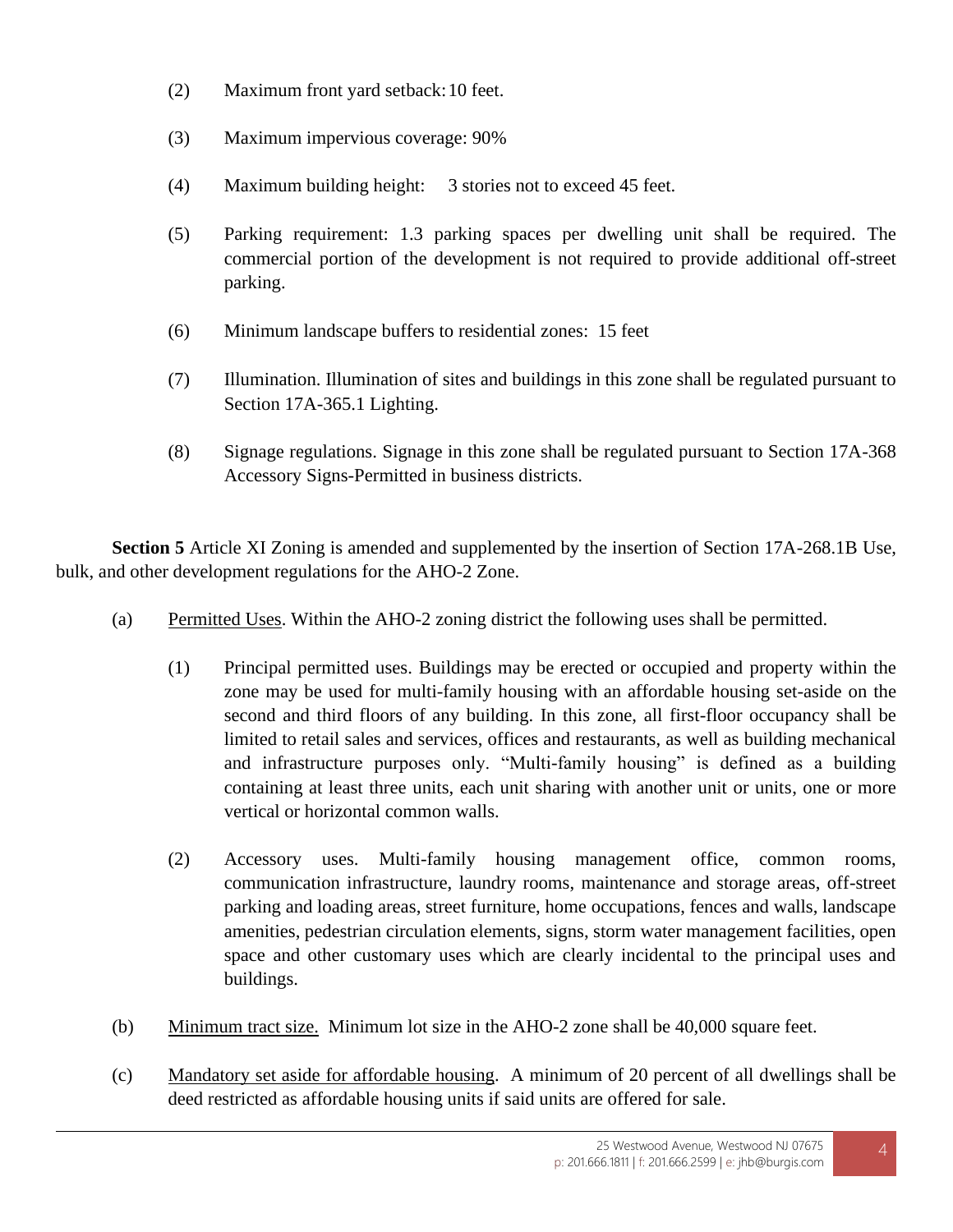- (d) Development requirements. Developments within the AHO-2 zone shall comply with the following area and bulk requirements.
	- (1) Minimum yard requirements:

a. Front yard: 0 feet. b. Side yard: 12 feet. c. Rear yard: 15 feet.

- (2) Maximum front yard setback:10 feet.
- (3) Maximum impervious coverage: 80%
- (4) Maximum building height: 3 stories not to exceed 45 feet.
- (5) Maximum number of buildings: Multiple buildings per lot are permitted.
- (6) Minimum landscape buffers to residential zones: 15 feet
- (7) Parking requirement: 1.3 parking spaces per dwelling unit shall be required. The portion of the development that is commercial shall comply with the commercial parking standards set forth in the municipal ordinances.
- (8) Illumination. Illumination of sites and buildings in this zone shall be regulated pursuant to Section 17A-365.1 Lighting.
- (8) Signage regulations. Signage in this zone shall be regulated pursuant to Section 17A-368 Accessory Signs-Permitted in business districts.

**Section 6** Article XI Zoning is amended and supplemented by the insertion of Section 17A-268.1B Use, bulk, and other development regulations for the AHO-3 Zone.

- (a) Permitted Uses. Within the AHO-3 zoning district the following uses shall be permitted.
	- (1) Principal permitted uses. Buildings may be erected or occupied and property within the zone may be used for multi-family housing with an affordable housing set-aside. "Multifamily housing" is defined as a building containing at least three units, each unit sharing with another unit or units, one or more vertical or horizontal common walls.
	- (2) Accessory uses. Multi-family housing management office, common rooms, communication infrastructure, laundry rooms, maintenance and storage areas, off-street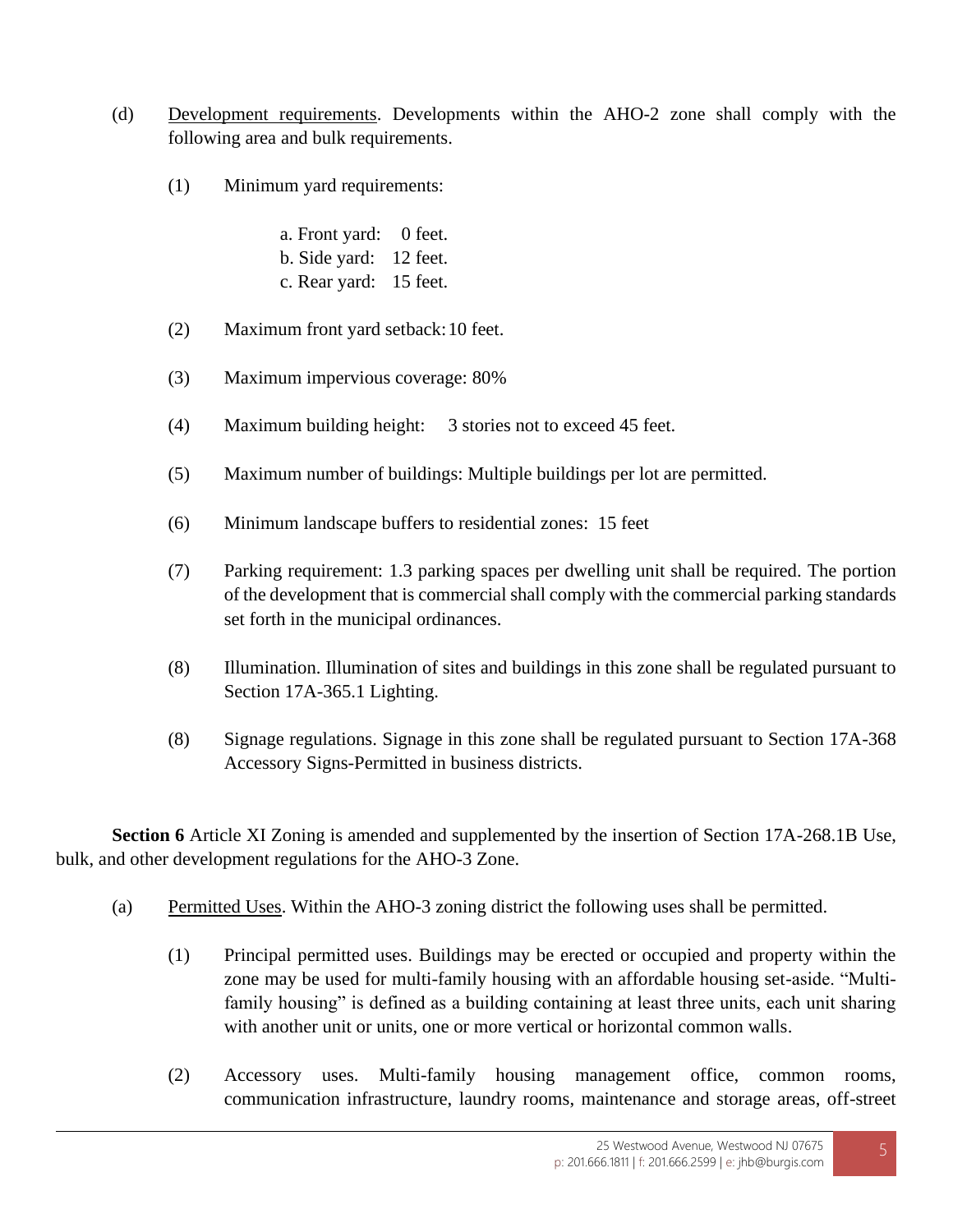parking and loading areas, street furniture, home occupations, fences and walls, landscape amenities, pedestrian circulation elements, signs, storm water management facilities, open space and other customary uses which are clearly incidental to the principal uses and buildings.

- (b) Minimum tract size. Minimum lot size in the AHO-3 zone shall be two acres.
- (c) Mandatory set aside for affordable housing. A minimum of 20 percent of all dwellings shall be deed restricted as affordable housing units.
- (d) Development requirements. Developments within the AHO-3 zone shall comply with the following area and bulk requirements.
	- (1) Minimum yard requirements:

| Front yard: | 15 feet. |
|-------------|----------|
| Side yard:  | 20 feet. |
| Rear yard:  | 25 feet. |

- (2) Maximum front yard setback:10 feet.
- (3) Maximum Density: 20 dwelling units per acre
- (4) Maximum impervious coverage: 70%
- (5) Maximum building height: 3 stories not to exceed 45 feet.
- (6) Maximum number of buildings: Multiple buildings per lot are permitted.
- (7) Minimum landscape buffers to residential zones: 15 feet
- (8) Parking requirement: 1.3 parking spaces per dwelling unit shall be required.
- (9) Illumination. Illumination of sites and buildings in this zone shall be regulated pursuant to Section 17A-365.1 Lighting.
- (10) Signage regulations. Signage in this zone shall be regulated pursuant to Section 17A-368 Accessory Signs-Permitted in business districts.

**Section 7.** The properties in the overlay zones identified herein are entitled to be developed pursuant to their underlying zoning districts, and may also be developed pursuant to the overlay zone regulations set forth herein for the overlay zones.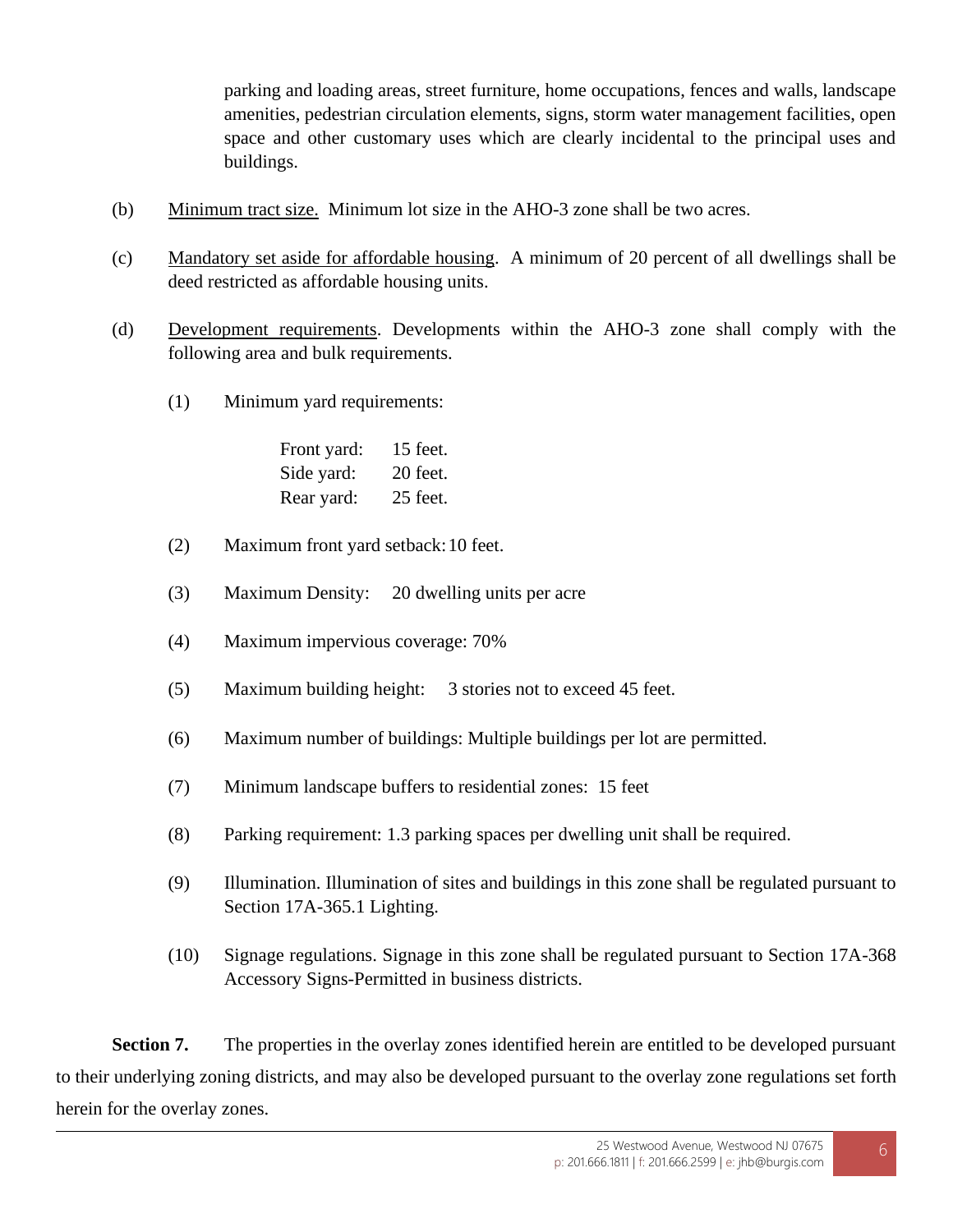**Section 8.** If any article, section, subsection, sentence, clause or phrase of this Ordinance is, for any reason, held to be unconstitutional or invalid, such decision shall not affect the remaining portions of this Ordinance and they shall remain in full force and effect.

**Section 9** In the event of any inconsistencies between the provisions of this Ordinance and any prior ordinance, the provisions hereof shall be determined to govern. All other parts, portions and provisions of the general ordinances are hereby ratified and confirmed, except where inconsistent with the terms hereof.

**Section 10.** The Municipal Clerk is directed to give notice at least ten (10) days prior to a hearing on the adoption of this ordinance to the Mercer County Planning Board and to all other persons entitled thereto pursuant to N.J.S.A. 40:55D-15, and N.J.S.A. 40:55D-63 (if required).

**Section 11.** After introduction, the Municipal Clerk is hereby directed to submit a copy of the within Ordinance to the planning board for its review in accordance with N.J.S.A. 40:55D-26 and N.J.S.A. 40:55D-64. The planning board is directed to make and transmit to the governing body, within 35 days after referral, a report including identification of any provisions in the proposed ordinance which are inconsistent with the master plan and recommendations concerning any inconsistencies and any other matter as the board deems appropriate.

**Section 12.** This Ordinance shall be presented to the Mayor for her approval and signature, which approval shall be granted or denied within ten (10) days of receipt of same, pursuant to N.J.S.A. 40:69A-149.7. If the Mayor fails to return this Ordinance with either her approval or objection to same within ten (10) days after it has been presented to her, then this Ordinance shall be deemed approved.

**Section 13.** This Ordinance shall take effect immediately upon (1) adoption; (2) approval by the Mayor pursuant to N.J.S.A. 40:69A-149.7; (3) publication in accordance with the laws of the State of New Jersey; and (4) filing of the final form of adopted ordinance by the Clerk with (a) the Mercer County Planning Board pursuant to N.J.S.A. 40:55D-16, and (b) the Municipal Tax Assessor as required by N.J.S.A. 40:49-2.1.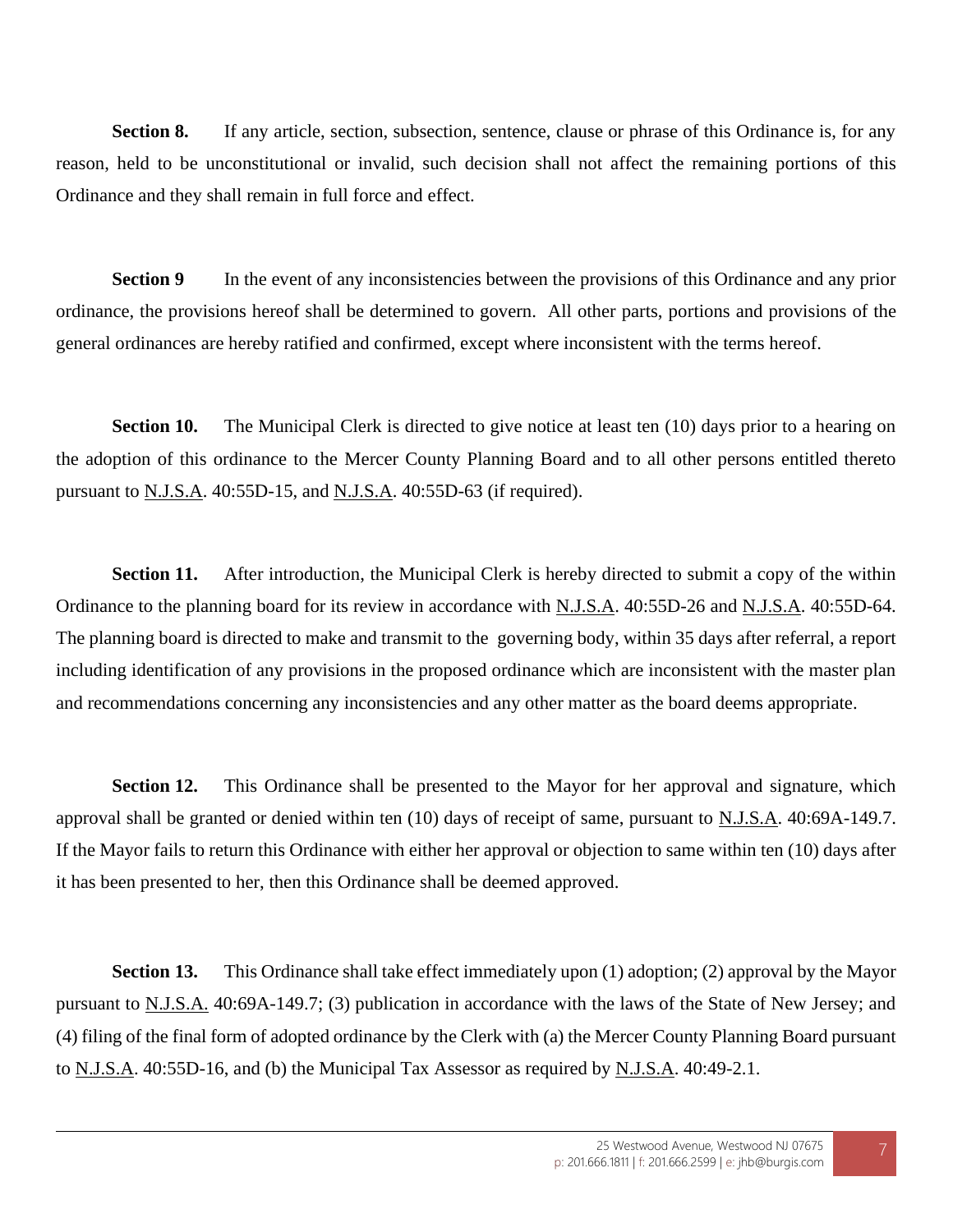ADOPTED: the \_\_\_\_\_\_ day of \_\_\_\_\_\_\_\_\_\_\_\_\_\_\_\_\_\_\_, 2020.

Liz Lempert, Mayor

\_\_\_\_\_\_\_\_\_\_\_\_\_\_\_\_\_\_\_\_\_\_\_\_\_\_\_\_\_\_

ATTEST:

Delores Williams, RMC Municipal Clerk

\_\_\_\_\_\_\_\_\_\_\_\_\_\_\_\_\_\_\_\_\_\_\_\_\_\_\_\_\_\_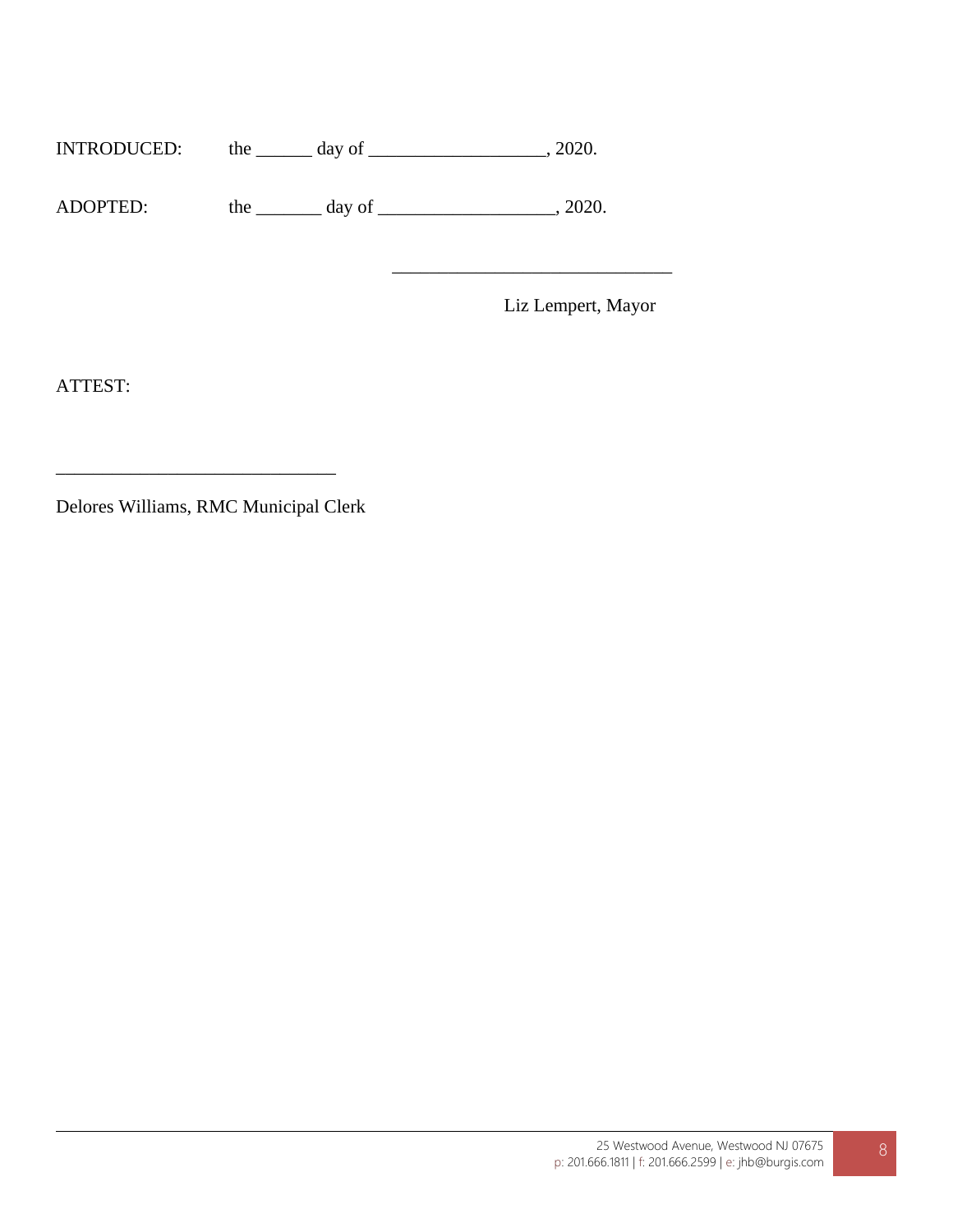# **EXHIBIT B**

**2019 Regional Income Limits Chart [Paragraph [12.a\]](#page-20-0)**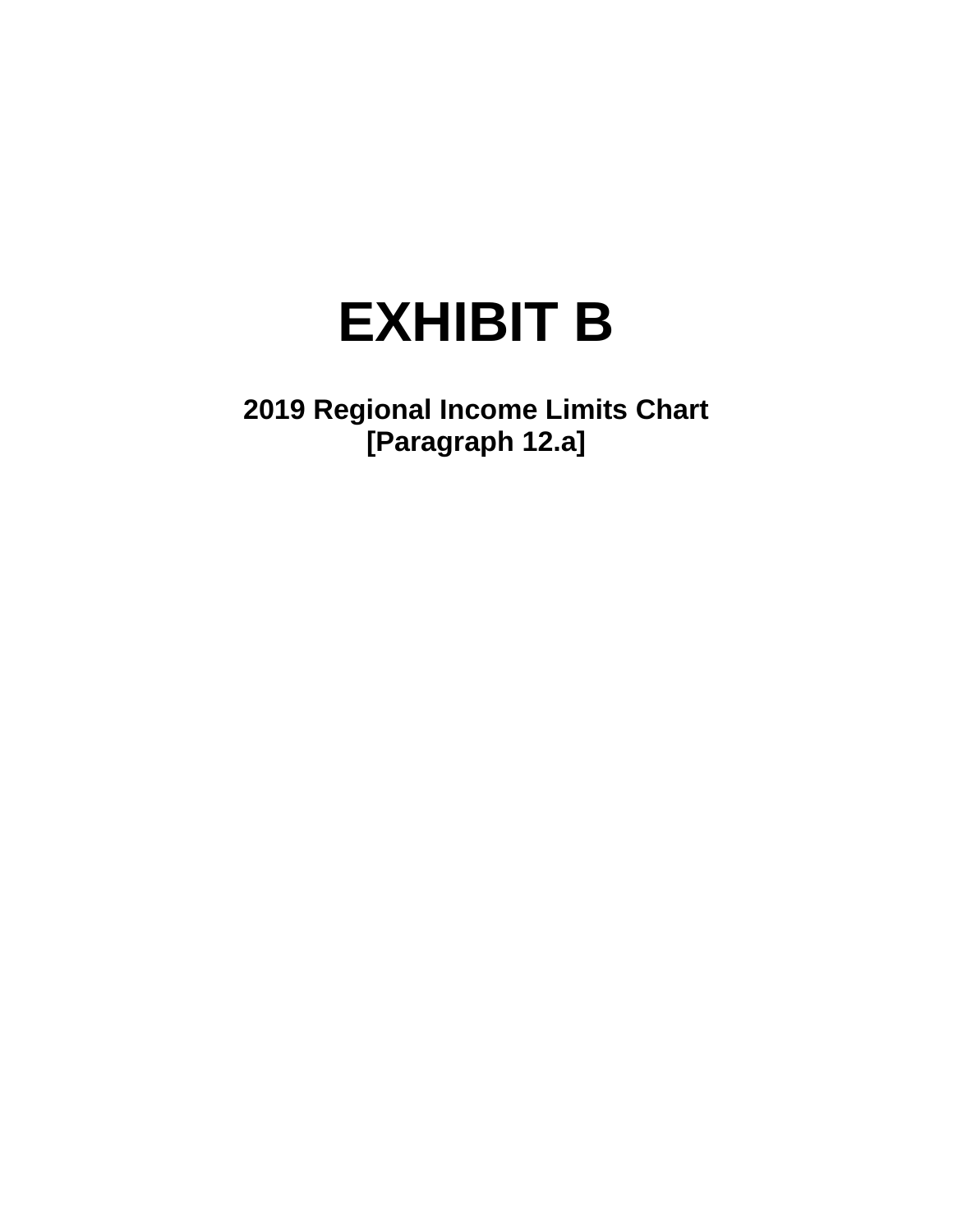Prepared by Affordable Housing Professionals of New Jersey (AHPNJ) - May 2019

# 2019 AFFORDABLE HOUSING REGIONAL INCOME LIMITS BY HOUSEHOLD SIZE

Income limits not officially adopted by the State of New Jersey. Contact your municipality to see if applicable in your jurisdiction. Additional information about AHPNJ income limits is posted on AHPNJ.org

|                                                            |              |          |                      |          |           |           |                                                                                                                    |           |           |           |           |      | Max Increase     |                       |
|------------------------------------------------------------|--------------|----------|----------------------|----------|-----------|-----------|--------------------------------------------------------------------------------------------------------------------|-----------|-----------|-----------|-----------|------|------------------|-----------------------|
|                                                            |              |          | 1 Person *1.5 Person | Person   | *3 Person | 4 Person  | *4.5 Person                                                                                                        | 5 Person  | 6 Person  | 7 Person  | 8+ Person |      |                  | <b>Regional Asset</b> |
|                                                            |              |          |                      |          |           |           |                                                                                                                    |           |           |           |           |      | Rents** Sales*** | $Limit***$            |
| Region 1                                                   | Median       | \$66,607 | \$71,365             | \$76,122 | \$85,637  | \$95,153  | \$98,959                                                                                                           | \$102,765 | \$110,377 | \$117,989 | \$125,602 |      |                  |                       |
| Bergen, Hudson,                                            | Moderate     | \$53,286 | \$57,092             | \$60,898 | \$68,510  | \$76,122  | \$79,167                                                                                                           | 582,212   | \$88,302  | \$94,391  | \$100,481 |      |                  |                       |
| Passaic and Sussex                                         | ŠΜ           | \$33,303 | \$35,682             | \$38,061 | \$42,819  | \$47,576  | \$49,479                                                                                                           | \$51,382  | \$55,189  | \$58,995  | \$62,801  | 2.6% | 4.73%            | \$183,994             |
|                                                            | Very Low     | \$19,982 | \$21,409             | \$22,837 | \$25,691  | \$28,546  | \$29,688                                                                                                           | \$30,829  | \$33,113  | \$35,397  | \$37,680  |      |                  |                       |
| Region 2                                                   | Median       | \$70,537 | \$75,576             | \$80,614 | \$90,691  | \$100,767 | \$104,798                                                                                                          | \$108,829 | \$116,890 | \$124,952 | \$133,013 |      |                  |                       |
| Essex, Morris,                                             | Moderate     | \$56,430 | \$60,460             | \$64,491 | \$72,553  | \$80,614  | \$83,838                                                                                                           | \$87,063  | \$93,512  | \$99,961  | \$106,410 |      |                  |                       |
| Union and Warren                                           | $\mathsf{S}$ | \$35,269 | \$37,788             | \$40,307 | \$45,345  | \$50,384  | \$52,399                                                                                                           | \$54,414  | \$58,445  | \$62,476  | \$66,506  | 2.6% | 5.67%            | \$193,321             |
|                                                            | Very Low     | \$21,161 | \$22,673             | \$24,184 | \$27,207  | \$30.230  | \$31,439                                                                                                           | \$32,649  | \$35,067  | \$37,485  | \$39,904  |      |                  |                       |
| Region 3                                                   | Median       | \$82,810 | \$88,725             | \$94,640 | \$106,470 | \$118,300 | 5123,032                                                                                                           | \$127,764 | \$137,228 | \$146,692 | \$156,156 |      |                  |                       |
| Hunterdon,                                                 | Moderate     | \$66,248 | \$70,980             | \$75,712 | \$85,176  | \$94,640  | \$98,426                                                                                                           | \$102,211 | \$109,782 | \$117,354 | \$124,925 |      |                  |                       |
| Middlesex and                                              | Š            | \$41,405 | \$44,363             | 547,320  | \$53,235  | \$59,150  | \$61,516                                                                                                           | \$63,882  | \$68,614  | \$73,346  | \$78,078  | 2.6% | 9.64%            | \$225,261             |
| Somerset                                                   | Very Low     | \$24,843 | \$26,618             | \$28,392 | \$31,941  | \$35,490  | \$36,910                                                                                                           | \$38,329  | \$41,168  | \$44,008  | \$46.847  |      |                  |                       |
| Region 4                                                   | Median       | \$72,165 | \$77,319             | \$82,474 | \$92,783  | \$103,092 | \$107,216                                                                                                          | \$111,340 | \$119,587 | \$127,834 | \$136,082 |      |                  |                       |
| Mercer,                                                    | Moderate     | \$57,732 | \$61,855             | \$65,979 | \$74,226  | \$82,474  | \$85,773                                                                                                           | \$89,072  | \$95,670  | \$102,268 | \$108,865 |      |                  |                       |
| Monmouth and                                               | Š            | \$36,082 | \$38,660             | \$41,237 | \$46,392  | \$51,546  | \$53,608                                                                                                           | \$55,670  | \$59,794  | \$63,917  | \$68,041  | 2.6% | 3.91%            | \$193,919             |
| Ocean                                                      | Very Low     | \$21,649 | \$23,196             | \$24,742 | \$27,835  | \$30,928  | \$32,165                                                                                                           | \$33,402  | \$35,876  | \$38.350  | \$40,825  |      |                  |                       |
| Region 5                                                   | Median       | \$63,070 | \$67,575             | \$72,080 | \$81,090  | \$90,100  | \$93,704                                                                                                           | \$97,308  | \$104,516 | \$111,724 | \$118,932 |      |                  |                       |
| Burlington,                                                | Moderate     | \$50,456 | \$54,060             | \$57,664 | \$64,872  | \$72,080  | \$74,963                                                                                                           | \$77,846  | \$83,613  | \$89,379  | \$95,146  |      |                  |                       |
| Camden and                                                 | Š            | \$31,535 | \$33,788             | \$36,040 | \$40,545  | \$45,050  | \$46,852                                                                                                           | \$48,654  | \$52,258  | \$55,862  | \$59,466  | 2.6% | 3.09%            | \$166,981             |
| Gloucester                                                 | Very Low     | \$18,921 | \$20,273             | \$21,624 | \$24,327  | \$27,030  | \$28,111                                                                                                           | S29,192   | \$31,355  | \$33,517  | \$35,680  |      |                  |                       |
| Region 6                                                   | Median       | \$53,714 | \$57,550             | \$61,387 | \$69,061  | \$76,734  | \$79,803                                                                                                           | \$82,873  | \$89,011  | \$95,150  | 2101,289  |      |                  |                       |
| Atlantic, Cape                                             | Moderate     | \$42,971 | \$46,040             | \$49,110 | \$55,248  | \$61,387  | \$63,843                                                                                                           | \$66,298  | \$71,209  | \$76,120  | \$81,031  | 2.6% | 5.15%            | \$143,713             |
| May, Cumberland, Low                                       |              | \$26,857 | \$28,775             | \$30,694 | \$34,530  | \$38,367  | \$39,902                                                                                                           | \$41,436  | \$44,506  | \$47,575  | \$50,644  |      |                  |                       |
| and Salem                                                  | Very Low     | \$16,114 | \$17,265             | \$18,416 | \$20,718  | \$23,020  | \$23,941                                                                                                           | \$24,862  | \$26,703  | \$28,545  | \$30,387  |      |                  |                       |
| Moderate income is between 80 and 50 percent of the median |              |          |                      |          |           |           | income. Low income is 50 percent or less of median income. Very low income is 30 percent or less of median income. |           |           |           |           |      |                  |                       |

These columns are for calculating the pricing for one, two and three bedroom sale and rental units as per N.J.A.C. 5:80-26.4(a).

commodity and service group). Landlords who did not increase rents in 2015, 2016, 2017, or 2018 may increase rent by up to the applicable combined percentage including 2019 or 9.0% whichever \*\*This column is used for calculating the pricing for rent increases for units (as previously calculated under N.J.A.C. 5:97-9.3). The increase for 2015 was 2.3%, the increase for 2016 was 1.1%, the increase for 2017 was 1.7%, and the increase for 2018 was 2.2%. The increase for 2019 is 2.6% (Consumer price Index for All Urban Consumers (CPI-U): Regions by expenditure category and is less in accordance with N.J.A.C. 5:97-9.3(c). In no case can rent for any particular apartment be increased more than one time per year.

increase annually based on the percentage increase in the regional median income limit for each housing region. In no event shall the maximum resale price established by the administrative agent \*\*\* This column is used for calculating the pricing for resale increases for units (as previously calculated under N.J.A.C. 5:97-9.3). The price of owner-occupied low and moderate income units may be lower than the last recorded purchase price.

Low income tax credit developments may increase based on the low income tax credit regulations.

\*\*\*\* The Regional Asset Limit is used in determining an applicant's eligibility for affordable housing pursuant to N.J.A.C. 5:80-26.16(b)3.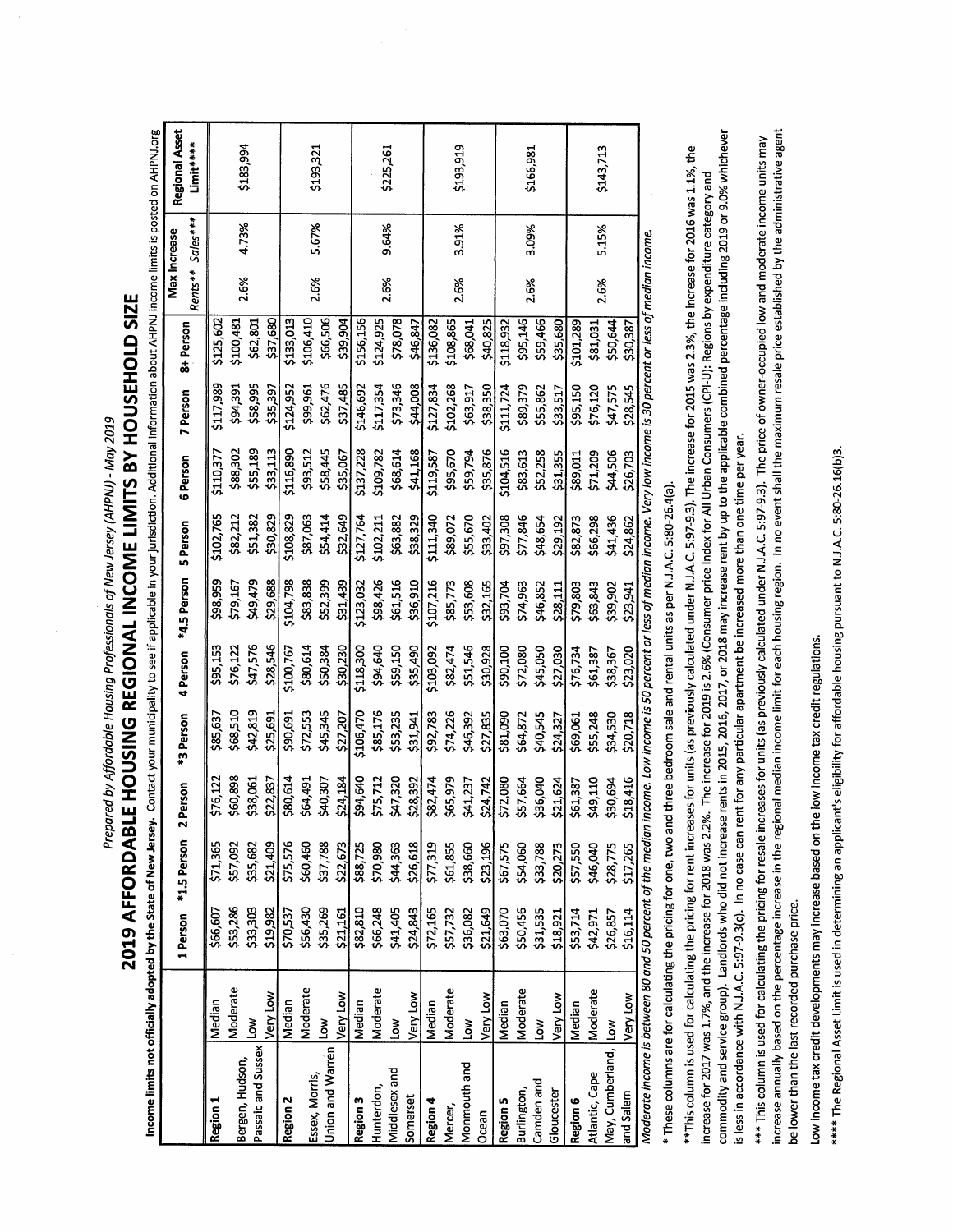

**Resolution Authorizing Settlement Agreement by the Municipality of Princeton**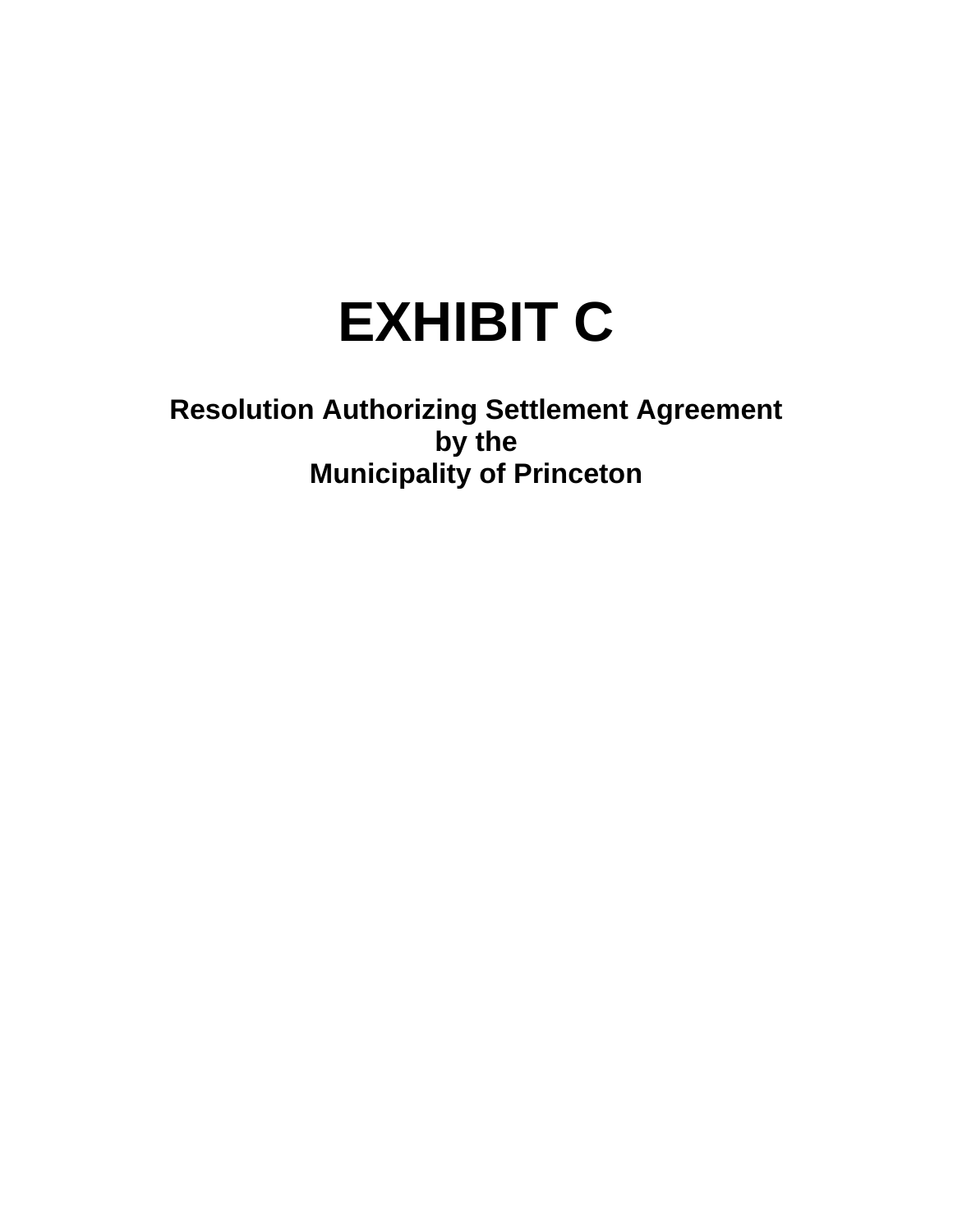# **PRINCETON**

**COUNTY OF MERCER STATE OF NEW JERSEY**

### **RESOLUTION 2019-\_\_\_**

# **RESOLUTION AUTHORIZING THE EXECUTION OF A SETTLEMENT AGREEMENT WITH FAIR SHARE HOUSING CENTER**

WHEREAS, on or about December 30, 2008, the Borough of Princeton (the "Borough") and the Township of Princeton (the "Township") petitioned the New Jersey Council on Affordable Housing ("COAH") for Third Round substantive certification of their respective Third Round Housing Element and Fair Share Plans; and

WHEREAS, before COAH acted upon the Borough's or Township's petitions, the Appellate Division invalidated COAH's revised Third Round Rules in In re Adoption of N.J.A.C. 5:96 and 5:97, 416 N.J.Super. 462 (App.Div.2010) and, thereafter, in In re Adoption of N.J.A.C. 5:96 and 5:97, 215 N.J. 578 (2013), the New Jersey Supreme Court affirmed, finding that the "growth share methodology" utilized by COAH in its rules was inconsistent with the Fair Housing Act, N.J.S.A. 52:27D-301 et seq. ("FHA"), and requiring COAH to adopt new Third Round rules within five months based upon COAH's prior round rules and methodologies; and

WHEREAS, on January 1, 2013, the Borough and Township consolidated into the Municipality of Princeton ("Princeton"); and

WHEREAS, COAH failed to adopt new rules as required by the Supreme Court, and on March 10, 2015, the Supreme Court issued a decision entitled In the Matter of the Adoption of N.J.A.C. 5:96 and 5:97, 221 N.J. 1 (2015) ("Mount Laurel IV"), in which, inter alia, it: (1) found that COAH had violated its requirement to timely adopt new Third Round regulations; (2) held that, without new Third Round regulations, COAH could not process petitions for substantive certification for the municipalities currently under COAH's jurisdiction, (3) determined that for municipalities, such as Princeton, that had "participating status" before COAH under COAH's third round rules, court review of such municipalities' housing plans would be necessary; (4) directed trial courts to be an alternative forum to COAH, (5) authorized municipalities under COAH's jurisdiction to file a Declaratory Judgment Action along with a motion for Temporary Immunity by July 8, 2015, or risk exposure to exclusionary zoning lawsuits, and (6) ruled that municipalities would have up to five months to prepare and file a Housing Element and Fair Share Plan with the trial court for review; and

WHEREAS, on July 7, 2015, pursuant to the Court's Mount Laurel IV decision, Princeton instituted a declaratory judgment action in the Superior Court of New Jersey, entitled In the Matter of the Application of the Municipality of Princeton in Mercer County, bearing Docket No. MER-L-1550-15, seeking a judgment of immunity and repose pursuant to the Fair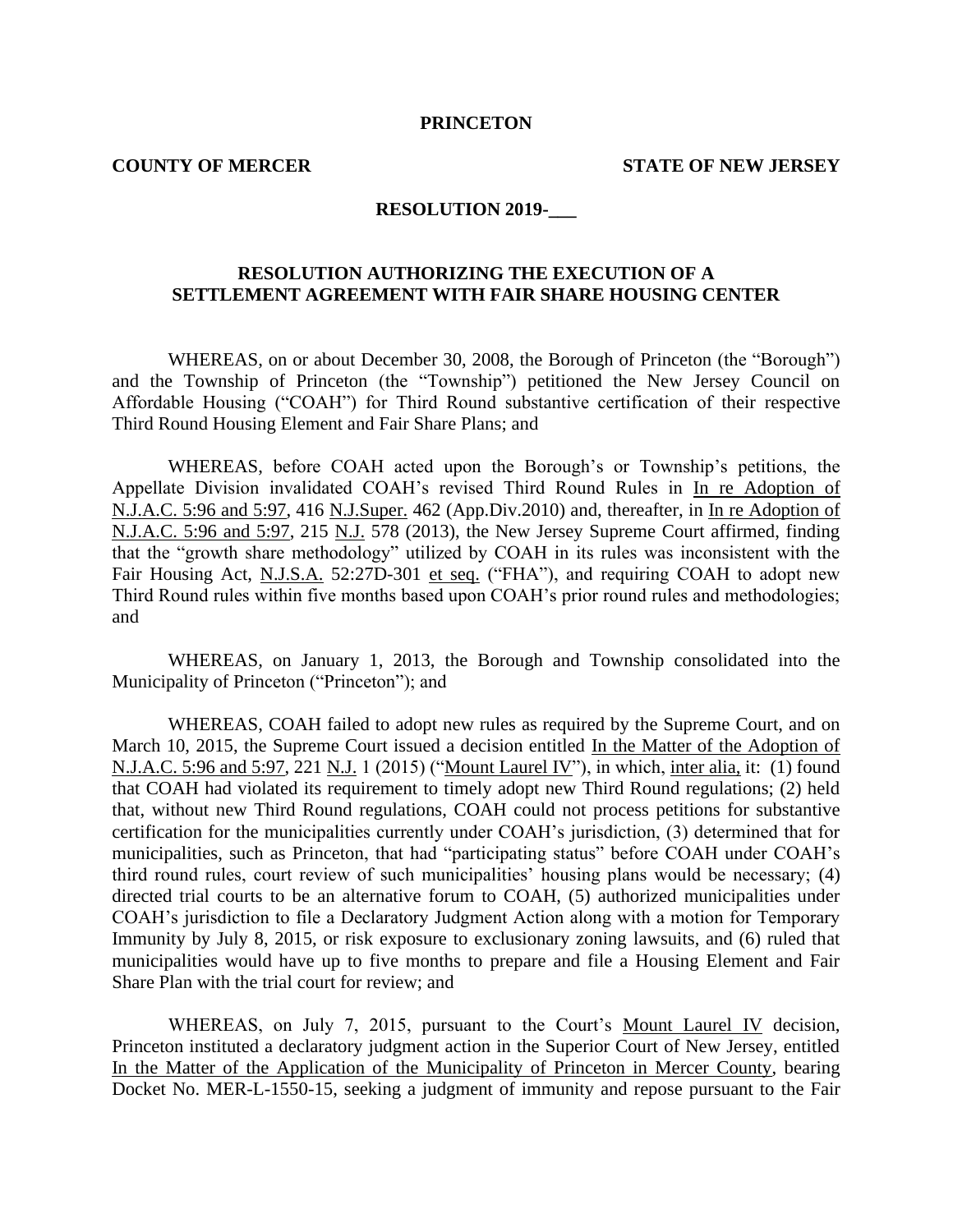Housing Act, N.J.S.A. 52:27D-301 et seq., and a judicial declaration that Princeton's housing plan is presumptively valid because it presents a realistic opportunity for providing its fair share of the regional need for low- and moderate- income housing (the "DJ Action"); and

WHEREAS, Fair Share Housing Center ("FSHC") is an interested party in the DJ Action; and

WHEREAS, Princeton and FSHC engaged in good faith negotiations in an effort to resolve the issues and claims raised by FSHC regarding Princeton's compliance with its affordable housing obligations; and

WHEREAS, initial efforts to reach a settlement were unsuccessful and the Court conducted a methodology trial, resulting in a March 8, 2018 comprehensive opinion and Order issued by the Court establishing Princeton's third round affordable housing obligations; and

WHEREAS, with Princeton's obligation established by the Court, Princeton and FSHC successfully re-engaged in settlement negotiations and participated in mediation, and were able to resolve their outstanding issues regarding Princeton's compliance plan; and

WHEREAS, settlement of the claims brought by FSHC present an opportunity to resolve the various matters pending between the parties, provides certainty regarding Princeton's ability to satisfy its affordable housing obligations, and will avoid further litigation costs associated with a compliance trial and further proceedings; and

WHEREAS, the terms of the settlement reached with FSHC have been memorialized in a Settlement Agreement dated December . 2019, the terms of which the Parties agree are fair and reasonable to low and moderate income households and satisfies Princeton third round affordable housing obligations.

NOW, THEREFORE, BE IT RESOLVED by the Mayor and Council of the Municipality of Princeton, on this 18th day of December, 2019, as follows:

- 1. The preamble to this Resolution is hereby incorporated as if more fully set forth herein.
- 2. Princeton is hereby authorized to enter into the December 18, 2019 Settlement Agreement with Fair Share Housing Center in resolution of the Mount Laurel Declaratory Judgment Action referenced above, upon the terms and conditions set forth in the Agreement.
- 3. The Mayor and Clerk are hereby authorized and directed to sign on behalf of Princeton the above-referenced Settlement Agreement, a copy of which is on file in the Municipal Clerk's Office, or such other substantially similar agreement, the terms and form of which shall have been reviewed and approved by the Municipal Attorney in consultation with the Mayor and Administrator.